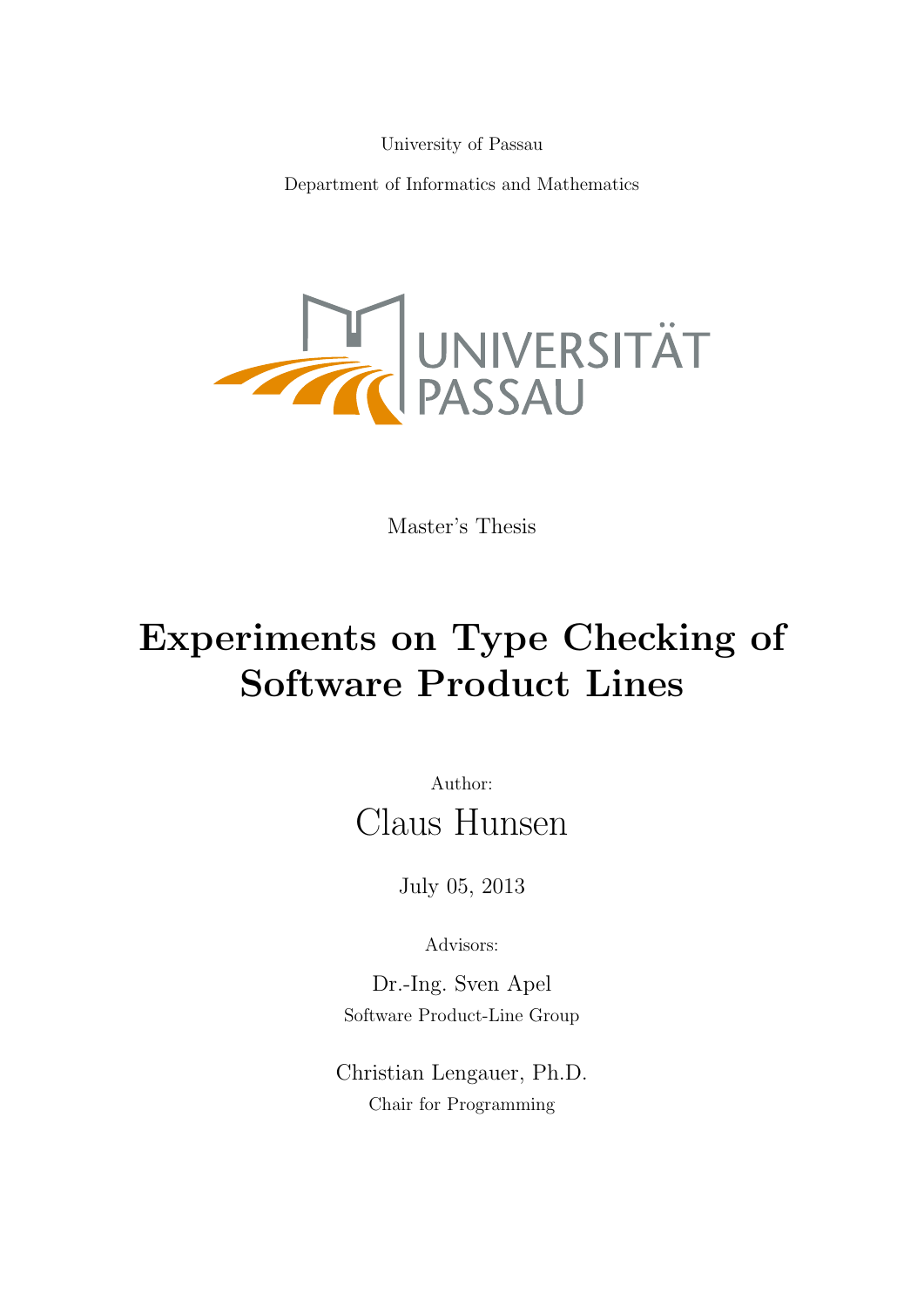Hunsen, Claus:

Experiments on Type Checking of Software Product Lines Master's Thesis, University of Passau, 2013.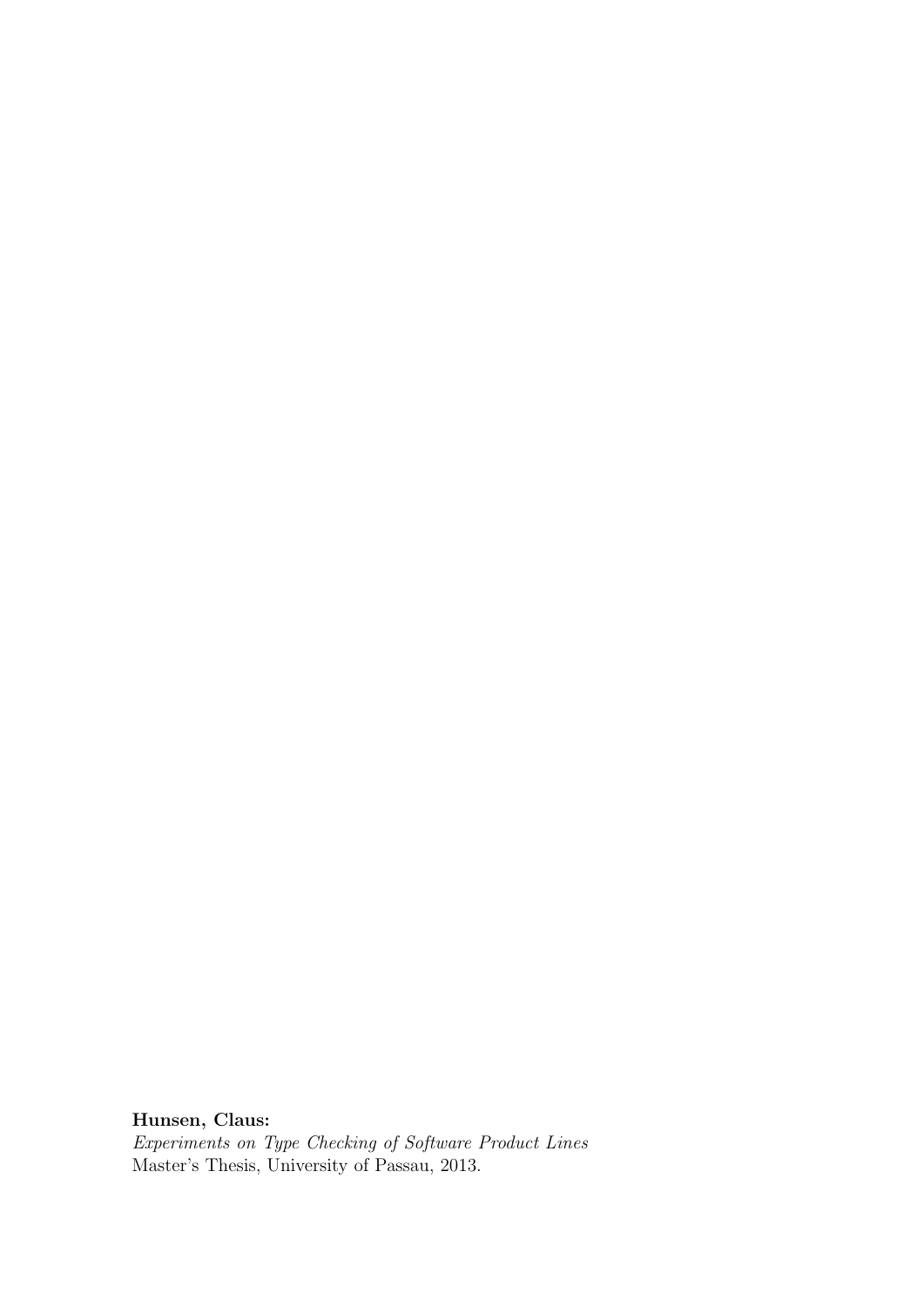# Abstract

Type checking of software product lines is a great challenge, because they inherit variability. There are several strategies that can be pursued in order to type-check a whole software product line: product-based, feature-based or family-based as well as any mix of those strategies. We present our implementation of the bytecode-based strategy—it performs feature composition on bytecode level and bytecode verification for type-checking purposes. Advantages and drawbacks of the bytecode-based strategy are identified and potential challenges are discussed. Furthermore, we compare three strategies (product-, bytecode-, and family-based) in terms of performance. We conducted three type-checkers to a set of 12 feature-oriented product lines implemented in Java as a benchmark. We present and discuss the measurement results that clearly identify the family-based type-checking as the significantly fastest approach. The product- and bytecode-based implementations bare some critical drawbacks apart from their advantages.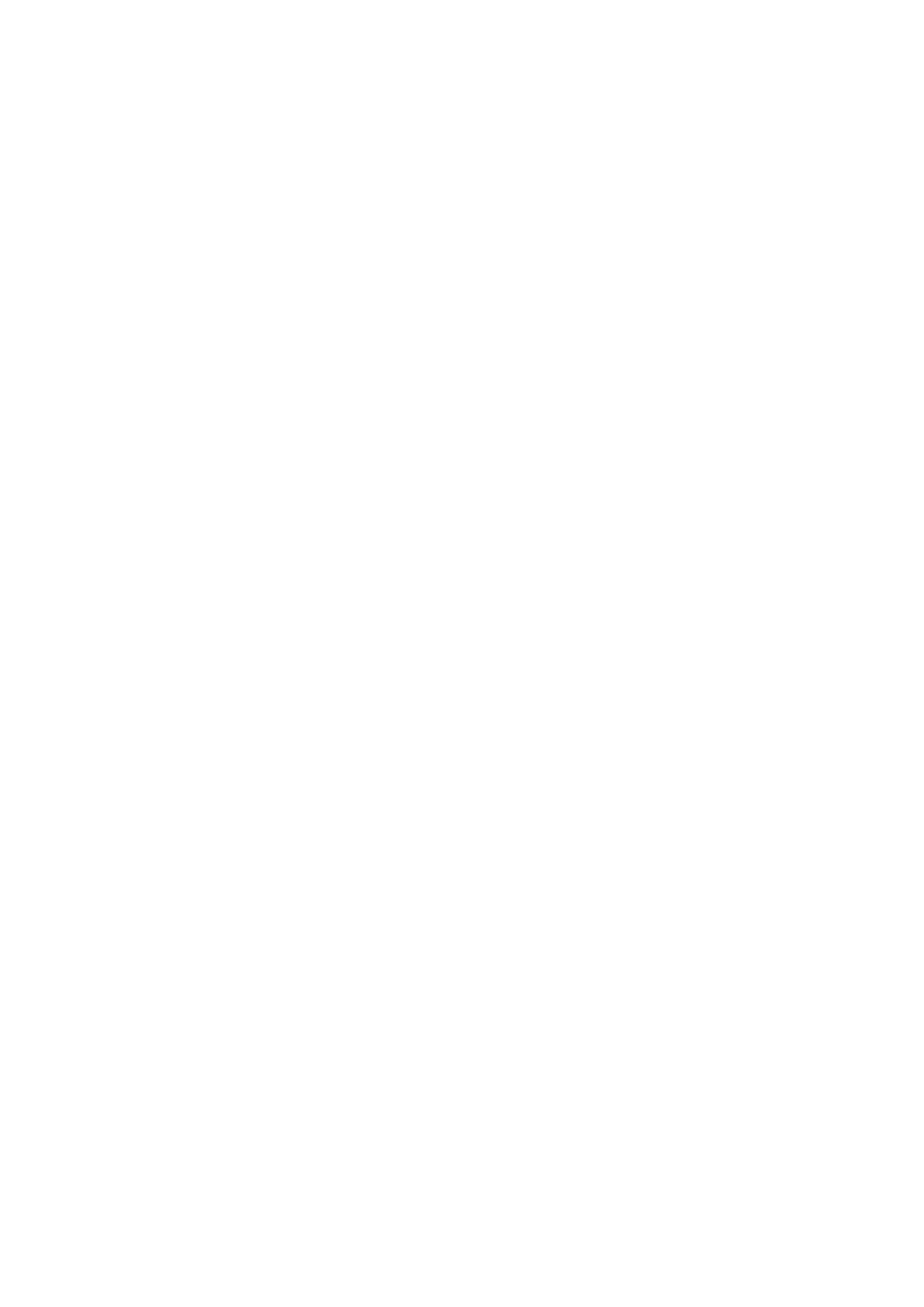# **Contents**

| 1              | Introduction<br>About This Thesis<br>1.1                                           | $\mathbf{1}$<br>$\overline{2}$                         |  |  |  |  |  |  |
|----------------|------------------------------------------------------------------------------------|--------------------------------------------------------|--|--|--|--|--|--|
| $\overline{2}$ | Methodology<br>2.1<br>2.2<br>Type-Checking Strategy Implementations<br>2.3<br>2.4  | $\overline{5}$<br>$\bf 5$<br>$\overline{7}$<br>9<br>11 |  |  |  |  |  |  |
| 3              | The Bytecode-Based Type-Checking                                                   | 13                                                     |  |  |  |  |  |  |
|                | Stub Generation and Feature Compilation<br>3.1                                     | 14                                                     |  |  |  |  |  |  |
|                | Feature Composition and Type Check<br>3.2                                          | 14                                                     |  |  |  |  |  |  |
|                | 3.3<br>Challenges with Bytecode Composition                                        | $15\,$                                                 |  |  |  |  |  |  |
|                | Anonymous Nested Classes<br>3.3.1                                                  | 15                                                     |  |  |  |  |  |  |
|                | Conflicting original-Calls<br>3.3.2                                                | 16                                                     |  |  |  |  |  |  |
|                | 3.3.3                                                                              | 18                                                     |  |  |  |  |  |  |
|                | 3.4                                                                                | 20                                                     |  |  |  |  |  |  |
|                | The Verification Process<br>3.4.1                                                  | 21                                                     |  |  |  |  |  |  |
|                | Implementation of the Verification Process<br>3.4.2                                | 23                                                     |  |  |  |  |  |  |
|                | 3.5<br>Summary                                                                     | 23                                                     |  |  |  |  |  |  |
| 4              | <b>Results and Evaluation</b>                                                      | 25                                                     |  |  |  |  |  |  |
|                | 4.1                                                                                | 26                                                     |  |  |  |  |  |  |
|                | 4.2                                                                                | 27                                                     |  |  |  |  |  |  |
|                | 4.3<br><b>EPL</b>                                                                  | 29                                                     |  |  |  |  |  |  |
|                | 4.4                                                                                | 29                                                     |  |  |  |  |  |  |
|                | 4.5<br>Which Strategy to Choose $\ldots \ldots \ldots \ldots \ldots \ldots$        | 33                                                     |  |  |  |  |  |  |
|                | 4.6<br>Threats to Validity $\dots \dots \dots \dots \dots \dots \dots \dots \dots$ | 34                                                     |  |  |  |  |  |  |
| 5              | <b>Related Work</b>                                                                | 37                                                     |  |  |  |  |  |  |
| 6              | Conclusion                                                                         | 41                                                     |  |  |  |  |  |  |
|                | List of Abbreviations<br>43                                                        |                                                        |  |  |  |  |  |  |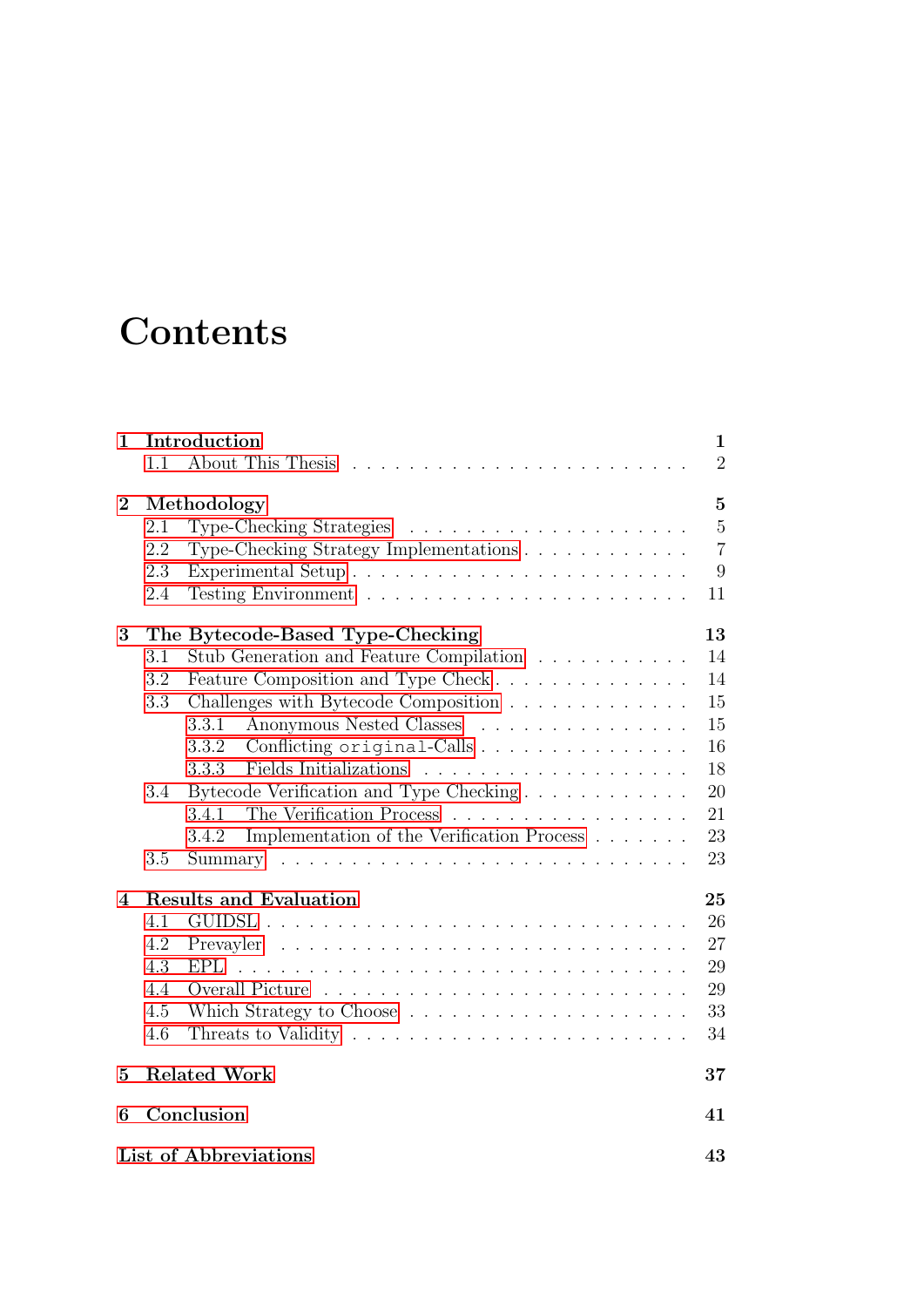| List of Figures                       |    |  |  |  |  |
|---------------------------------------|----|--|--|--|--|
| List of Tables                        | 47 |  |  |  |  |
| Appendix<br>${\bf A}$                 | 49 |  |  |  |  |
| A.1                                   | 49 |  |  |  |  |
| A.2 Plots for the Other Product Lines | 52 |  |  |  |  |
| A 21                                  | 52 |  |  |  |  |
| A.2.2                                 | 53 |  |  |  |  |
| A.2.3                                 | 54 |  |  |  |  |
| A 24                                  | 55 |  |  |  |  |
| A.2.5<br>Raroscope                    | 56 |  |  |  |  |
| A 2.6                                 | 57 |  |  |  |  |
| A 2.7<br>TankWar                      | 58 |  |  |  |  |
| A.2.8                                 | 59 |  |  |  |  |
| A.2.9                                 | 60 |  |  |  |  |
| <b>Bibliography</b>                   | 61 |  |  |  |  |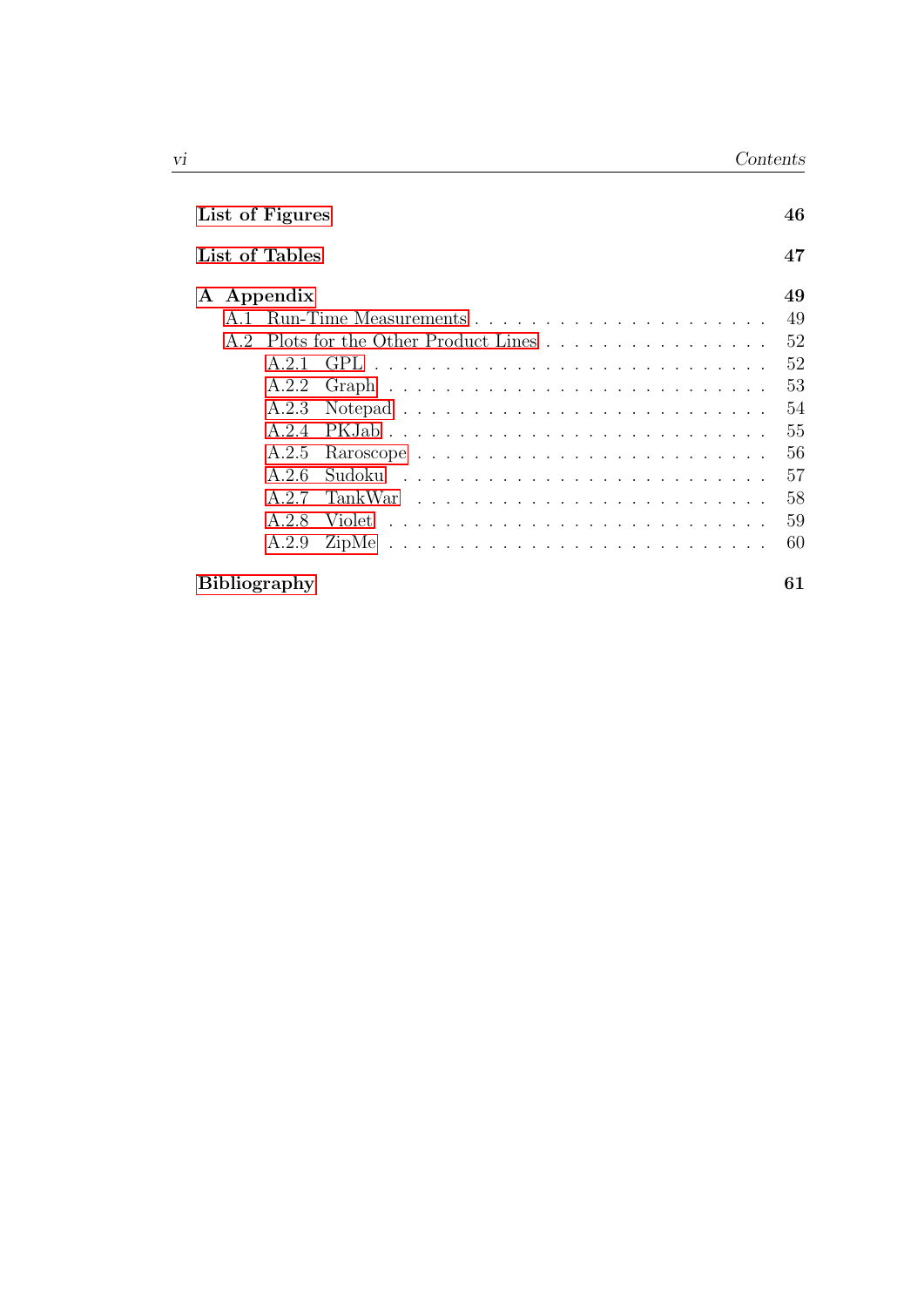# <span id="page-6-0"></span>1. Introduction

A software product line [\(SPL\)](#page-48-1) is a family of related software products. These products have a common base and differ in terms of features which represent domain artifacts, implement stakeholder requirements or offer configuration options. [\[AKGL10\]](#page-66-1) This way, the developer designs and provides a family of products but is also able to provide each customer a tailor-made product. A specific product is constructed by selecting a combination of desired features—setting the configuration—and composing these features afterwards to synthesize the desired product. [\[TBKC07\]](#page-69-0) For a [SPL,](#page-48-1) probably not all feature combinations are desired, so that the developer usually provides a feature model which describes constraints on feature combinations. This way, only configurations are allowed that are consistent with the feature model—with other words, are valid configurations. Moreover, the feature model is able to define a hierarchy of the features so that a pair of two features may be labeled as alternatives, for example.

With the SPL design and implementation approach, some already solved problems of software engineering arise again. New ways have to be found to apply already existing code analysis techniques such as type-checking, model checking or data-flow analysis to variable programs such as [SPLs](#page-48-1). The existing analyses have to be adapted to be feature-aware, because they are not applicable to whole [SPLs](#page-48-1). For example, the product line may be organized in a different way than a classical program or contain additional language constructs—such as in feature-oriented programming [\(FOP\)](#page-48-2). Analysis of all individual products is impractical in most cases as the number of products may exponentially grow with the number of features. An independent analysis of each product does not scale in this case. [\[TAK](#page-69-1)<sup>+</sup>12]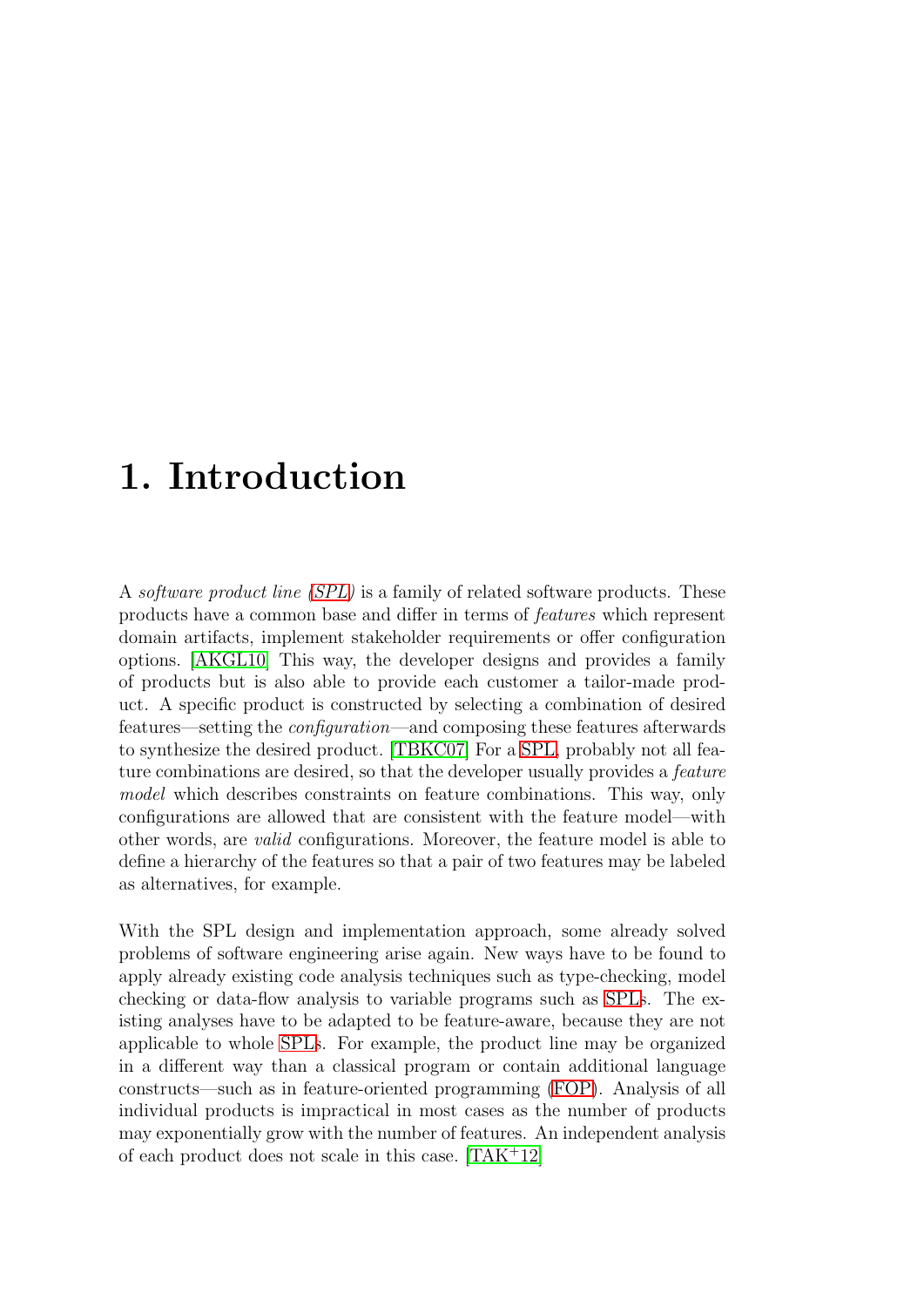"Product line developers also face the problem of safe composition – whether every product allowed by a feature model is type-safe when compiled and run."[\[DCB09\]](#page-67-0) Type checking with respect to a given type system is the analysis of well-typedness, so that type checking of a product line ensures safe composition of all valid configurations. [\[TBKC07\]](#page-69-0) [\[TAK](#page-69-1)<sup>+</sup>12] [\[Pie02\]](#page-69-2) This way, the optional feature problem can be identified, for example—that is, detection of references to undefined elements (such as classes, methods, and variables).  $[TB K C07]$   $[TAK<sup>+</sup>12]$  $[TAK<sup>+</sup>12]$ 

In this thesis, three different strategies for type checking of software product lines are evaluated in terms of performance by conducting representative type-checker tools to a benchmark set of 12 product lines. All product lines are implemented using feature-oriented programming [\(FOP\)](#page-48-2) and the Java language. [FOP](#page-48-2) "organizes programs around features rather than objects" [\[LKF05\]](#page-68-0) and constitutes a paradigm for program design of software product lines that describes products as stacks of features. With each feature, its implemented functionality is added to the previously added one, so that different compositions of features produce different products. The features are implemented in form of modules that only define refinements to other features or the base program. [\[BO92\]](#page-67-1)

Although, there are 12 benchmark product lines, all challenges and examples in this thesis are explained by means of the imaginary EDITOR product line. This product line implements a simple editor for text files and consists of the following three feature modules: The mandatory feature module Base provides the basic program window in the form of a tabbed-based editor pane and offers a toolbar which can be filled programmatically by refining the proper methods within other feature modules. New files can be created by using the feature NewFile that adds an appropriate button to the toolbar. The tabbed editor interface can be splitted into two views to enable the user to show two files side-by-side if the feature  $SplitView$  is selected. As the features are totally independent, there are four possible configurations of this product line: {Base}, {Base, NewFile} {Base, SplitView} {Base, NewFile, SplitView}. We use this example to highlight differences and challenges for each strategy.

### <span id="page-7-0"></span>1.1 About This Thesis

In this thesis, we compare three different strategies—product-based, bytecodebased and family-based—and their respective implementations regarding runtime for a type-check of a complete product-line. All strategies support detection of all occurring typing errors, but each strategy has specific advantages and drawbacks which are evaluated in this thesis. We give a short overview on the result of an benchmark conducted on example product lines and propose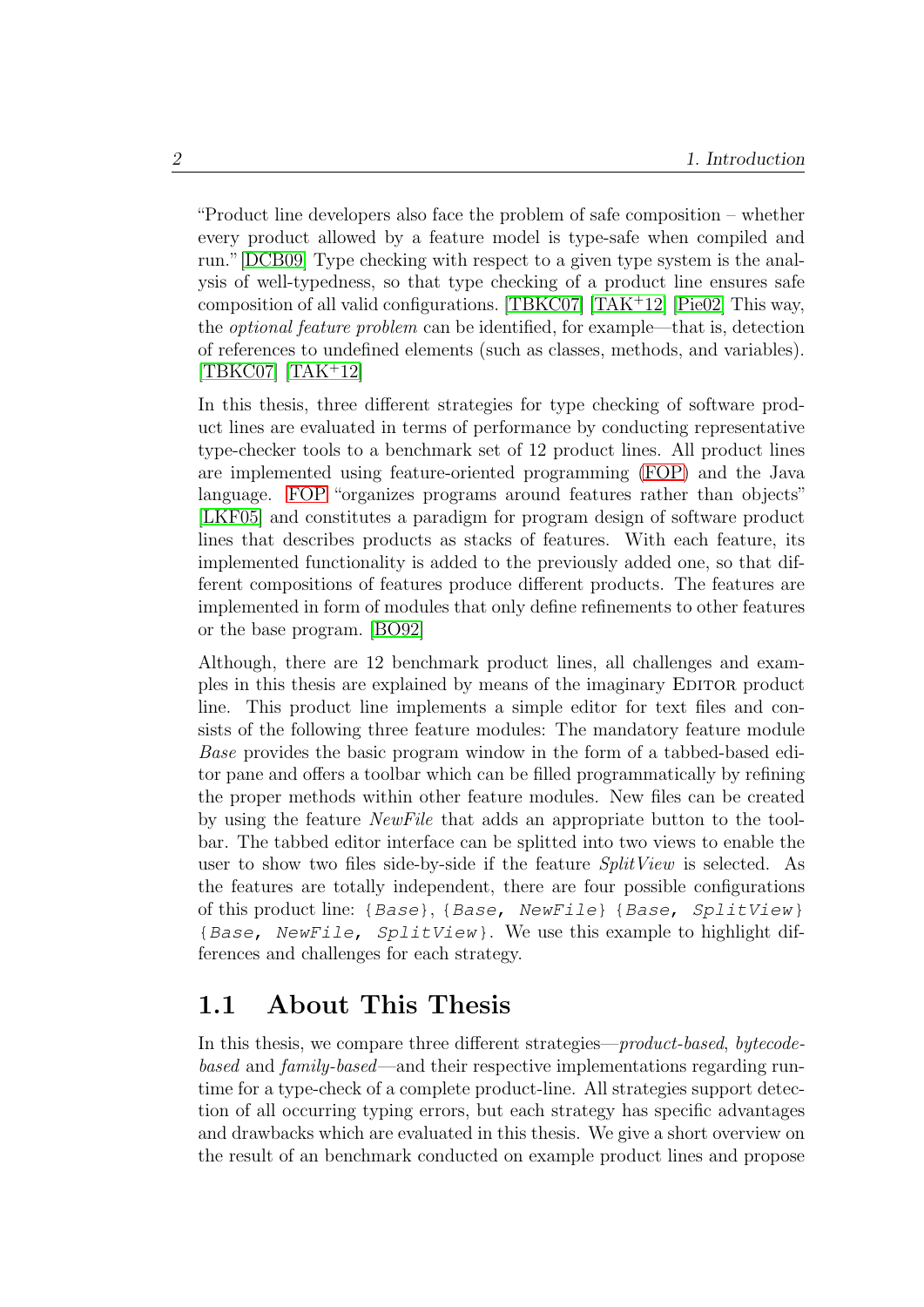provisional hypotheses on the approach best fitted with respect to circumstances and research goals.

We contribute an implementation of the bytecode-based strategy in terms of the FEATUREBITE toolchain. FEATUREBITE is a feature-oriented composer that composes feature modules to products on Java bytecode level. It performs type-checking after composition by means of bytecode verification as well. The toolchain is evaluated with respect to type checking completeness and challenges that occur due to the presence of bytecode.

The thesis is structured as follows:

In [Chapter 2](#page-10-0) ["Methodology"](#page-10-0), we give an overview on the different strategies and their considered implementations. Moreover, the experiment setup and run-time measurement procedure for the performed benchmark are outlined. In [Chapter 3"The Bytecode-Based Type-Checking"](#page-18-0), the bytecode-based strategy is described—that is, composition and type-checking of Java bytecode. The toolchain of FeatureBite is presented as well as challenges and peculiarities which are illustrated by means of the EDITOR product line.

In [Chapter 4](#page-30-0) ["Results and Evaluation"](#page-30-0), the results of the benchmark are evaluated by detailed description of three product lines followed by conveyance of an overall picture for all product lines. Afterwards, we give advice what strategies are preferable for certain circumstances.

An overview on related work is given in [Chapter 5.](#page-42-0) Finally, we conclude this thesis and outline potential future work regarding the bytecode-based strategy in [Chapter 6.](#page-46-0)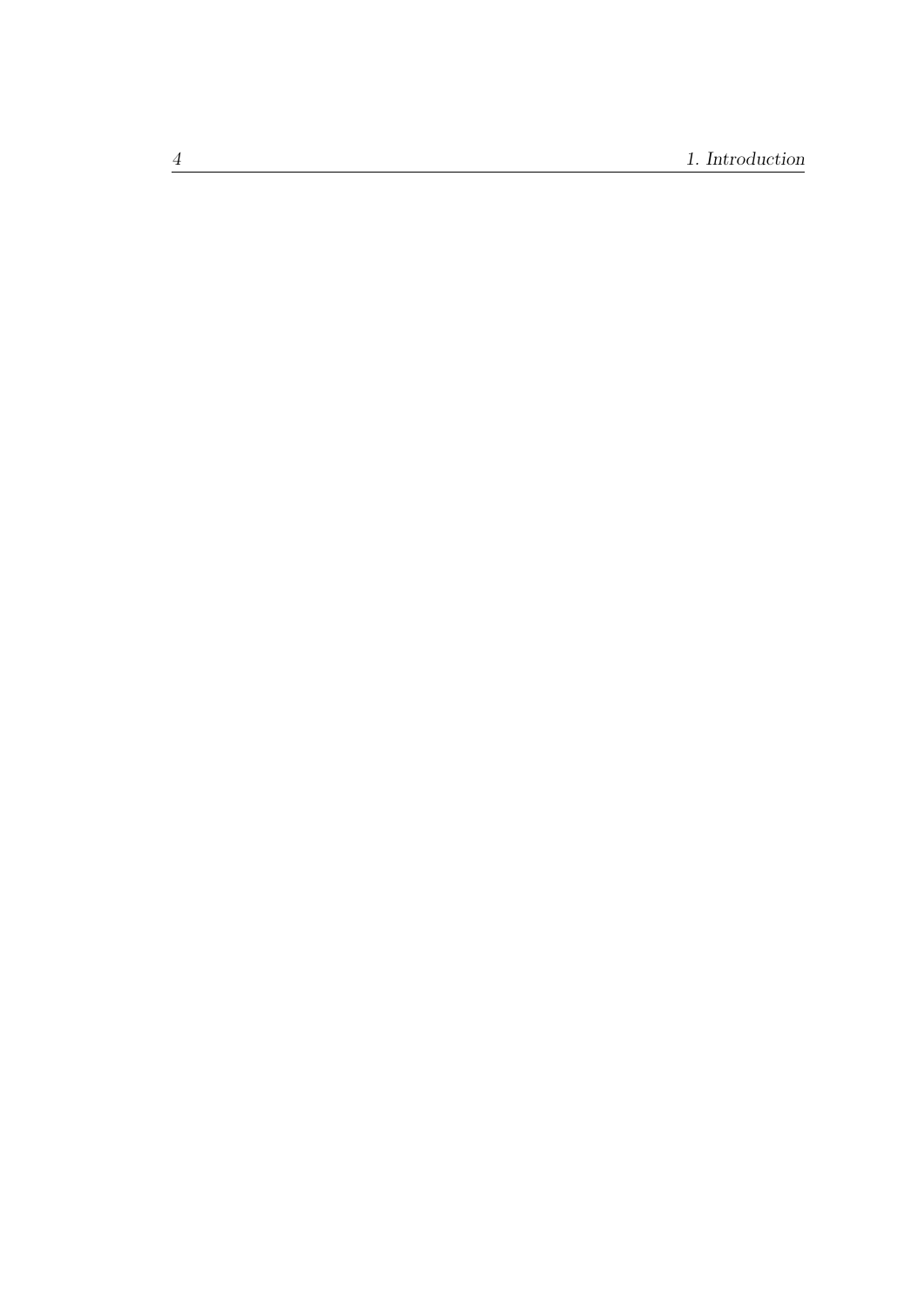# <span id="page-10-0"></span>2. Methodology

In this chapter, we explain different type-checking strategies and their respective implementations that are compared in terms of performance. Next, the experimental setup, the benchmark set of product lines, the measurement procedure, and the testing environment are presented.

# <span id="page-10-1"></span>2.1 Type-Checking Strategies

There basically exist three different type-checking analysis strategies besides from sampling and their mixed forms. The family-based strategy applies typechecking to the whole product-line, the product-based one analyzes all individual products separately and the feature-based analysis performs type-checks on all features individually. The feature-product-based strategy is an example for a mixed strategy: Its feature-based type-checking analysis is complemented with a product-based analysis.[\[TAK](#page-69-1)<sup>+</sup>12]

All strategies have their individual advantages and drawbacks and it is vital for users to choose the right strategy in accordance to their needs. Thum et al.  $[TAK<sup>+</sup>12]$  $[TAK<sup>+</sup>12]$  describe the advantages and disadvantages of the type-checking strategies as follows:

The product-based strategy needs all products to be generated and typechecked individually. The main difficulty is to generate and check all products in a brute-force-like manner as the repeatedly parsing and type-checking consumes a considerable amount of time. This approach may not scale for large product lines with many independent features and thus, a large set of possible products. The set of valid products grows exponentially with the number of independent features. Moreover, there are many redundancies during the type-checking process due to the similarities of the individual products as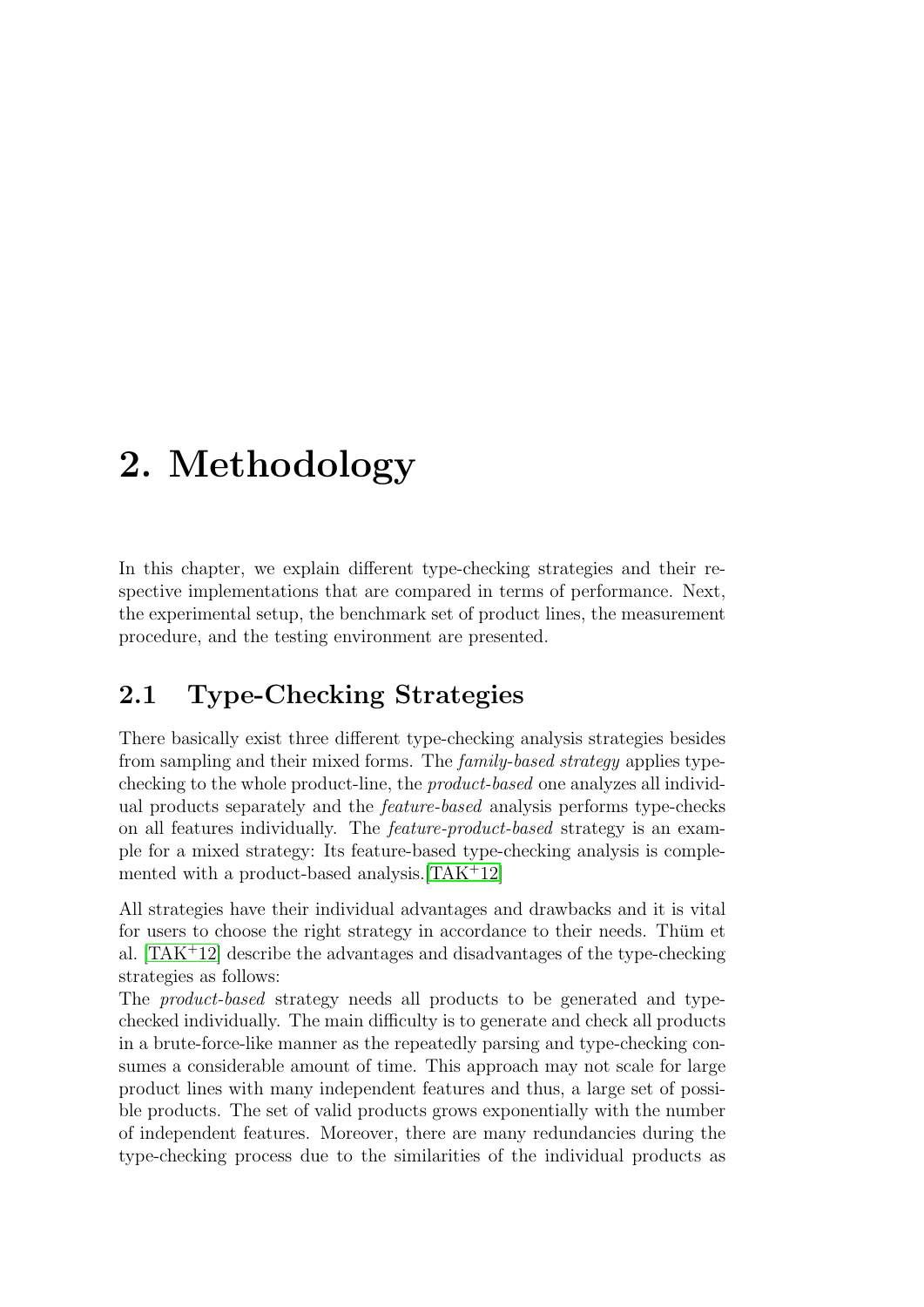some are composed from partly the same feature modules. For the feature configurations {Base, SplitView} and {Base, SplitView, NewFile} of the EDITOR product line, the features *Base* and *SplitView* are type-checked in both configurations, although this is not necessary. More importantly, the product-based strategy is sound and complete in respect to type checking and standard type checkers can be used to check the single products, because these products do not contain any variability during type checking. This way, all existing errors in the product-line code-base can be found. Although, the erroneous feature module can not be identified, because the single products do not contain variability information anymore. If the features' code base changes, only affected products—that is, products that embody any changed feature—need to be type checked again.

The family-based strategy analyzes one single "meta-product" that contains the information about all products and is able to incorporate the variability information into the type-checking process, this way. This analysis strategy parses and composes all feature modules and integrates the information from the feature model into the composition process. This way, a more efficient analysis may be achieved, because no products have to be generated and the whole product line is taken into account in one single type-check run. The performance is generally independent of the number of valid feature combinations and solely depends on the number of features and their interactions as well as the size of the code base. The analysis can be optimized by the usage of caching algorithms for solving the feature interactions. This strategy is able to identify all type errors and can track them down to the causing feature module and inconsistencies in the feature model. On the downside, new algorithms have to be implemented to perform a family-based type-check. Considering that all feature modules are considered as a whole, the complete analysis has to be repeated when there are changes to the features' code base or the feature model. This can lead to high memory consumption and, potentially, time-expensive analysis repetition.

The feature-based strategy considers only the feature modules: The feature modules are independently type-checked in isolation, that is, without knowledge about other modules and the feature model. In contrast to the familybased strategy, a feature-based analysis supports open-world scenarios: not all features have to be known at analysis time.[\[LKF02\]](#page-68-1) [\[LKF05\]](#page-68-0) The drawback is that this strategy is incomplete, because type-checking is usually a non-compositional analysis technique as considers each feature independently. This is due to the fact that single feature modules are mostly only refinements to implementations of other feature modules or the base program. Thus, only errors that are locally restricted to a feature module—the feature-local errors such as typing errors caused by typos—can be found during a feature-based type-check. Dangling references to other feature's classes are not detected,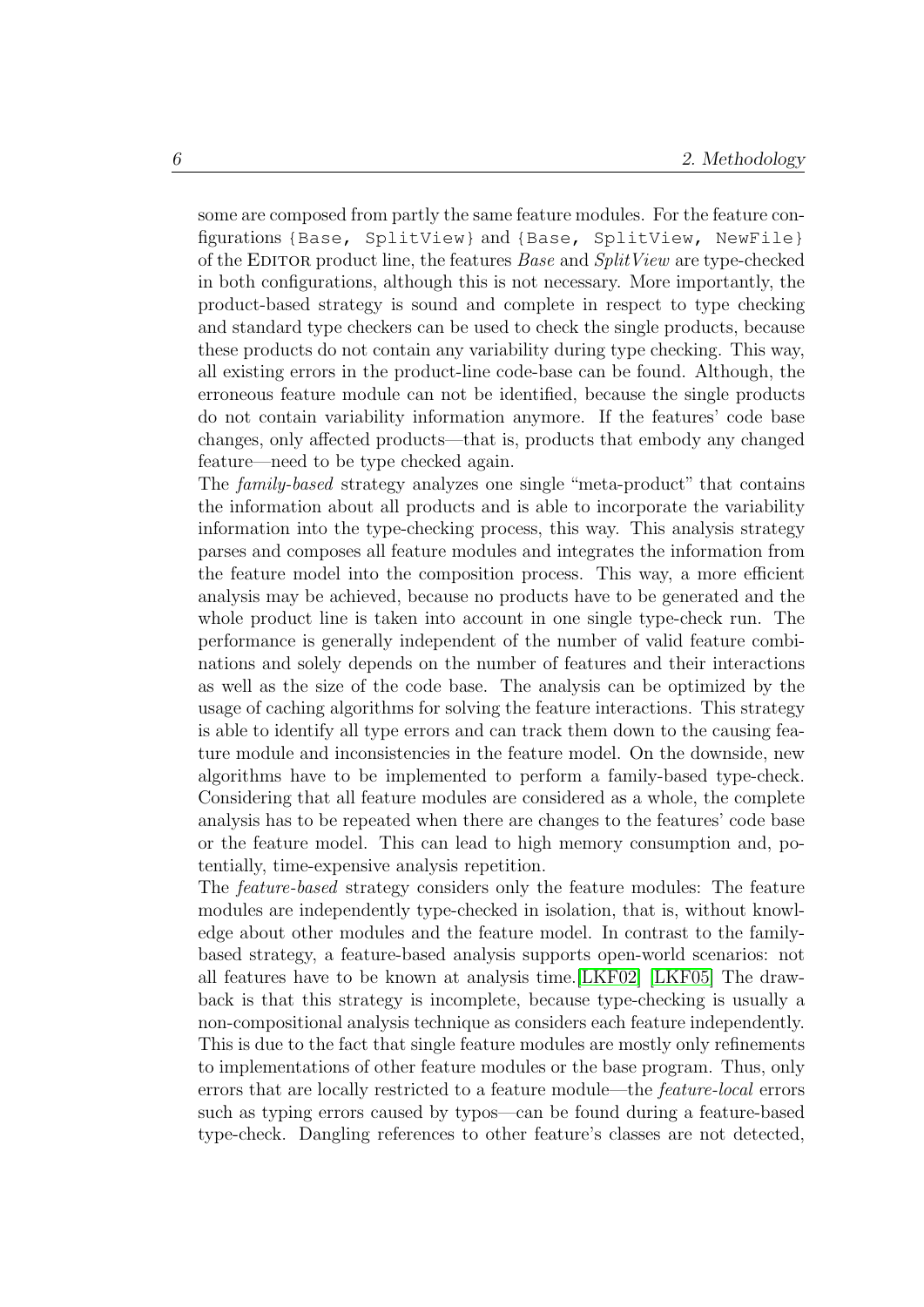for example. As the features are checked apart from each other, only small repetitions are needed when a feature's code base is changed, only affected features have to be re-checked. Feature-based type-checking can be performed by already existing tools. But due to its incompleteness, the feature-based analysis can complemented with a product- or family-based analysis in order to cover feature interactions and to detect all type-check errors in the whole product line—examples for resulting mixed strategies are the feature-productbased and feature-family-based strategies.

<span id="page-12-1"></span>

| Technique             | <b>Errors</b>     | Erroneous Feature | <b>Tool Reuse</b> |
|-----------------------|-------------------|-------------------|-------------------|
| product-based         | all               | no                | yes               |
| family-based          | all               | yes               | no                |
| feature-based         | feature-<br>local | yes               | yes               |
| feature-product-based | all               | no                | yes               |
| feature-family-based  | all               | yes               | partly            |

An overview on this description can be found in [Table 2.1.](#page-12-1)

Table 2.1: Overview on the three basic type-checking analyses and two mixed strategies with respect to their capabilities regarding error detection, erroneous feature blaming and tool reuse.

### <span id="page-12-0"></span>2.2 Type-Checking Strategy Implementations

The mentioned type-checking strategies can be implemented in many different ways. In this thesis, the product-based and the family-based strategy are implemented using the FUJI compiler.<sup>[1](#page-12-2)</sup> Moreover, FEATUREBITE—which is a tool implemented by us—performs a feature-product-based type-check.[2](#page-12-3) The pure feature-based strategy is skipped in order to compare three different implementations that are able to find all errors, especially those that occur as part of feature interactions (cf. [Table 2.1\)](#page-12-1).

These three implementations are compared later in terms of performance by measuring the analysis parts *setup, composition* and *type-check*. (cf. [Sec](#page-15-0)[tion 2.3\)](#page-15-0)

For the product-based-strategy implementation, all valid products are generated and type-checked using Fuji. (cf. [Figure 2.1\)](#page-13-0) Fuji is an extensible compiler for [FOP](#page-48-2) in Java that is able to compose a selection of features to a single product as source code. Afterwards, this product is type checked using the Java type rules. The procedure is then repeated for each product.

<span id="page-12-2"></span><sup>1</sup><http://fosd.de/fuji/>

<span id="page-12-3"></span><sup>2</sup><http://fosd.de/featurebite/>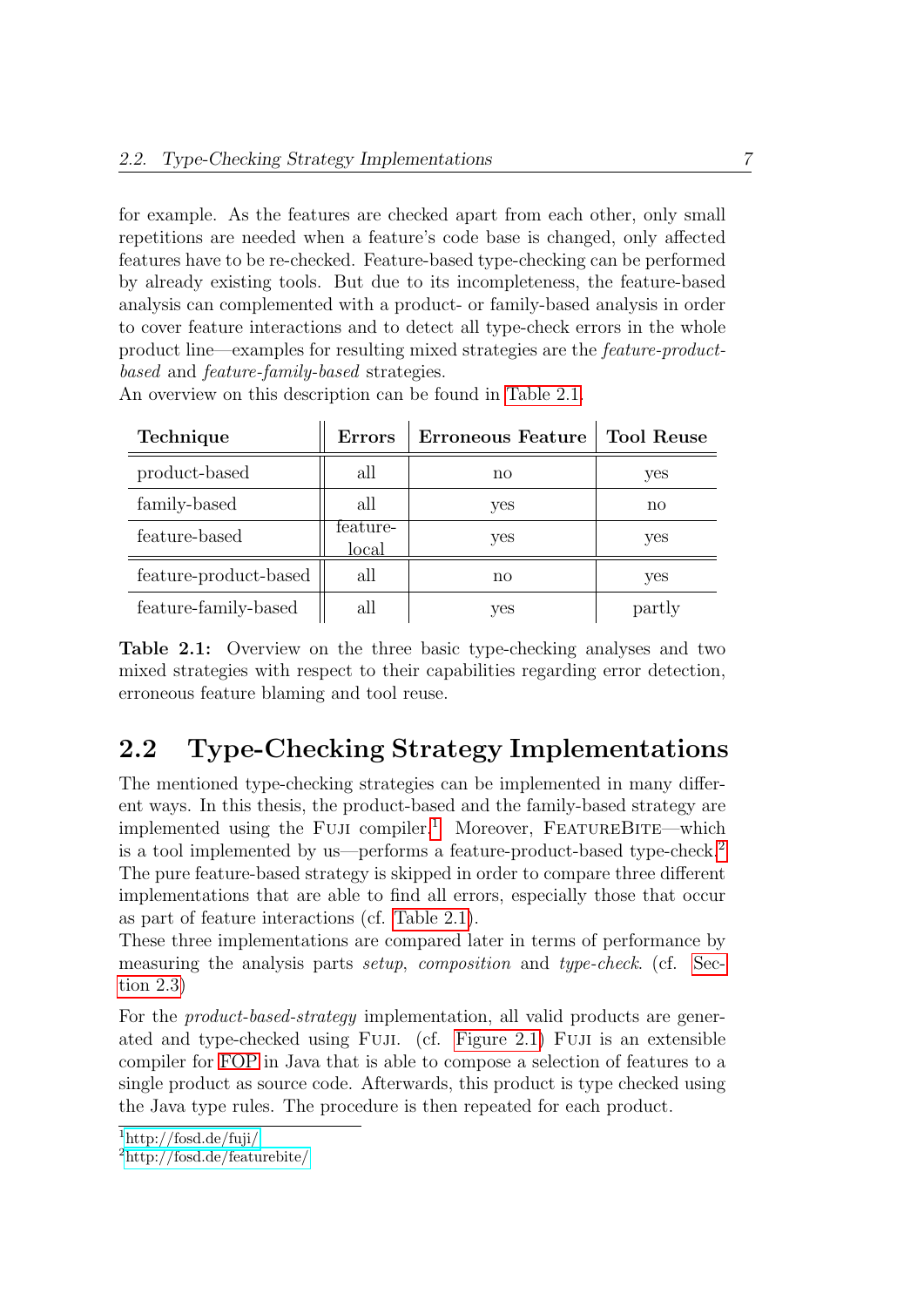<span id="page-13-0"></span>

Figure 2.1: Analysis steps for the product-based strategy that have to be performed once per product.

The family-based strategy is implemented in the form of a tool called Family-BASED TYPE-CHECKER.<sup>[3](#page-13-1)</sup> (cf. [Figure 2.2\)](#page-13-2) This tool is an extension to FUJI that makes use of Fuji's ability to construct a "meta-product" from all features containing all variability information within the abstract syntax tree so that each node of the syntax tree knows which feature it belongs to. The type-checker implements algorithms on top of this "meta-product"mechanism to perform a family-based type-check which only has to be done once for the whole product line.

<span id="page-13-2"></span>

Figure 2.2: Analysis steps for the family-based strategy that have to be performed once per product line.

Applying the mixed feature-product-based strategy, initially, the feature modules are independently compiled to bytecode, then these compiled featuremodules are composed and type checked on bytecode instruction level. This sequence is performed using the three tools FEATURESTUBBER, FUJI and FEATUREBITE. FEATURESTUBBER<sup>[4](#page-13-3)</sup> is a tool that enables isolated compilation of individual feature modules. The tool identifies and generates all lacking type-information for each feature that is needed for the feature compilation similar to mock-objects known from unit testing. Fuji complements the underlying feature-modules with this generated information—the stubs—and compiles them both to one single bytecode module. During feature compilation, a feature-based type-check is done by the compiler. Then FEATUREBITE can handle those bytecode feature modules and applies a composition mechanism that uses the same composition rules as Fuji, but may be faster than the product-based type-checking implementation, because it does not work on basis of an [AST.](#page-48-3) The resulting product is then type-checked again using bytecode verification.[5](#page-13-4) This is repeated for all possible products to type-check the whole product line.

<span id="page-13-1"></span> $3$ See<http://fosd.de/fuji/> for details on the FAMILY-BASED TYPE-CHECKER.

<span id="page-13-3"></span><sup>&</sup>lt;sup>4</sup>See<http://fosd.de/featurebite/> for details on FEATURESTUBBER.

<span id="page-13-4"></span><sup>5</sup>The complete toolchain is described more precisely in [Chapter 3.](#page-18-0)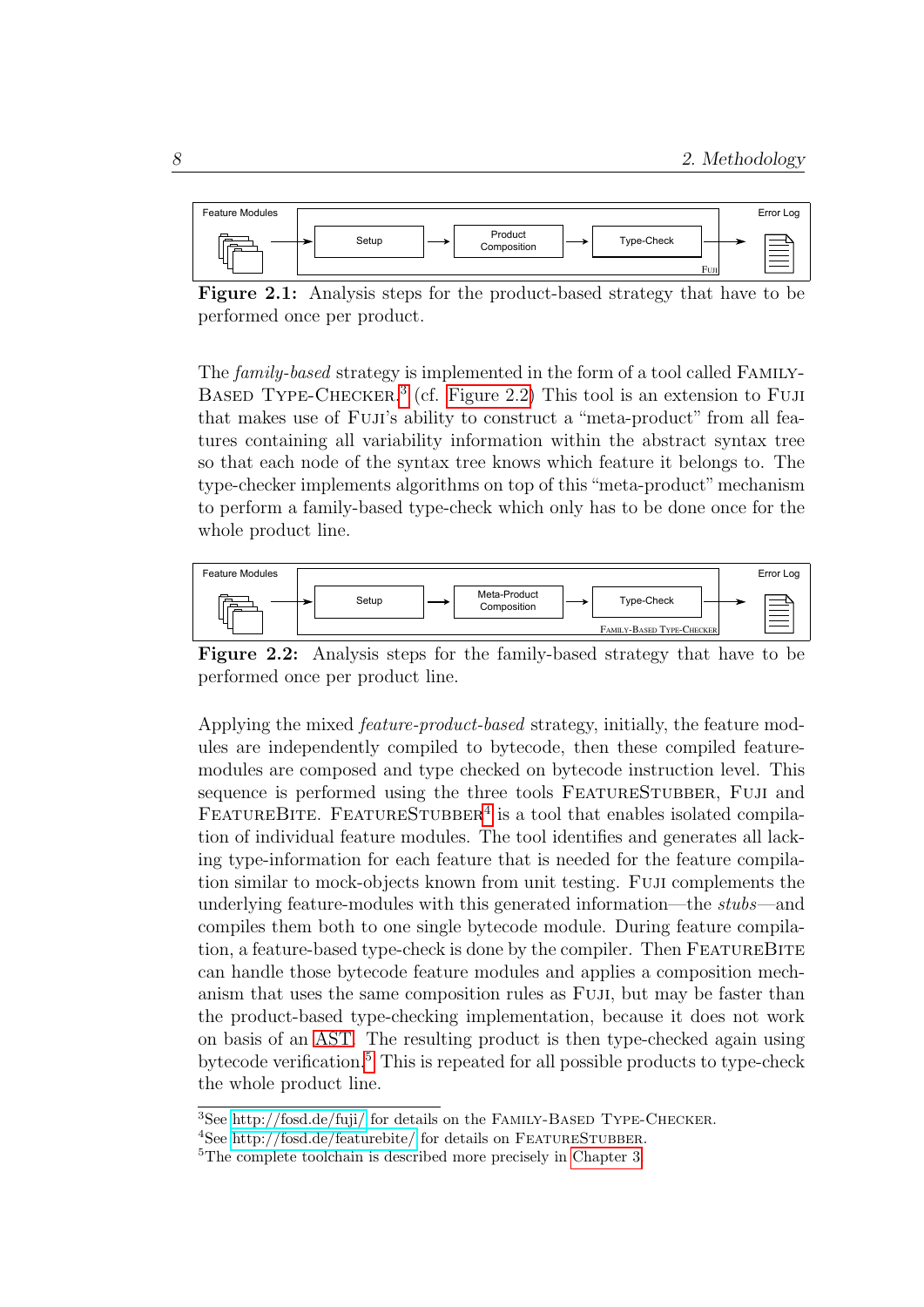The implementation of the FeatureBite toolchain is very similar to the definition of the feature-product-based strategy described by Thum et al. [\[TAK](#page-69-1)<sup>+</sup>12]. Though, it does not fully match the definition presented there due to the fact that the type-checking results from the feature-compilation step are ignored completely during bytecode verification and some type-checks are repeated, thereby. Consequently, the strategy that is actually used is referred to as bytecode-based.

<span id="page-14-1"></span>

**Figure 2.3:** Analysis steps for the bytecode-based strategy:  $(top)$  feature compilation has to be performed once per feature module, (bottom) bytecodebased type-checking has to be performed once per product.

# <span id="page-14-0"></span>2.3 Experimental Setup

To measure performance of each strategy, a set of 12 [SPLs](#page-48-1) is chosen for application of the implemented tools and toolchains described before. For comparison, the measurement procedure is divided in several sub-steps to identify expensive or cheap analysis parts, respectively.

#### Benchmark Set

In order to compare the implementations of the described strategies in terms of performance, type-checking time for 12 software product lines is measured. The [SPLs](#page-48-1) are implemented in Java using feature-oriented programming. They are widely used throughout the [SPL](#page-48-1) community and are distributed with the Fuji compiler. They were also used in several studies before. [\[AB11\]](#page-66-2) [\[AKL](#page-66-3)<sup>+</sup>12] [\[KBK09\]](#page-68-2) [\[LHB01\]](#page-68-3) These product lines belong to different domains and differ in number of lines of code [\(LOC\)](#page-48-4), features and products. [Table 2.2](#page-15-1) [on the following page](#page-15-1) shows a full list of the [SPLs](#page-48-1), their number of features, products and [LOC.](#page-48-4)

For the product- and bytecode-based strategies, the list of all configurations per product line is generated using FeatureIDE. [\[TKB](#page-69-3)<sup>+</sup>13] The resulting files were sequentially passed to the composition tool during the experiment.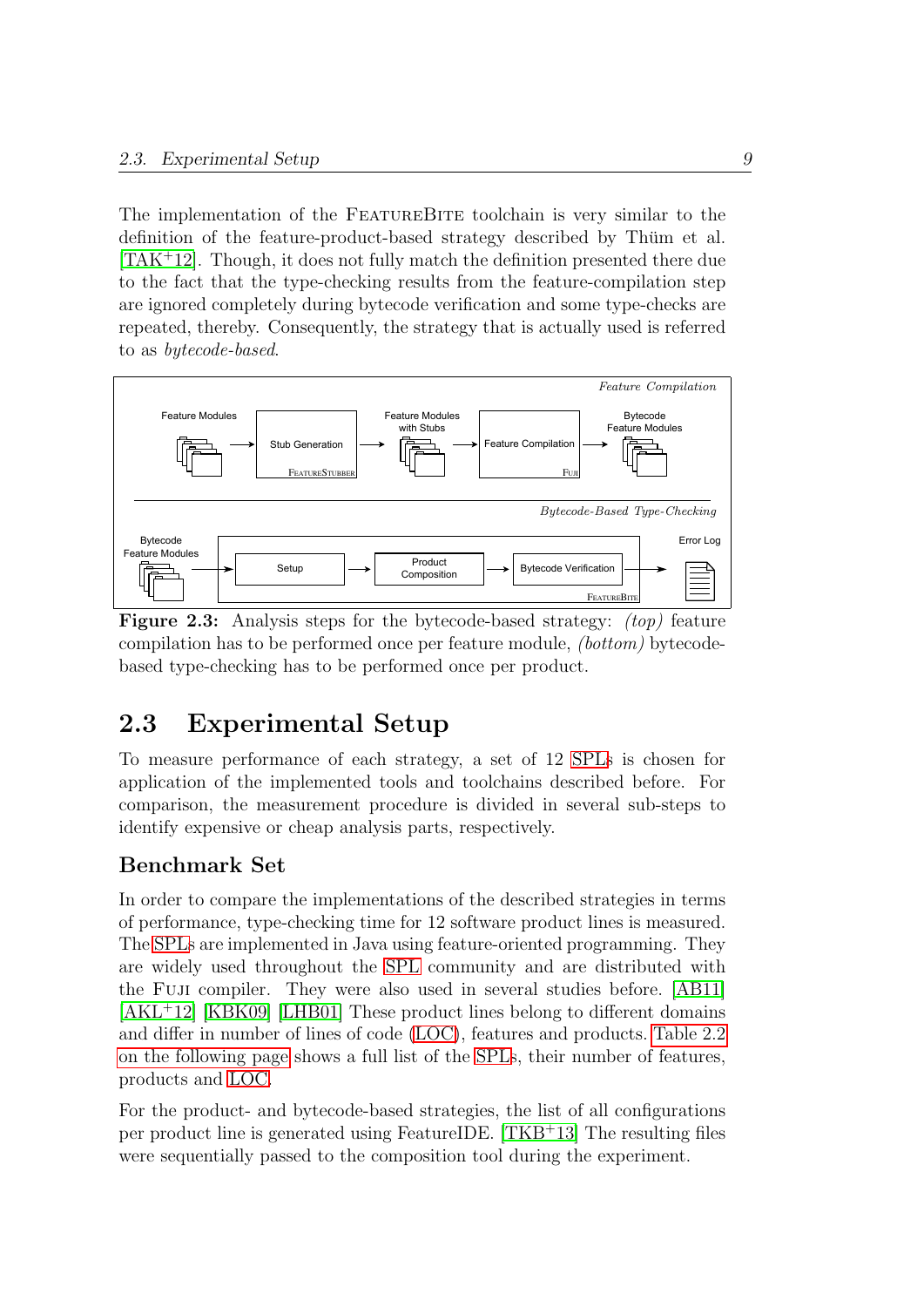The VIOLET product line has approximately  $2^{89}$  valid products as the features are totally independent. In this thesis, only 40 random products are checked for the product- and bytecode-based strategies, because checking all 2<sup>89</sup> products is not possible in reasonable time. The FAMILY-BASED TYPE-CHECKER is able to check the whole product line, though.

<span id="page-15-1"></span>

| <b>SPL</b>          | Domain                | #f | $\#p$                 | LOC    |
|---------------------|-----------------------|----|-----------------------|--------|
| <b>EPL</b>          | expression evaluation | 12 | 425                   | 126    |
| <b>GPL</b>          | graph library         | 27 | 156                   | 2,951  |
| Graph               | graph library         | 5  | 16                    | 596    |
| <b>GUIDSL</b>       | configuration tool    | 28 | 24                    | 15,988 |
| Notepad             | text editor           | 13 | 512                   | 2,732  |
| PKJab               | chat client           | 8  | 48                    | 5,000  |
| Prevayler           | persistence framework | 6  | 32                    | 5,938  |
| Raroscope           | compression library   | 5  | 16                    | 438    |
| Sudoku              | game                  | 8  | 64                    | 2,130  |
| TankWar             | game                  | 37 | 2,458                 | 5,604  |
| Violet <sup>*</sup> | model editor          | 89 | $\sim 2^{89}$<br>(40) | 11,006 |
| ZipMe               | compression library   | 13 | 24                    | 5,096  |

Table 2.2: Overview on the benchmark set of product lines. (\* Violet would have approximately  $2^{89}$  products, but only 40 were type-checked because of time issues.)

#### <span id="page-15-0"></span>Measurement Procedure

To measure the strategies' performance on the benchmark, there are three time intervals of the whole type-checking process that are measured for each analysis run: setup, composition and type-check. Setup includes all working steps any implemented analysis tool needs to take in order to prepare for the later steps: for example, the initialization of auxiliary data structures and parsing of configuration files. Composition includes steps that are necessary to construct a structure such as an [AST](#page-48-3) to perform the type checking on. For the product- and bytecode-based analyses, this is the time to compose the particular product that is to be type-checked later; for the family-based approach, the composition yields the "meta-product". Lastly, the time for the actual type-check of a single product or the meta-product of the familybased analysis and any time needed for error logging is measured. During measurement, no times for code generation are collected, so that access rate for disk writings does not have any impact on the results. In contrary, the read-in of the code is measured, because it is not always separable from the [API.](#page-48-5) It rather is an essential part of the experiment as becomes clear when analysing the measurement results.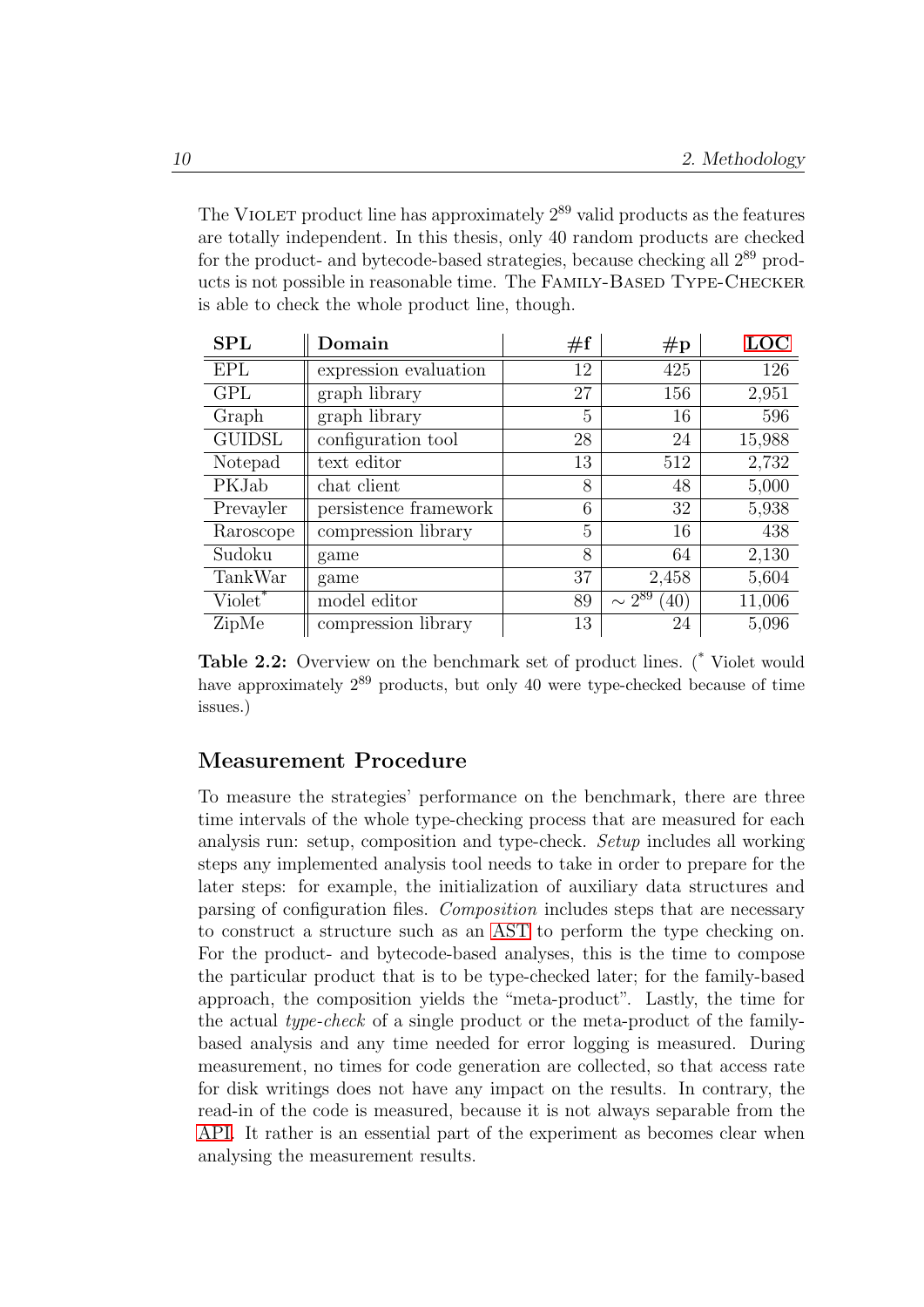The to-be-measured time used for the bytecode-based strategy also includes the time needed for compilation of individual features. This time slot is called feature compilation. [6](#page-16-1) During feature compilation, the features undergo a partial feature-based type-check by the compiler.

As implied by the definition of the product-based and feature-product-based strategy, measurements of the three time intervals of the bytecode- and productbased analyses have to be repeated for all possible valid configurations. The sum of all these measurements is the time for type checking the whole product line. The family-based analysis is performed only once for the whole product line. A formal description for all analyses can be found in [Figure 2.4.](#page-17-0)

There are upper bounds to the number of runs for each of the strategies which apply when analyzing all products of a product line—as denoted in [Figure 2.4,](#page-17-0) too. A [SPL](#page-48-1) with *n* independent features has  $2<sup>n</sup>$  possible feature combinations. In this context,  $2<sup>n</sup>$  runs have to be performed for the product-based strategy as well as the bytecode-based one. Additionally, the bytecode-based analysis compiles all features  $(n)$  once. The family-based analysis needs exactly one run and thus, one measurement, because it checks only one single metaproduct containing all information about all products. Usually, there are fewer than  $2<sup>n</sup>$  feature combinations due to constraints in the feature model.

The run-times which are to be measured and the results about the fastest strategy and most accurate one can not be estimated with these formulas as they model just the number of runs for each strategy. These formulas are used, for example, to identify potential drawbacks that a strategy can have. The actual run-time depends on the number of selected features per product, the size of these features, and, eventually, on the feature composition order. The three strategies are compared in [Chapter 4.](#page-30-0)

#### <span id="page-16-0"></span>2.4 Testing Environment

The measurements were carried out under a x64 GNU/Linux OS, using Open-JDK Runtime Environment (IcedTea6 1.12.5, Java 1.6.0\_27). The testing machine was a Dell Optiplex 7010 workstation with Intel $\mathbb{R}$  Core<sup>TM</sup> i7-3770 (eight cores, 3.4 [GHz\)](#page-48-6), 16.7 [GB](#page-48-7) DRR3 RAM (1600 MHz) and 1.0 [TB](#page-48-8) Serial ATA harddisk.

The time intervals stated before (cf. [Section 2.3\)](#page-15-0) were measured using the class  $ThreadMXBean<sup>7</sup>$  $ThreadMXBean<sup>7</sup>$  $ThreadMXBean<sup>7</sup>$  and its method  $getCurrentThreadCpuTime()$ . The time for [JVM](#page-48-9) start-up is left out of the comparison, because it is difficult to exactly measure the times for [JVM](#page-48-9) start-up, garbage collection or any other automatic Java background service.

<span id="page-16-1"></span> ${}^{6}$ See [Section 3.1](#page-19-0) for details.

<span id="page-16-2"></span><sup>&</sup>lt;sup>7</sup>java.lang.management.TreadMXBean is part of the standard Java [API](#page-48-5) since Java 1.5.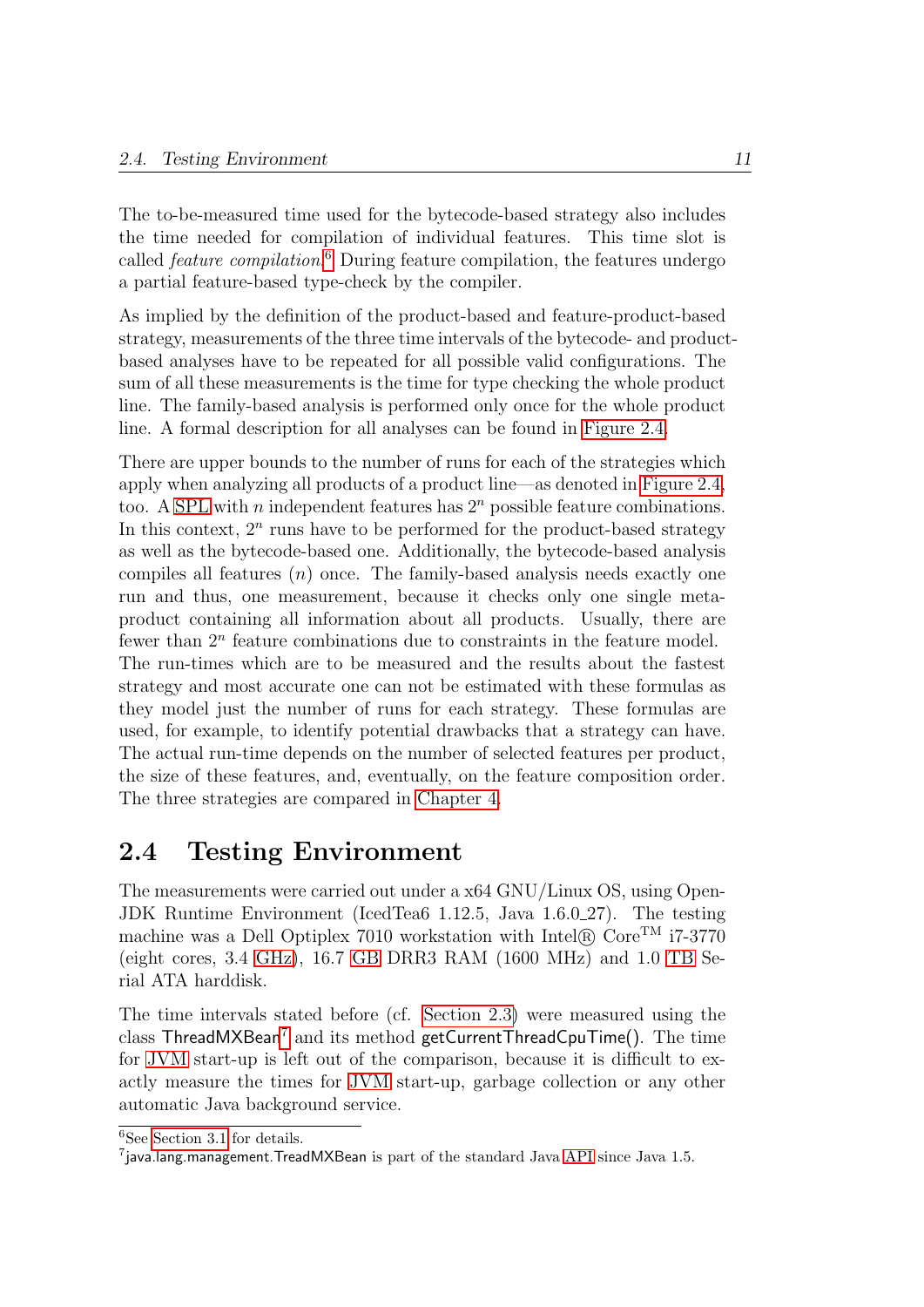<span id="page-17-0"></span>

| product-based                                                                     |       |  |  |  |
|-----------------------------------------------------------------------------------|-------|--|--|--|
| $2^n *  setup + composition + type-check $                                        | (2.1) |  |  |  |
| bytecode-based                                                                    |       |  |  |  |
| $n *$ [feature-compilation] + 2 <sup>n</sup> * [setup + composition + type-check] | (2.2) |  |  |  |
| family-based                                                                      |       |  |  |  |
| $1 * [setup + composition + type-check]$                                          | (2.3) |  |  |  |

Figure 2.4: Formal description of measured time intervals for all implemented type-checking strategies for a product line with  $n$  independent features. (cf. [Figure 2.1,](#page-13-0) [Figure 2.2](#page-13-2) and [Figure 2.3\)](#page-14-1)

The output during the runs is kept minimal: Error messages and warnings for the current composition as well as the measured times are logged to plain-text files, all other debug messages are turned off. This way, the log files can be parsed easily for evaluation and the negative impact on the performance of the analysis is limited to a minimum.

The sequential process of measuring all implemented type-checking analyses is done by a self-built bash script that also manages data and generation output. The script analyzes all sample product-lines from [Table 2.2](#page-15-1) sequentially and dumps the relevant log for later evaluation.<sup>[8](#page-17-1)</sup>

<span id="page-17-1"></span><sup>8</sup>See digital copy of this thesis for a functional measurement setting and [Chapter 4](#page-30-0) for measurement results.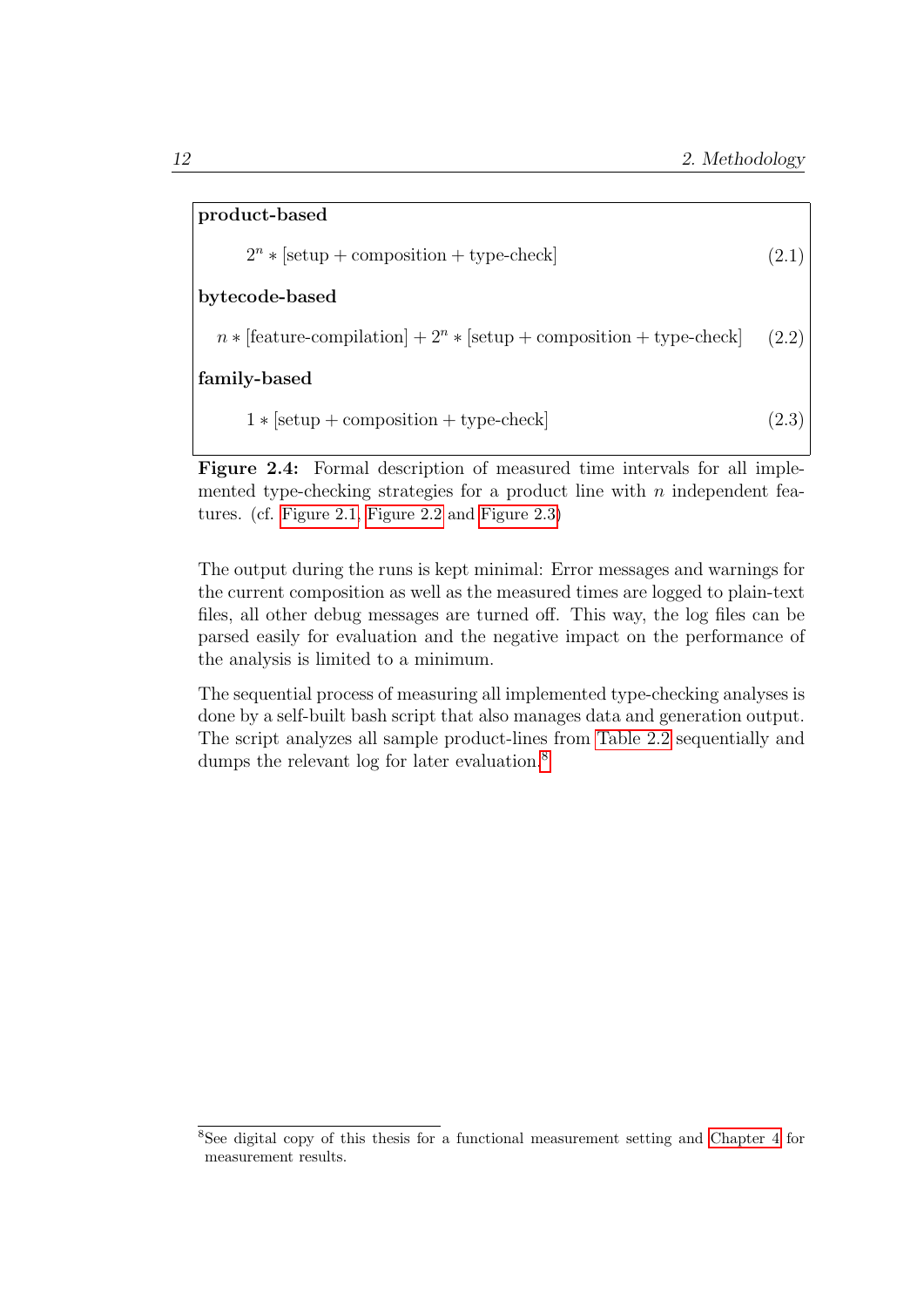# <span id="page-18-0"></span>3. The Bytecode-Based Type-Checking

In this chapter, we give a detailed overview of the bytecode-based strategy. It explains how stub generation and feature compilation exactly work. Afterwards, bytecode-based feature-composition is described and some challenges concerning the bytecode-based composition are discussed. Finally, bytecode verification and the very implementation within FEATUREBITE are described.

Considering that the pure feature-based strategy only finds feature-local errors, consequently, it is complemented with a product-based strategy in this thesis. The resulting mixed strategy achieves the same level of full interfeature error detection for the whole product line as with the other two typechecking strategies. The described mixed strategy is similar to the feature-product-based strategy described by Thüm et al. [\[TAK](#page-69-1)<sup>+12]</sup>, but does not pass any type-checking information from the feature-based part to the productbased one as required by the definition. This is why this approach is called bytecode-based in this thesis.

Feature compilation and the inherited feature-based type-check are extended with a composition and type-checking process on per product basis. The feature compilation makes the independent feature modules compilable by using stub-generation and produces modules consisting of bytecode files. Afterwards, *feature composition* is done by FEATUREBITE. It works on bytecode files and composes the bytecode modules as Fuji or FeatureHouse do it with source files. FEATUREBITE is used to generate all valid products of the product-line and performs a bytecode-verification process on each single product which is actually a type check with some additional checks on data-flow, for example.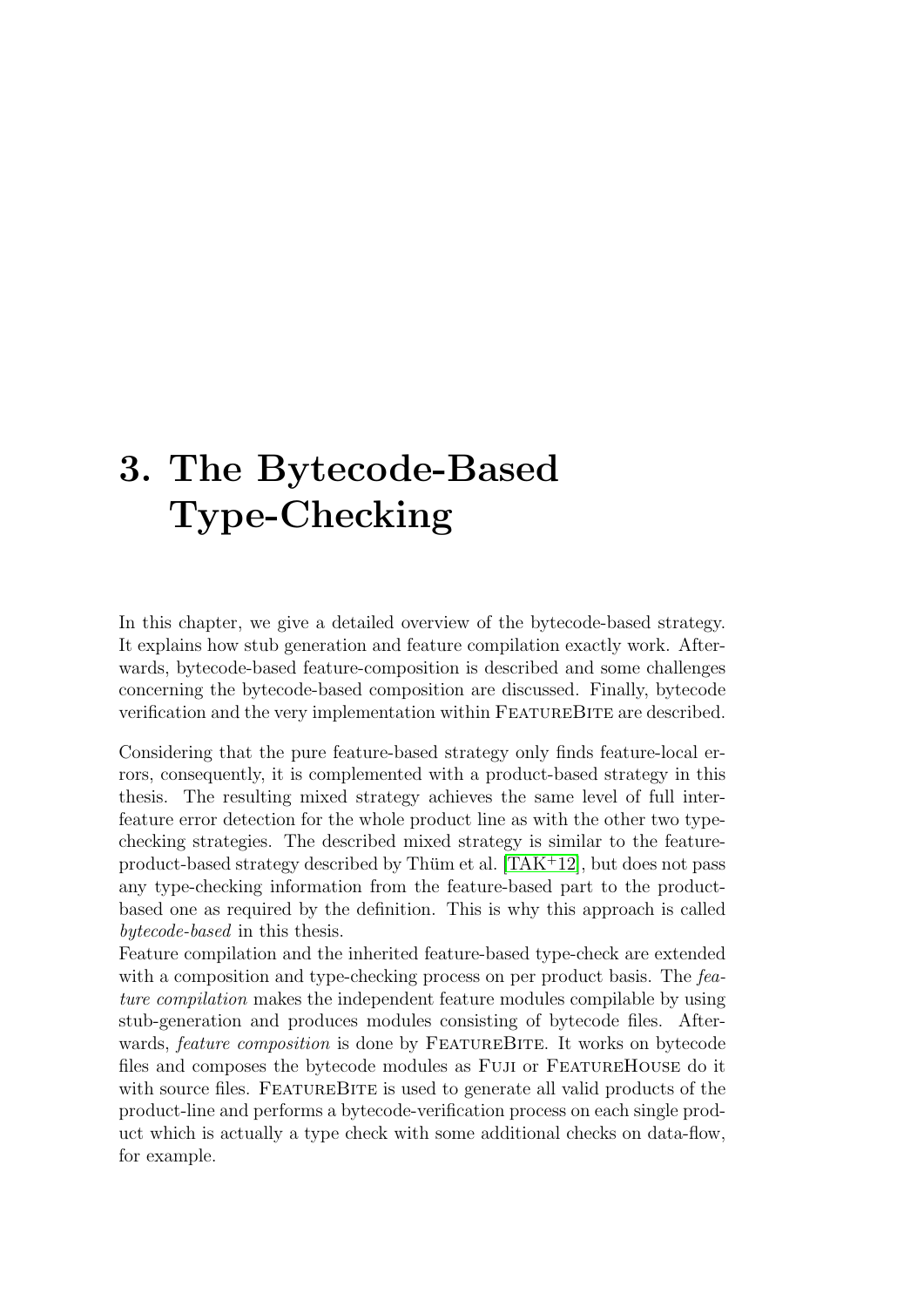# <span id="page-19-0"></span>3.1 Stub Generation and Feature Compilation

Feature modules cannot be compiled independently out of the box, because they are often only fragments of classes that depend on other features' code. Therefore, stubs have to be generated or provided by the developer. (cf. Hyper/J [\[TOS02\]](#page-69-4) and AHEAD tool suite [\[TBKC07\]](#page-69-0)) Stubs are a bundle of Java interfaces and classes containing member declarations that are needed from the other features. They exactly fit together with the particular feature that they were generated for, so that the feature module can be compiled. In this thesis, the stubs were generated using FEATURESTUBBER.

FEATURESTUBBER uses a closed-world approach for generating stubs for each feature module. The tool scans the references and introduces files that are generated by Fuji and that contain information about which feature introduces which classes, methods and files and what types are referenced. This way, it is possible to identify what stubs need to be generated in order to compile each feature.

FEATURESTUBBER generates stubs in a way that they model new feature modules that are refining the corresponding original feature modules. The fields and methods within a stub class are marked with the annotation @Stub, so they may be easily identified and removed during bytecode composition. Fuji is able to compose a feature module and its stubs and compile them together into one single feature module consisting of bytecode files.

The straight-forward application of stub generation and bytecode composition may result in errors due to the Java language specification. (cf. [Section 3.3.2\)](#page-21-0)

## <span id="page-19-1"></span>3.2 Feature Composition and Type Check

The feature composition is accomplished by FEATUREBITE. It is a featureoriented composer for Java bytecode that composes the feature modules using the same composition rules as Fuji.

The composition mechanism of FEATUREBITE is divided into three parts:

- 1. renaming of anonymous inner classes (cf. [Section 3.3.1\)](#page-20-1),
- 2. composition using the same rules as applied by Fuji and removal of the stubs annotated with @Stub,
- 3. type checking or rather bytecode verification (cf. [Section 3.4\)](#page-25-0).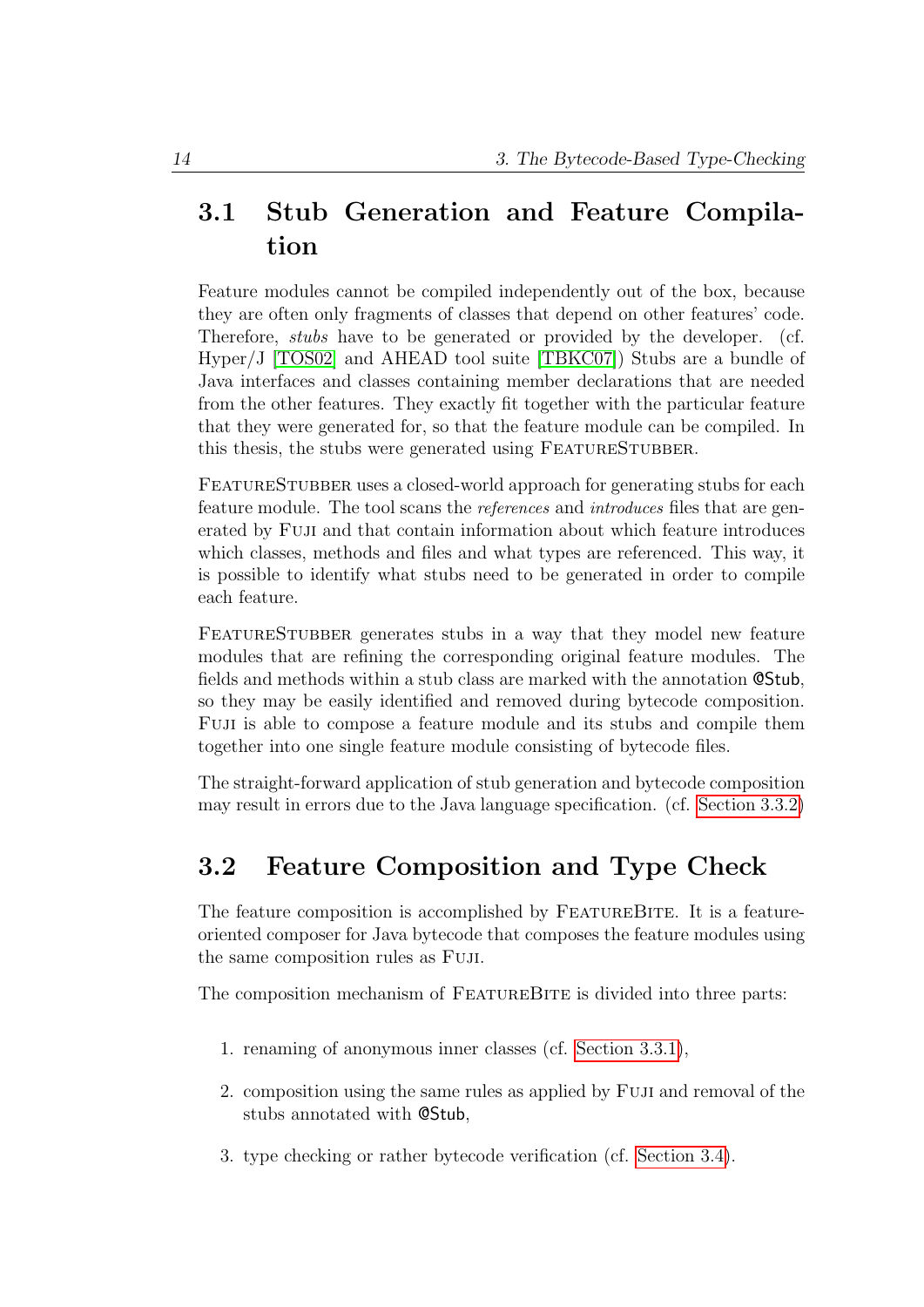Within FEATUREBITE, Java bytecode is handled using the ASM bytecode framework.[9](#page-20-2) It handles the bytecode classes via the visitor pattern and in a string-based manner. Class, field and method names as well as any other information are generally handled via String objects so that modification of this information is easy to implement.[10](#page-20-3) Though, the bytecode verification is done using the BCEL JUSTICE verifier framework<sup>[11](#page-20-4)</sup>. Reasons for usage of another bytecode framework are explained in [Section 3.4.](#page-25-0)

## <span id="page-20-0"></span>3.3 Challenges with Bytecode Composition

There are some challenges that arise during feature compilation and composition of bytecode feature modules. The main three investigated difficulties are discussed below by means of the EDITOR product line to illustrate composition process and semantics.

#### <span id="page-20-1"></span>3.3.1 Anonymous Nested Classes

During the compilation process, anonymous classes become an independent class file. These classes are not named, so that the standard compiler provides class names using numbers. As shown in [Figure 3.1,](#page-21-1) the method  $getFileChangeListener()$  within feature *Base* returns an anonymous class instance of the interface ActionListener and getFileComparator() within feature NewFile an anonymous Comparator instance. As a result, two class files are produced for each feature during feature compilation: For the Base feature, the files Editor.class for the main class Editor and Editor\$1.class containing the anonymous ActionListener implementation are generated; for the feature NewFile, also a file named Editor.class and Editor\$1.class are produced where the latter one consists of the anonymous Comparator implementation.

In the following, the generated class files for each feature must be independently treated with a *renaming* process, because it is not guaranteed that Editor\$1.class within feature module Base and Editor\$1.class within NewFile embody the same class. It is generally more likely to assume that the second class file contains a totally different class—as in this example, where the class files are not implemented for the same purpose. In order to differentiate the two classes during the composition process, they must be renamed.

FEATUREBITE accomplishes the renaming by appending the feature's name to the number of the anonymous class file, similar to the process of renaming original-calls. Editor\$1.class from feature Base is renamed to Editor\$1Base.class, the class from feature NewFile to Editor\$1NewFile.class, accordingly. Not only the class file's name is changed, the class' name itself

<span id="page-20-2"></span> $^{9}$ <http://asm.ow2.org/>

<span id="page-20-3"></span><sup>10</sup>See<http://fosd.de/featurebite/> for implementation details.

<span id="page-20-4"></span><sup>11</sup><http://commons.apache.org/proper/commons-bcel/>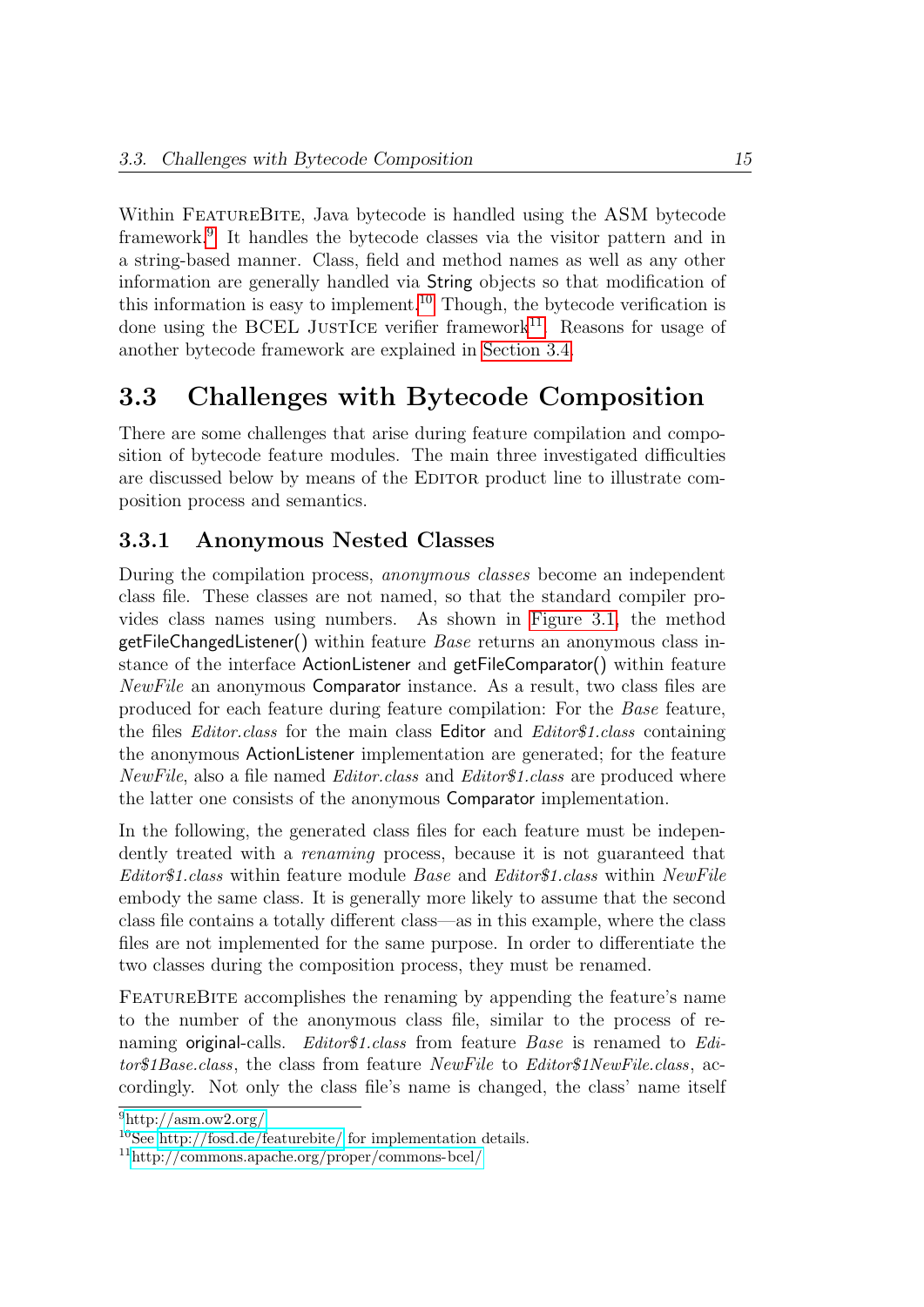```
Feature Base
1 public class Editor {
2 ActionListener getFileChangedListener() {
3 return new ActionListener() {
4 @Override
5 public void actionPerformed(ActionEvent ae) \{\neq \dots \neq \}\6 };
7 }
8 }
                                                      Feature NewFile
9 public class Editor {
10 Comparator<File> getFileComparator() {
11 return new Comparator<File>() {
12 @Override
13 public int compare(File file1, File file2) \{\neq \ldots \neq k\}\};
15 }
16 }
```
Figure 3.1: Example for anonymous classes in different features but the same outer class Editor: (lines  $1-\delta$ ) Method getFileChangedListener() returns an ActionListener instance; *(lines 9-16)* Method getFileComparator() returns a Comparator instance.

is altered, too. Therefore, all references in the main class file Editor.class to the now-renamed class have to be adjusted for each feature independently. Otherwise, the linking would break.

The renaming mechanism used by FEATUREBITE guarantees unique class names after renaming, because class names starting with a number are forbidden by the Java Language Specification [\[GJSB13,](#page-67-2) Section 3.8] and the feature names are unique.

#### <span id="page-21-0"></span>3.3.2 Conflicting **original**-Calls

With bytecode composition, original-calls are another challenge. The call of the original-method expresses a call to the refined method implementation. Because this method with the name original does not exist, the method must be generated by the feature-stub generator in order to be able to compile a feature on its own (cf. [Section 3.1\)](#page-19-0). If the original-method-call is used several times within a refining class, one generic stub-method must be generated for all calls together in order to not endanger type safety. An example for the EDITOR product line using the features *Base* and *SplitView* is explained in the following.

All methods getCurrentFileText(), getCurrentFileTabIndex() and getToolbar() in [Figure 3.2](#page-22-0) (lines 1–14) use an original-call but with different return types (String, int and JToolBar). Normally, the stub-generator FEATURESTUBBER produces all correspondent stub methods with the method name original. (cf.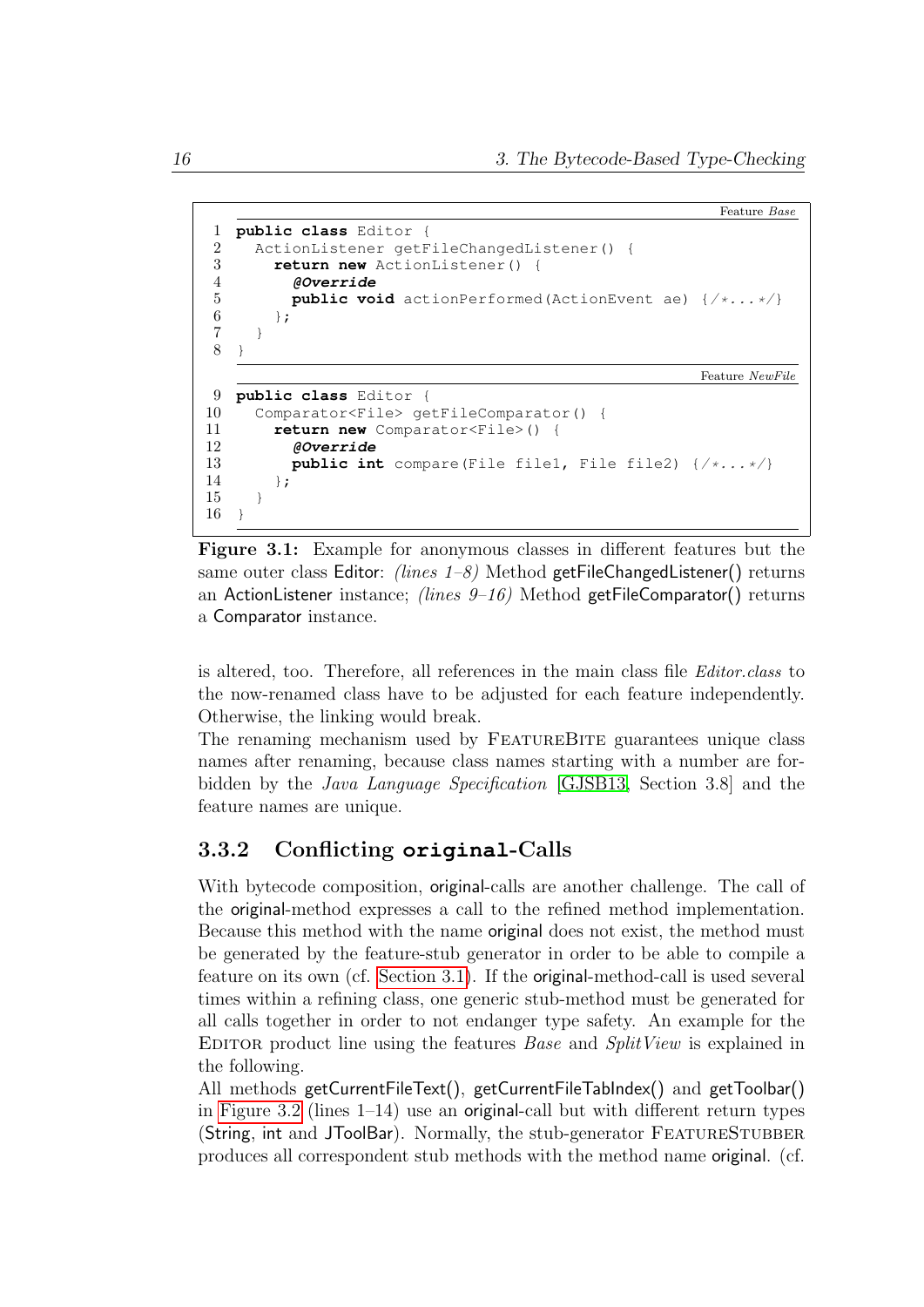[Figure 3.2,](#page-22-0) lines 15 ff.) As the original-methods' signatures conflict with each other with respect to the Java Language Specification [\[GJSB13,](#page-67-2) Section 8.4.2], the feature compilation will fail with these specific stubs.

```
Feature NewFile
1 class Editor {
2 String getCurrentFileText() {
3 String s = original():
4 // ...
56 int getCurrentFileTabIndex() {
7 int originalId = original();
       1/ ...
9 }
10 JToolBar getToolbar() {
11 JToolBar originalToolbar = original();
12 // ...
13 }
14 }
                                             Stubs for feature NewFile
15 class Editor {
16 @Stub String original() {
17 return null;
18 }
19 @Stub int original() {
20 return 0;
21 }
22 @Stub JToolBar original() {
23 return null;
24 }
25 }
```
**Figure 3.2:** Example for conflicting original calls: *(lines*  $1-1/4$ *)* Class Editor of feature *NewFile* has **original-calls** with different return types; *(lines 15–25)* Generated stubs for the Editor class that conflict with each other.

To solve the problem, a stub with the generic signature Object original() and the return value null can be created. The return values must be down-casted from Object when used, which causes small modifications to the underlying code base of the feature modules. (cf. [Figure 3.3\)](#page-23-1) These changes generally should be avoided, but for this problem, they enable bytecode-based composition and analysis for the affected product-line in the first place.

Especially, primitive types cause problems with this generic original-method returning Object. The primitive return type of the method that is calling original must be altered to the corresponding wrapper type, otherwise there will be a conflict within bytecode later after composition. The signature int getCurrentFileTabIndex() in [Figure 3.2](#page-22-0) implies that the return type of the method that the pseudo-method original symbolizes is int. But the generic original-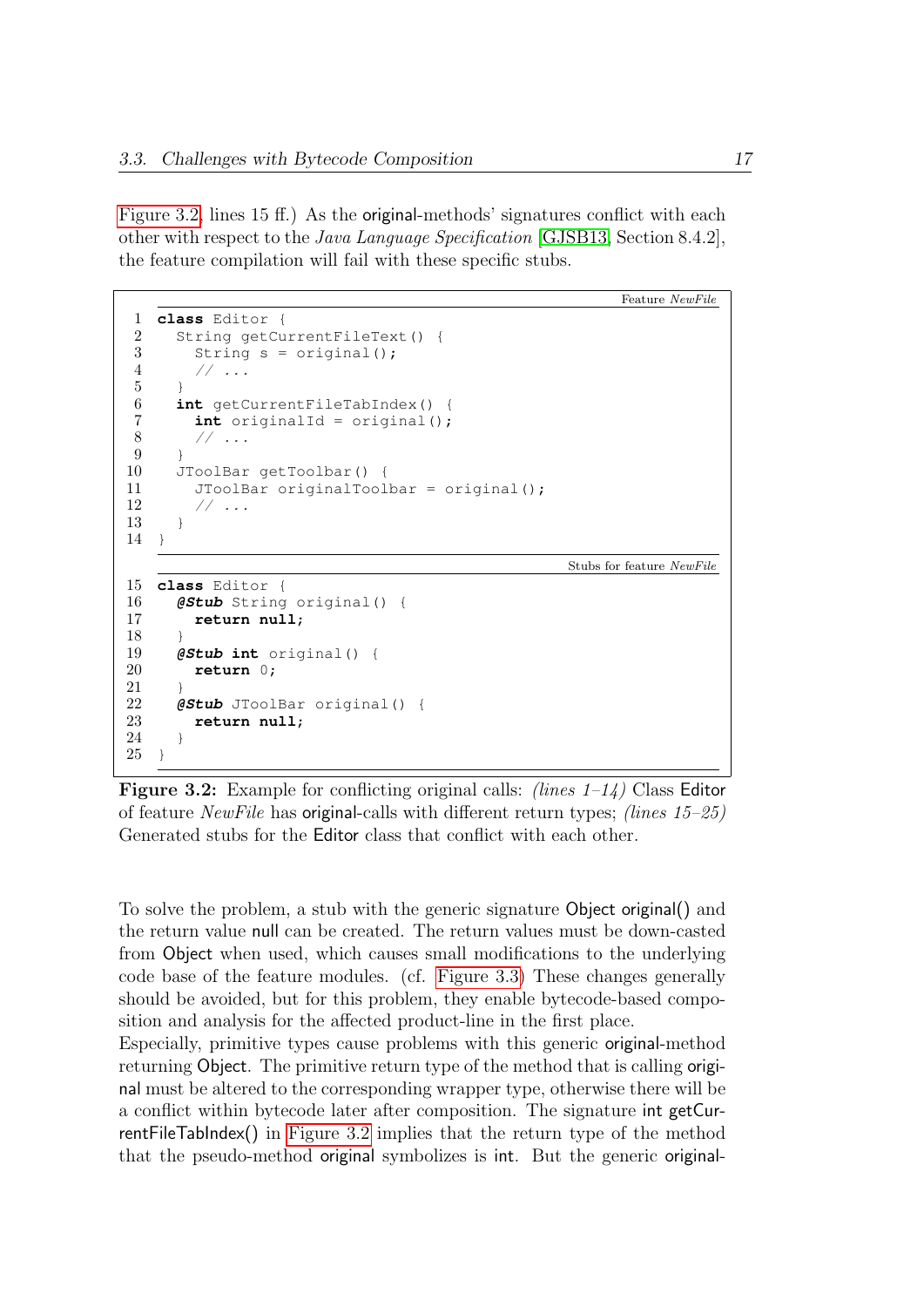```
Feature NewFile
1 class Editor {
2 String getCurrentFileText() {
3 String s = (String) original();
4 // ...
56 Integer getCurrentFileTabIndex() {<br>
\frac{7}{1} int originalId = (Integer) origin
       int originalId = (Integer) original();
8 / / ...9 }
10 JToolBar getToolbar() {
11 JToolBar originalToolbar = (JToolBar) original();
12 // ...
13 }
14 @Stub Object original() {
15 return null;
16 }
17 }
```
Figure 3.3: Class Editor of feature *NewFile* contemplated with its stubs which are fixed with the wrapper-type workaround. (Relevant code is underlined. See [Figure 3.2](#page-22-0) (lines 1–14) for comparison.)

method suggested above returns a class reference or rather an instance of Object instead. The downcast depicted in [Figure 3.3](#page-23-1) (lines 3, 7 and 11) is not problematic, because autoboxing resolves the conversion from primitive to wrapper type automatically but the corresponding [JVM](#page-48-9) instructions for the return values are not compatible.<sup>[12](#page-23-2)</sup> So, the return type of the method getCurrentFileTabIndex() must be changed to Integer—here and in all other feature modules that implement or refine this particular method. Otherwise, the composed bytecode will not be runnable.

The usage of wrapper types is the workaround that is used for this thesis, because it was the quickest solution for all affected product-lines to fix the issue and enable bytecode composition. One general fix to avoid the return-type change to wrapper types in the source files demands intervention on bytecode level and adjustment of the bytecode instructions. Another one would be the extension of the name original to a pattern such as "original( $\\Sigma$ \$\\_(\w\*?))??"<sup>[13](#page-23-3)</sup>.

#### <span id="page-23-0"></span>3.3.3 Fields Initializations

Constructors are composed by adding an original-call to the refining feature's constructor that calls the base's constructor and does not have to be inserted

<span id="page-23-2"></span> $12$ The bytecode instruction ireturn pushes an int value onto the stack, areturn a object reference.

<span id="page-23-3"></span><sup>&</sup>lt;sup>13</sup>Denoted as Java pattern construct. See [http://docs.oracle.com/javase/6/docs/api/java/](http://docs.oracle.com/javase/6/docs/api/java/util/regex/Pattern.html) [util/regex/Pattern.html](http://docs.oracle.com/javase/6/docs/api/java/util/regex/Pattern.html) for details.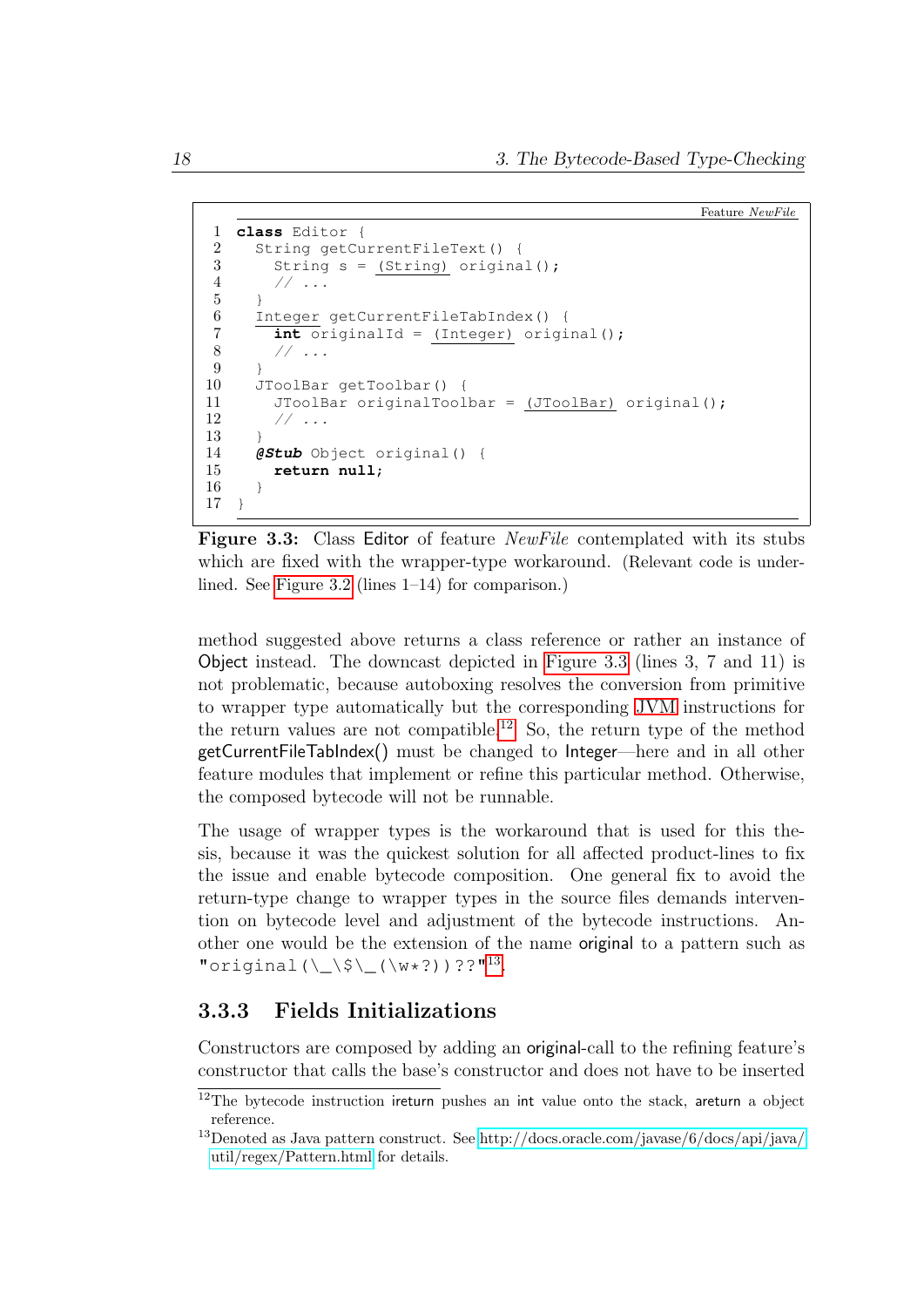explicitly by the developer. For bytecode validity, the base's constructor is transformed into an unique private method, similar to the renaming of an original-call or anonymous class' files. (cf. [Section 3.3.1\)](#page-20-1)

This mechanism results in a problem with field initializations that is caused by the compilation process and the stub-generation as denoted in [Section 3.1.](#page-19-0) The reasons for the following problem are attributable to the fact that feature compilation is performed before feature composition.

During compilation, all non-static field initializations from the field definitions are transferred to the beginning of the constructor, following the order for creating new class instances given by the Java Virtual Machine Specification. [\[LY13,](#page-69-5) Section 2.17.6, points 4 and 5] In the product-based approach on the one hand, the explicit constructor statements are composed first and then the field initializations from the declaration area are prepended. In the bytecode-based approach on the other hand, firstly, the initializations in the declarations are prepended to each feature's constructor during the feature's compilation. Secondly, the single constructors are composed using a nonexplicit original-call as described above. This results in a changed order of the constructor statements for the bytecode-based composition compared to the product-based one. Hence, the bytecode-based composition output may have a different semantic behavior or even cause a NullPointerException.

[Figure 3.4](#page-24-0) illustrates such error-prone feature modules on basis of the EDITOR product line, relevant lines are colored. The class Editor from feature Base defines a hook method named generateToolbar(). This method can be used to fill the editor toolbar with actions by refining it within other feature modules. The feature module NewFile refines this method and just adds a "New File" button to the toolbar.

```
Feature Base
1 class Editor {
2 JToolBar toolbar = new JToolBar();<br>3 Editor() {
     Editor() {
4 generateToolbar();
5 \quad \Box6 void generateToolbar() {
\overline{7}8 }
                                                         Feature NewFile
9 class Editor {
10 Button newFileButton = new NewFileButton();
11 // constructor not defined explicitly!
12 void generateToolbar() {
13 original();
14 this.toolbar.add(this.newFileButton);
15 }
16 \quad
```
**Figure 3.4:** Class Editor within the feature modules  $Base \rceil$  and  $NewFile \rceil$ where NewFile refines Base.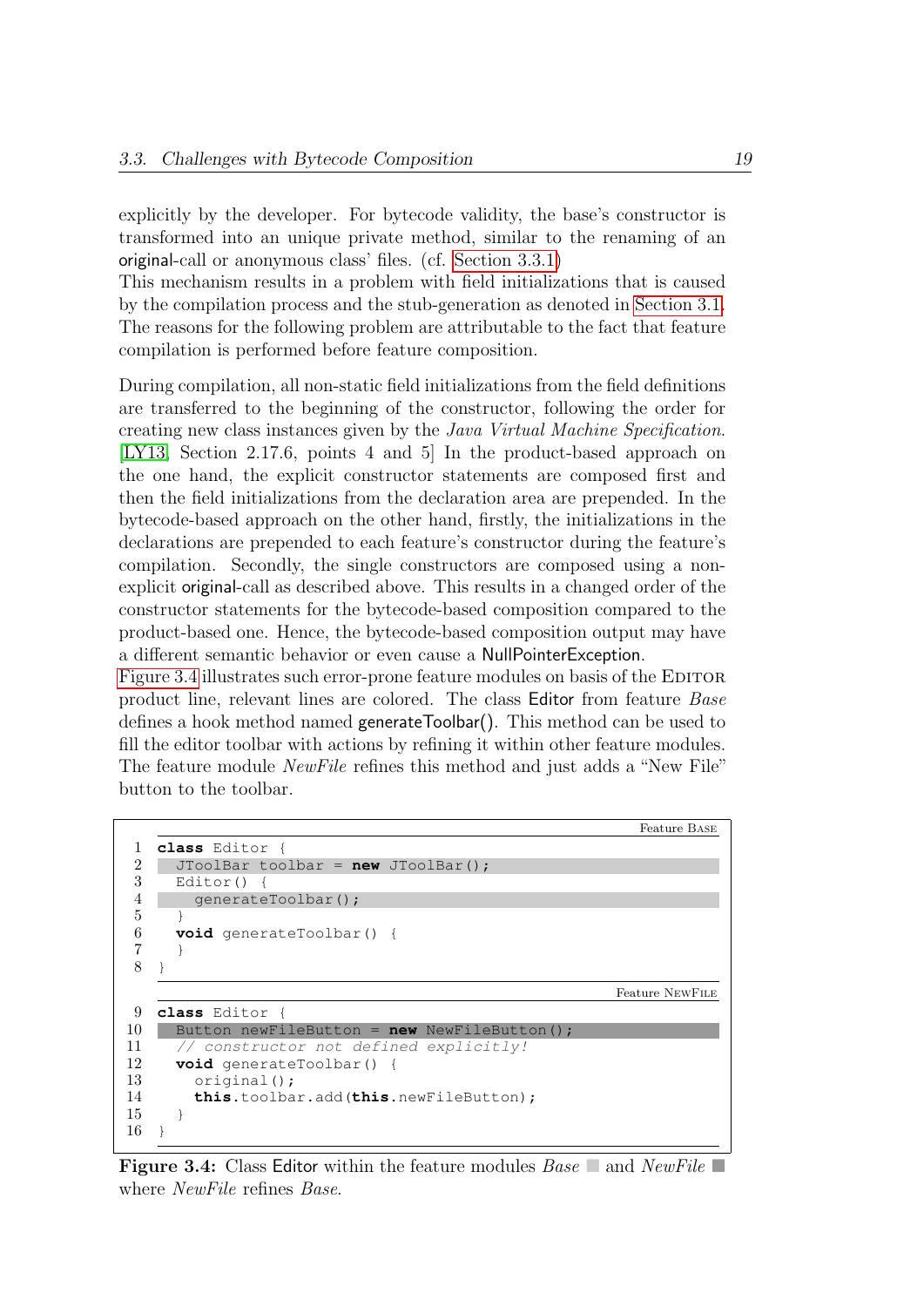When composing a product with both feature modules *Base* and *NewFile* on source-code level using Fuji (cf. [Figure 3.5\)](#page-25-1), the field newFileButton is initialized before the method generateToolbar() is called within the constructor and, as a result, a functional button is added to the toolbar by executing the generateToolbar() method—as intended by the developer of the NewFile feature module.

```
Product {Base , NewFile
1 class Editor {
2 JToolBar toolbar;
3 Button newFileButton;
4 Editor() {
5 this.toolbar = new JToolBar();
6 this.newFileButton = new NewFileButton();
7 generateToolbar();
8 }
9 void generateToolbar_$_base() {
10 }
11 void generateToolbar() {
12 generateToolbar_$_base();
13 this.toolbar.add(this.newFileButton);
14 \quad 115 \quad
```
Figure 3.5: Composed class Editor using Fuji with configuration {Base  $\Box$ , NewFile  $\Box$ }.

When using FEATUREBITE for product generation (cf. [Figure 3.6\)](#page-26-1), the initialization for the field newFileButton is shifted from line 6 to line 7 in comparison to the Fuji composition in [Figure 3.5.](#page-25-1) Thus, the bytecode-based composition results in a different order of the constructor's statements. As a consequence, the field newFileButton is used in the generateToolbar() method before it is initialized. A null-pointer is added to the toolbar, because the according field is not initialized yet. Thus, the toolbar button appears but it is non-functional and the application becomes partly unusable due to thrown NullPointerException instances.

Now, it is simple to think of scenarios where more serious unintended side effects occur that are able to break the program or cause data loss. Thus, it is recommended to generally call generating methods, such as the described generateToolbar() method, after completion of the constructor using a separate method call.

### <span id="page-25-0"></span>3.4 Bytecode Verification and Type Checking

Generally, bytecode verification according to the Java Virtual Machine Specification [\[LY13\]](#page-69-5) is necessary, because there is no assurance for the Java Virtual Machine [\(JVM\)](#page-48-9) that the bytecode it is about to load is valid. Classes or rather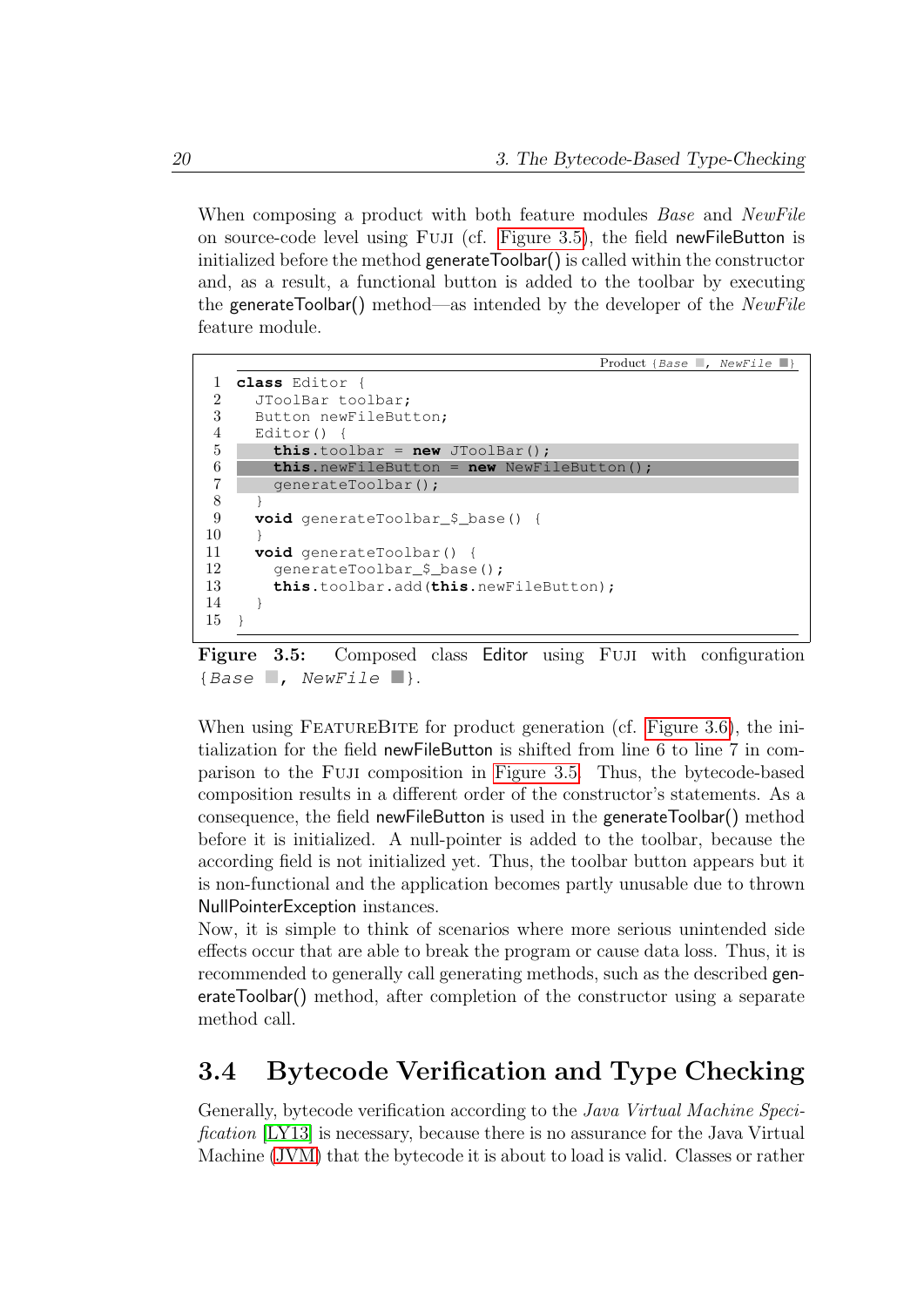```
Product {Base \Box, NewFile \Box}
1 class Editor {
2 JToolBar toolbar;
3 Button newFileButton;
 4 Editor() {
5 this.toolbar = new JToolBar();
6 generateToolbar();<br>7 this.newFileButton
         7 this.newFileButton = new NewFileButton();
\begin{array}{c} 8 \\ 9 \end{array} \begin{array}{c} \rightarrow \\ \textbf{v} \end{array}void generateToolbar $ base() {
10 }
11 void generateToolbar() {
12 generateToolbar $ base():
13 this.toolbar.add(this.newFileButton);
14 }
15 }
```
Figure 3.6: Composed class Editor using FEATUREBITE with configuration {Base  $\Box$ , NewFile  $\Box$ }. (Excerpt decompiled from bytecode.)

their implementations can be changed while introducing several versions during implementation progress. It is possible to exchange a bytecode file that was used to compile a product with another one with the same name, while it is not guaranteed that those versions are compatible in any way or the new class was changed by an attacker in order to exploit the [JVM.](#page-48-9)

Due to these problems, the [JVM](#page-48-9) has to verify the bytecode before executing it to ensure following properties for safety reasons: (i) there are no operand stack overflows or underflows, *(ii)* the usage and storage operations of all local variables are valid, and (iii) all arguments passed to [JVM](#page-48-9) instructions are of valid types. [\[LY13\]](#page-69-5)

Especially, the last two points are necessary for the type-checking research done in this thesis. The bytecode verification actually inherits a type check, but performs some additional checks such as a data-flow analysis for security reasons. So, verification of a class file guarantees type safety and thus, satisfies the requirements of the executed experiment stated in [Chapter 2.](#page-10-0)

In order to show how many checks the bytecode verification does, the verification process is outlined below. Afterwards, the particular implementation for FEATUREBITE is described.

#### <span id="page-26-0"></span>3.4.1 The Verification Process

The so-called *class file verifier* is language-independent, because many different programming languages can be compiled into bytecode. [\[LY13,](#page-69-5) Section 7] The verifier performs four passes on the bytecode to verify the constraints mentioned before. By performing these four passes in order, it becomes clear that the bytecode verification replaces a full type-check.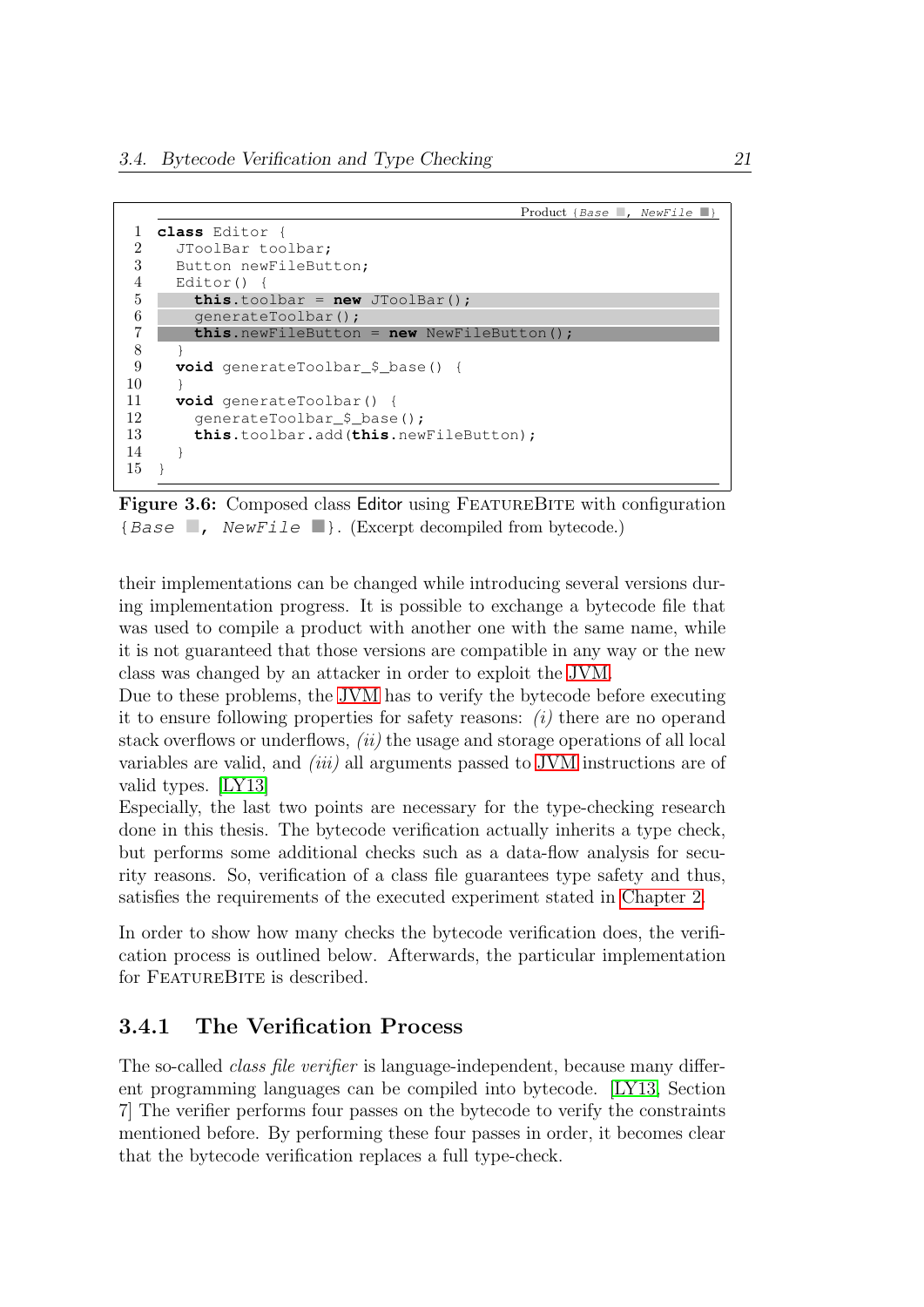Pass 1 of the verification process is applied on loading a class file. It ensures that the loaded file satisfies the basic format of a class file. Any class file has to begin with the Java-specific magic-number 0xCAFEBABE. This pass generally checks for basic class file integrity, so that there are no truncated data, extra bytes or other unrecognizable information. This is necessary for any interpretation of the class file.

Pass 2 performs additional verification, when the loaded file is linked. It checks for final modifiers and that this modifier is respected when used. This pass also ensures that any class (except Object) has a direct superclass. After this, the constant pool is checked for its validity as well as that field and method references within the constant pool have valid names. Pass 2 does not check classes, fields and methods for their existence, it checks only for well-formedness.

Pass 3 is the most complex pass of the verification process and consists of two consecutive runs. In the first run, pass 3 checks whether all instructions within the current method are disciplined and are used with an appropriate type. Truncation and improper exception handling is detected and reported. After this run, the verifier knows about the current contents of the local variables table and the stack at each single instruction. Accordingly, the types of all used and needed variables and objects are known. In the second run and on top of the information from the first run, a data-flow analysis is performed. For each instruction, its effect on stack and local variables is modeled. This way, the verifier is able to guarantee that local variables and fields are accessed with proper types and methods are invoked with appropriate arguments. If any condition for the current instruction is missing—wrong type while assigning a field value or missing parameter for a method invocation, for example—, the verification fails. Otherwise, the analysis is then continued at the instruction's successors.

During this pass not all classes are necessarily loaded and checked. A class is only loaded if one of its methods is called with other types than implied by its signature. By passing a subtype object as parameter—as allowed by objectoriented polymorphism within Java [\[GJSB13,](#page-67-2) Section 5.3]—, the called class will get loaded and checked, otherwise not. All remaining non-loaded classes are loaded in pass 4.

If the data-flow analysis does not report a failure, the method under consideration is verified by pass 3 of the bytecode verifier.

Pass 4 is a virtual pass that is performed by specific [JVM](#page-48-9) instructions during code invocation. It loads all referenced types that have not been loaded before and checks whether the executing type is allowed to reference the type in regard to access and visibility. Referenced methods and fields are checked for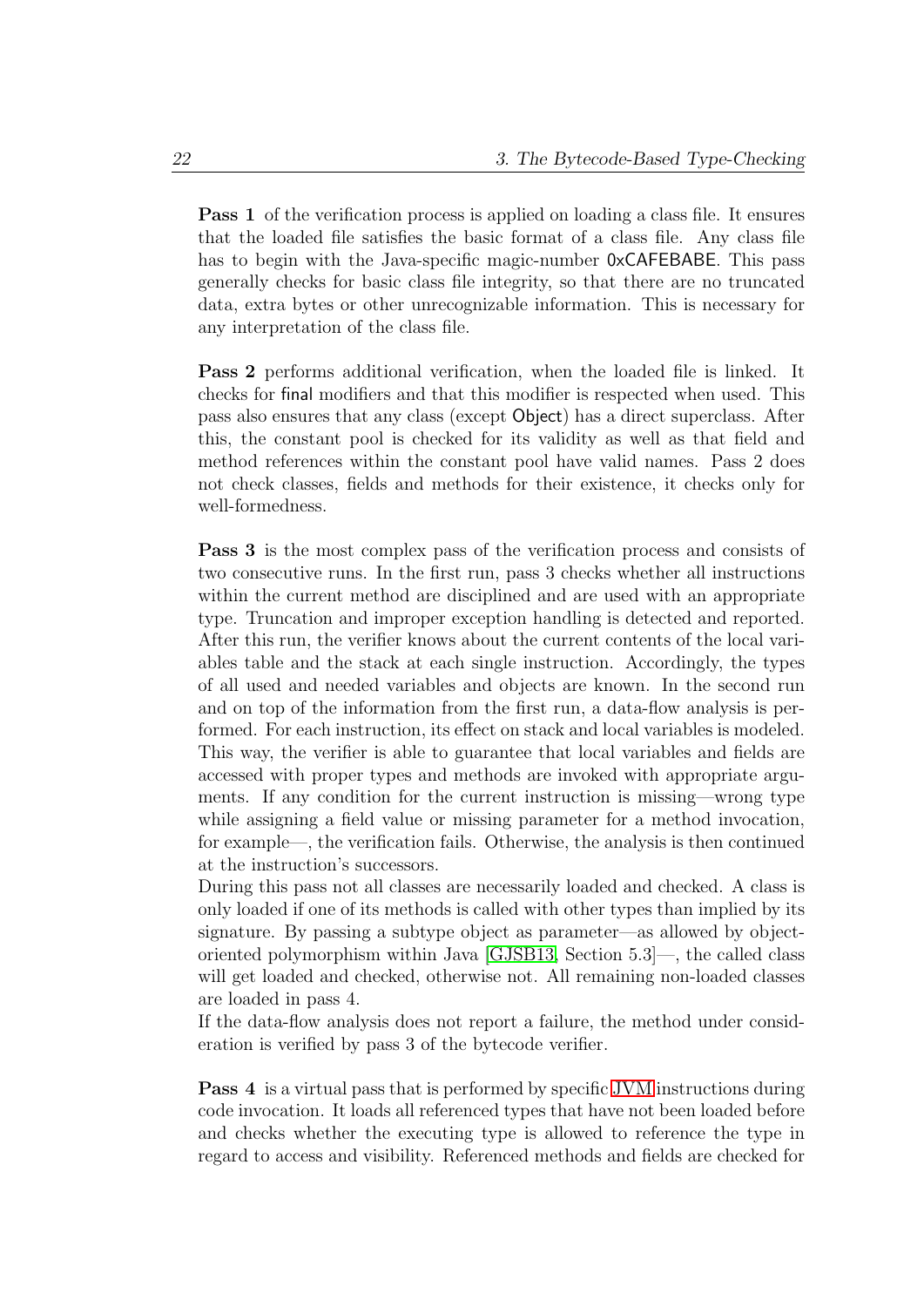their existence in the given class, the right signature and visibility. This way, dangling references can be identified.

#### <span id="page-28-0"></span>3.4.2 Implementation of the Verification Process

There are two different libraries for bytecode verification that were considered for implementation into FEATUREBITE: ASM and BCEL JUSTICE.

ASM carries a built-in class-file visitor called CheckClassAdapter whose static method verify is able to perform a pass 3 verification. Some errors cannot be found with this single pass—such as non-existing classes and fields. (cf. [Section 3.4.1\)](#page-26-0)

A more complete library is implemented in BCEL. [14](#page-28-2) The BCEL verifier is called JustIce and checks class files according to the specification of JavaSE 1.4. This yields some problems with classes that are compiled with a newer version of the Java compiler. The consequence are some false-positives that correspond to newer versions of bytecode instructions, for example, that are now able to handle additional types on the stack.

For this thesis, the BCEL framework is used, because it performs a more complete verification compared to ASM. It can identify dangling references, for example, because pass 4 of the verifier is implemented. Overall, it models the type-check and its temporal extent more accurately, although some false-positives are expected as the classes are compiled with a newer version of Java than 1.4 (cf. [Section 2.4\)](#page-16-0).

A downgrade to Java 1.4 is not possible, because generics which are first introduced in Java 1.5 were used for the chosen product lines quite extensively, for example. Also autoboxing which is used to fix the field-initialization problem (cf. [Section 3.3.3\)](#page-23-0), the enum keyword and the enhanced for-loop (also called foreach-loop) were introduced with Java 1.5.

# <span id="page-28-1"></span>3.5 Summary

As we showed before, the bytecode-based composition and type-checking approach implemented by us is not flawless. There are several points regarding the composition of bytecode that the developer must have an eye on and that sometimes need manual action. (cf. [Section 3.3\)](#page-20-0) The products composed products may become unusable, especially, if they exhibit the fieldinitialization problem (cf. [Section 3.3.3\)](#page-23-0), but this is no problem for the typechecking process. Furthermore, bytecode verification performs checks that are not necessarily needed for type-checking, such as the extensive data-flow analysis, but are needed for security reasons. Nevertheless, the used implementation of the verifier, BCEL JUSTICE, is considered as a good indicator

<span id="page-28-2"></span><sup>14</sup><http://commons.apache.org/proper/commons-bcel/>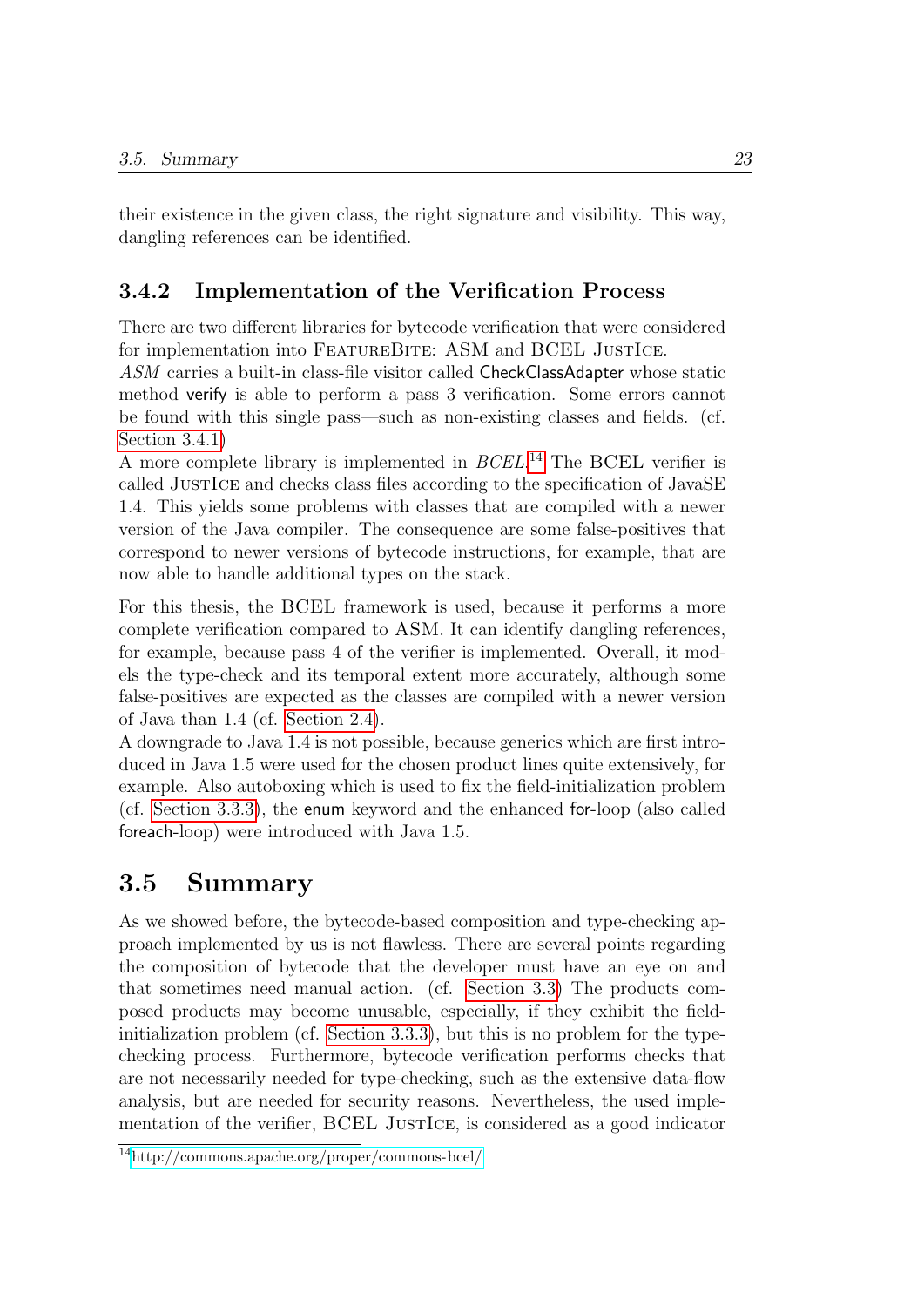in respect to run-time for a full Java verifier as it exists within the javac tool.

Altogether and apart from the challenges, the bytecode-based composition and type checking can be a full substitute for the product-based implementation.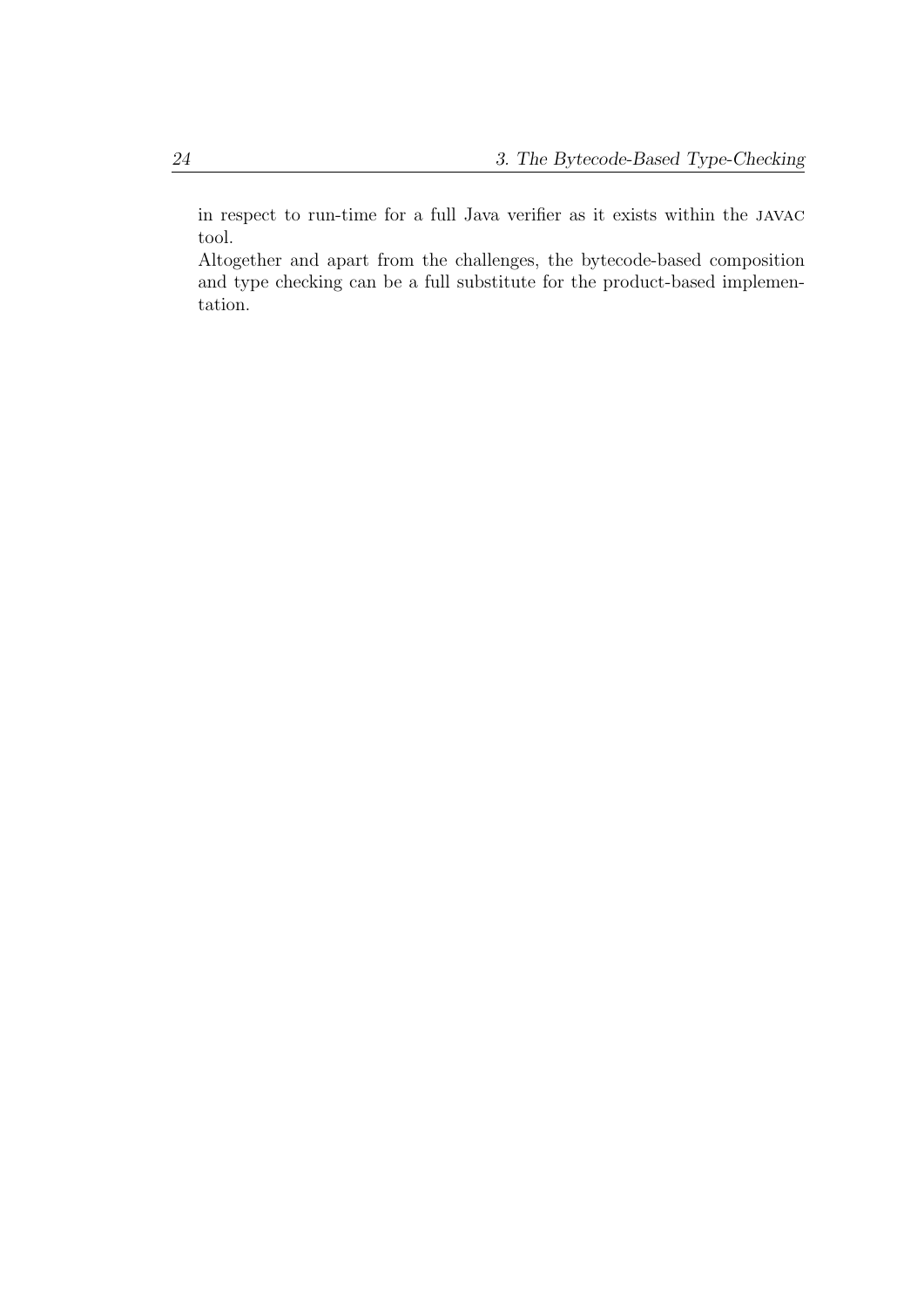# <span id="page-30-0"></span>4. Results and Evaluation

In this chapter, an evaluation of the *product-based*, the *bytecode-based* and the family-based analysis is discussed. Firstly, the results for the GUIDSL, PREVAYLER and EPL product lines are described with use of appropriate diagrams. (cf. [Section 4.1](#page-31-0) and [Section 4.2\)](#page-32-0) Afterwards, we discuss all results in an overall picture in [Section 4.4.](#page-34-1) Finally, a short advice based on this experiment and the used type-checker implementations which analysis is preferable under which circumstances is given. (cf. [Section 4.5\)](#page-38-0)

We evaluate the considered strategies by application of implemented tools and toolchains to the 12 product lines mentioned in [Section 2.3.](#page-14-0) The measurement results are presented in [Table 4.3 on page 36.](#page-41-0) For each benchmark productline and type-checking analysis, the setup time, the composition time, the type-checking time, and the sum of all these measured times is presented. For the bytecode-based strategy, the time for feature-compilation is also listed.

In the following, these measurement results are visualized by three different types of diagrams for each [SPL](#page-48-1) illustrating different aspects and questions. A stacked bar plot (sum) (cf. left plot of [Figure 4.1\)](#page-32-1) shows the total run-time for all products or the whole product line by pointing out the different stages through the type-checking process. The sum-labeled diagrams show the general comparison which strategy takes the longest for the current product line. Differences in the whole type-checking process can not be identified, such as single products can not be recognized in this plot. The order of the stacked bar plot is from bottom to top: feature-compilation  $\Box$ , if present for strategy), setup  $(\blacksquare)$ , composition  $(\blacksquare)$  and type check  $(\blacksquare)$ .

The second bar plot (*avg*, cf. right plot of [Figure 4.1\)](#page-32-1) illustrates the measured run-times for type checking an average product of a product line. It indicates if any strategy's implementation needs much upfront investment.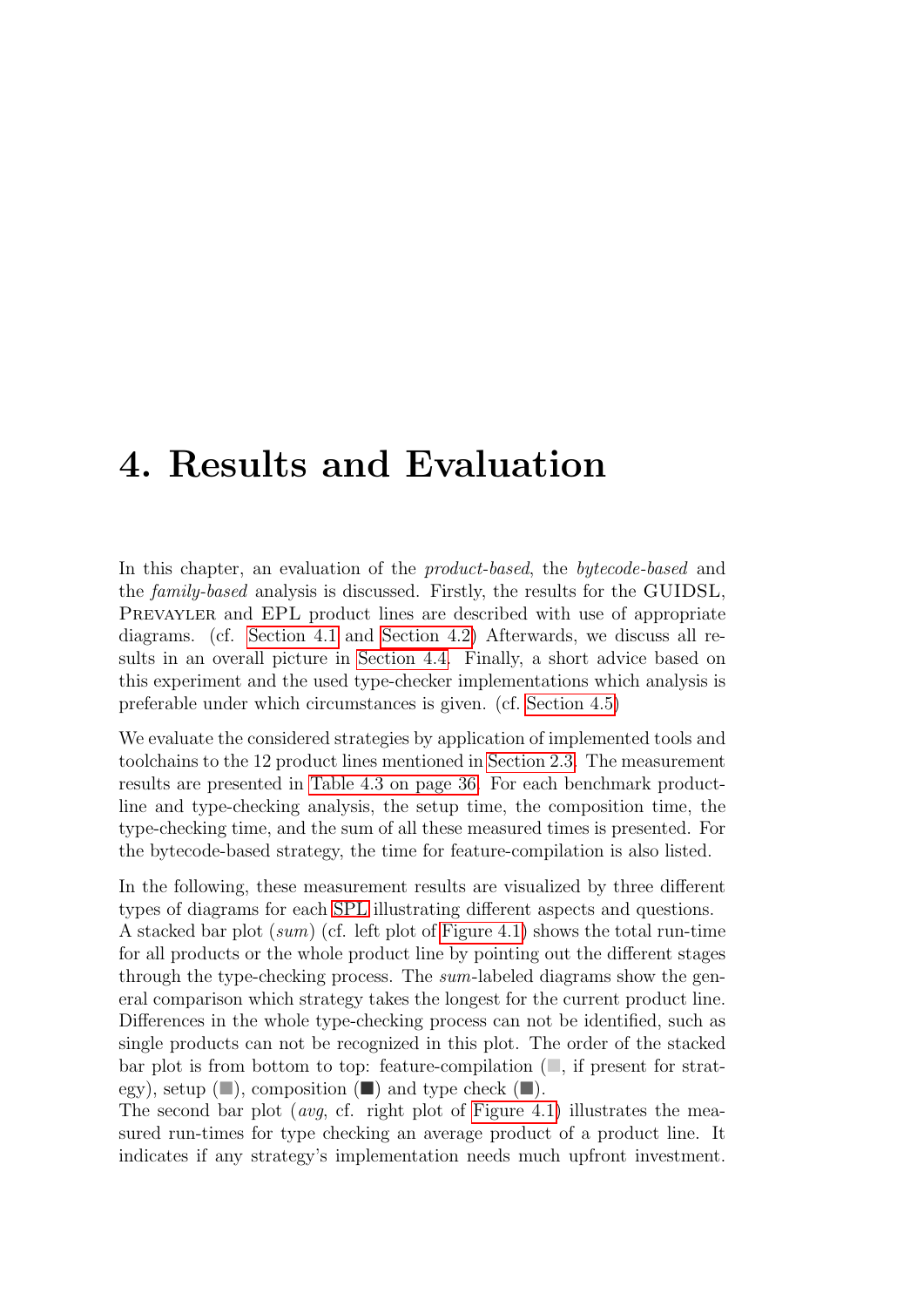Those approaches may have a high total run-time for checking an average product. For example, this applies for the feature compilations as it has to be done completely before using the bytecode-based composition. The avglabeled diagram is not applicable for the family-based type-checking strategy as it always checks the whole product line and can not be utilized for only a few products. Hence, the run-times for the whole family-based type-checking process are presented here. Colors and stack order for this kind of diagram are the same as for the sum diagram.

The cumul graph (cf. [Figure 4.2\)](#page-33-0) is a line plot and visualizes the cumulative run-time by the number of products for each product line. The measurement of the family-based analysis is presented as a point at the maximum number of products, because all products are type-checked at once. This point is complemented with a horizontal line to illustrate the measurement in relation to the other strategies and to make comparison easier. This kind of graph is for identification which approach is suitable for how many products. By incrementing the number of products while cumulatively summing up the needed run-time, intersections between the different lines can be found where the break-even point is reached at which one strategy becomes superior to another.

### <span id="page-31-0"></span>4.1 GUIDSL

The left plot of [Figure 4.1](#page-32-1) shows the sum results of the different type-checking strategies for the GUIDSL product line. It is clear that the family-based strategy is the fastest for this product line, because the run-time for typechecking all 24 products is the shortest. It only takes 3.26 seconds, wheras the bytecode-based analysis (49.74 s) needs almost twice the time that the product-based one uses (28.86 s). Thus, the family-based type-checking analysis is 8.85 times faster than product-based and even 15.26 times faster than the bytecode-based one. The feature compilation alone takes 12.94 seconds which is around 26% of the whole bytecode-based strategy's run-time and almost 4 times the amount of time the family-based analysis needs for typechecking the whole product line.

The right plot of [Figure 4.1](#page-32-1) (*avg*) supports the assumption that feature compilation is a great upfront investment to the bytecode-based technique, especially, when analysing a small number of products. It takes nearly 90% (12.94 of 14.473 seconds) of the total run-time for an average product. Also as assumed, the product-based strategy needs less time (1.203 s) than the family-based (3.26 s), though no average product can be calculated for the latter one.

[Figure 4.2](#page-33-0) shows the cumul diagram in which the break-even point (3 products) for the family-based strategy is indicated here by the intersection of the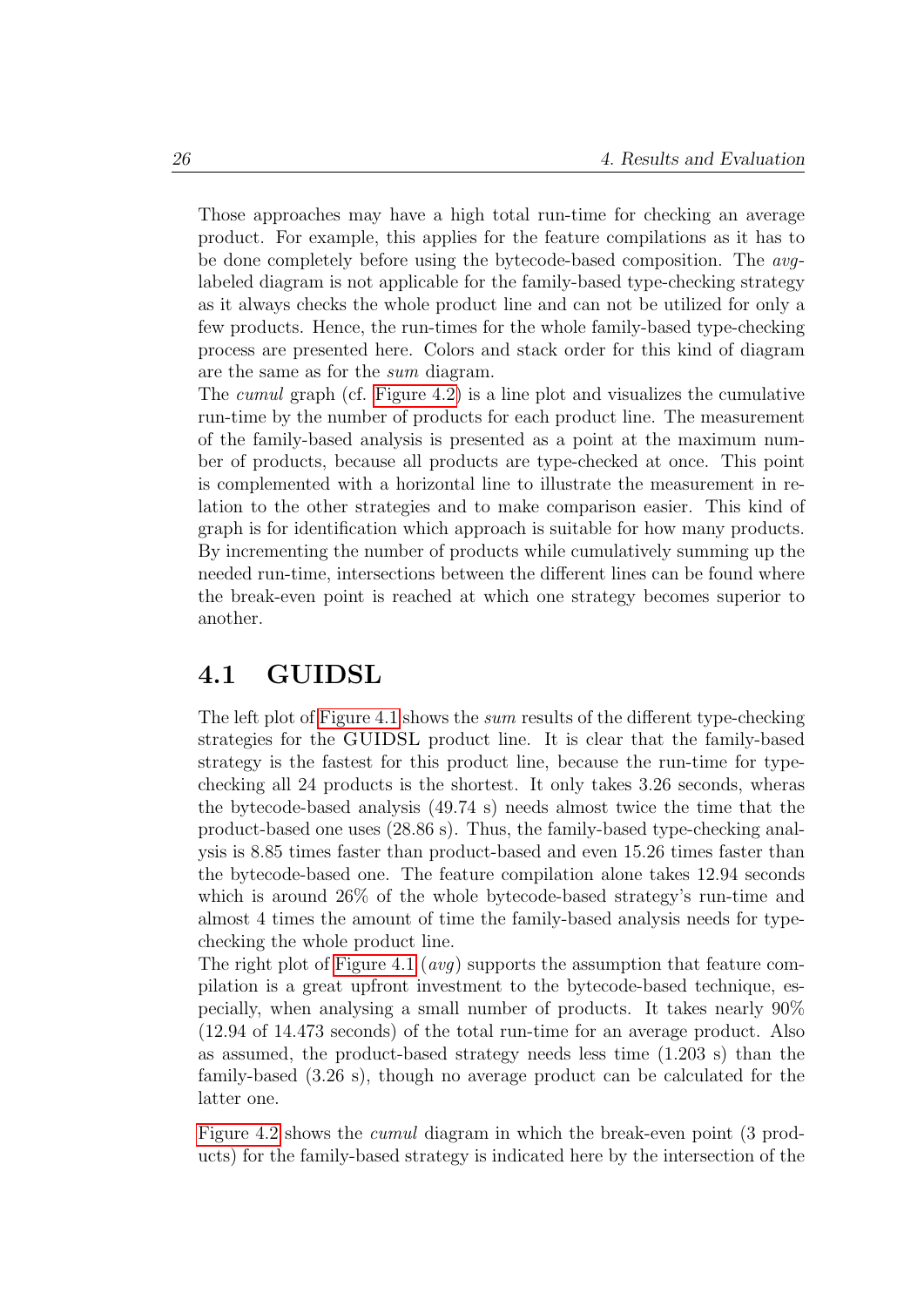<span id="page-32-1"></span>

Figure 4.1: Plots for the run-time measurements results (in seconds) of GUIDSL: (left) sum diagram, (right) avg diagram. (pb = product-based,  $bb =$  bytecode-based,  $fb =$  family-based)

corresponding line with the product-based one. When type-checking three or more products, consequently, the family-based technique is superior to the other ones. (cf. [Table 4.2 on page 33\)](#page-38-1) The bytecode-based strategy is the slowest for any number of products that are checked. Referring to [Table 4.3,](#page-41-0) setup and composition together are faster than for the product-based strategy, thus, the cause for the long overall run-time of the bytecode-based strategy lies in the feature compilation and the type-check. The table of measurements also indicates that the type-check in particular is the longest step of the bytecodebased strategy (28.40 s), just slightly shorter than the whole type-checking process of the product-based strategy (28.86 s). The huge amount of time can be explained by the relatively large code base of GUIDSL that makes the bytecode verification and especially its extensive data-flow analysis expensive.

### <span id="page-32-0"></span>4.2 Prevayler

The sum diagram of [Figure 4.3](#page-33-1) illustrates that the bytecode-based strategy is the slowest and the family-based analysis is the fastest for Prevayler. Type checking of all 32 valid products (generated on basis of 6 features) using the family-based analysis strategy is even faster (1.94 s) than the feature compilation of the bytecode-based analysis for itself (3.58 s). The feature compilation can take extremely long—though the time for it only makes up around 9% of the whole run-time for the bytecode-based strategy. The typecheck itself as a bytecode-verification with BCEL JUSTICE can get expensive, because the methods within the single feature modules are complex and long in terms of [LOC](#page-48-4) (6 feature modules and 5,938 lines of code) which induces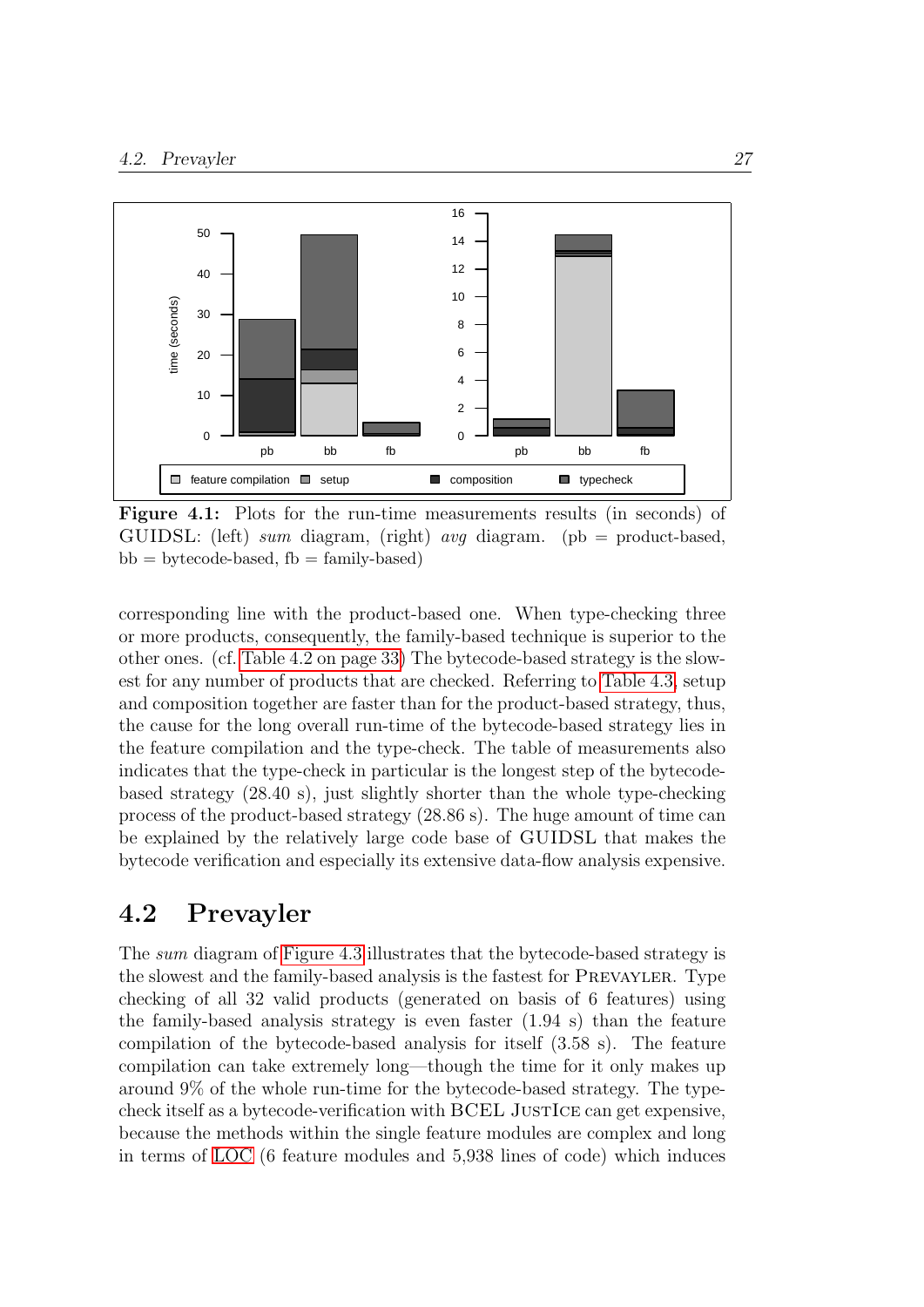<span id="page-33-0"></span>

Figure 4.2: Run-time (in seconds) of each strategy by the number of typechecked products for the GUIDSL product line (cumul diagram).

an extensive data-flow analysis in step 3 of the bytecode verification and a high cost of those additional checks it performs. Therefore, the type-check itself of the bytecode-based analysis for PREVAYLER takes more time (37.79 s) than all time intervals of the product-based analysis (36.04 s). Also, the type check takes around  $76\%$  of the total time. The *avg* diagram for PREVAYLER in [Figure 4.3](#page-33-1) confirms the huge upfront investment with the feature compilation which makes up approximately 70% of the time to analyze an average product.

<span id="page-33-1"></span>

Figure 4.3: Plots for the run-time measurements results (in seconds) of PREVAYLER: (left) sum diagram, (right) avg diagram. (pb = product-based,  $bb = bytecode-based, fb = family-based)$ 

Referring to the *cumul* plot for PREVAYLER (cf. [Figure 4.4\)](#page-34-2), the same conclusions can be drawn as from the GUIDSL product line. The bytecode-based strategy is not faster than both other strategies for any number of products, mostly due to the feature-compilation upfront investment. The break-even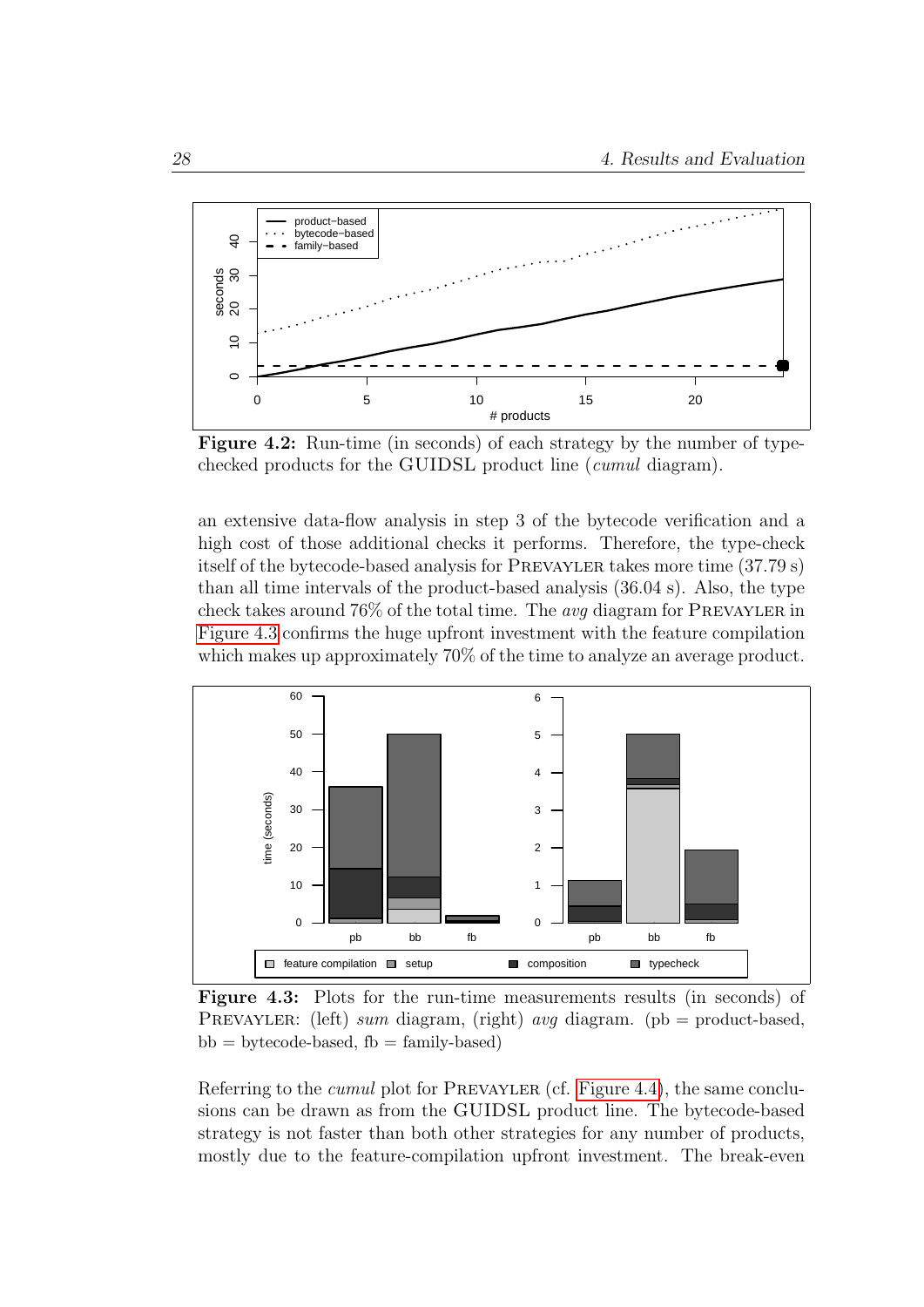for the Family-Based Type-Checker against pure Fuji is at the second product.

<span id="page-34-2"></span>

Figure 4.4: Run-time (in seconds) of each strategy by the number of typechecked products for the PREVAYLER product line (*cumul* diagram).

#### <span id="page-34-0"></span>4.3 EPL

Thoughm, the sum-labeled diagram (cf. left plot of [Figure 4.5\)](#page-35-0) shows that the family-based strategy is the fastest approach, the bytecode-based strategy outperforms the product-based one for the EPL product line. Exactly, the bytecode-based strategy performs 1.27 times faster than the product-based one, the break-even point is at 52 of total 425 products. (cf. [Figure 4.6\)](#page-35-1) The bytecode-based strategy takes 88.52 seconds and the product-based one 112.47 seconds, although the family-based one takes just half a second (530 ms). Especially, the setup and composition of the bytecode-based strategy is by far faster (around 4 times) than the product-based equivalents. The setup and composition is so slow for the product-based strategy, because the amount of initialization is too high for this very small product line (126 [LOC\)](#page-48-4). Most of the needed time (69%) for bytecode-based analysis is needed for bytecode verification, instead.

The upfront investment in terms of feature compilation, however, is still apparent in the avg-plot of [Figure 4.5.](#page-35-0) The single products are too small to justify bytecode-based analysis for only a small set of products.

### <span id="page-34-1"></span>4.4 Overall Picture

There are several observations that can be made by analysing the run-time measurements of all product lines of the benchmark set. Consulting [Table 4.3](#page-41-0) [on page 36](#page-41-0) and without comparison between the strategies, the bytecodebased and product-based strategies are fastest for Graph and slowest for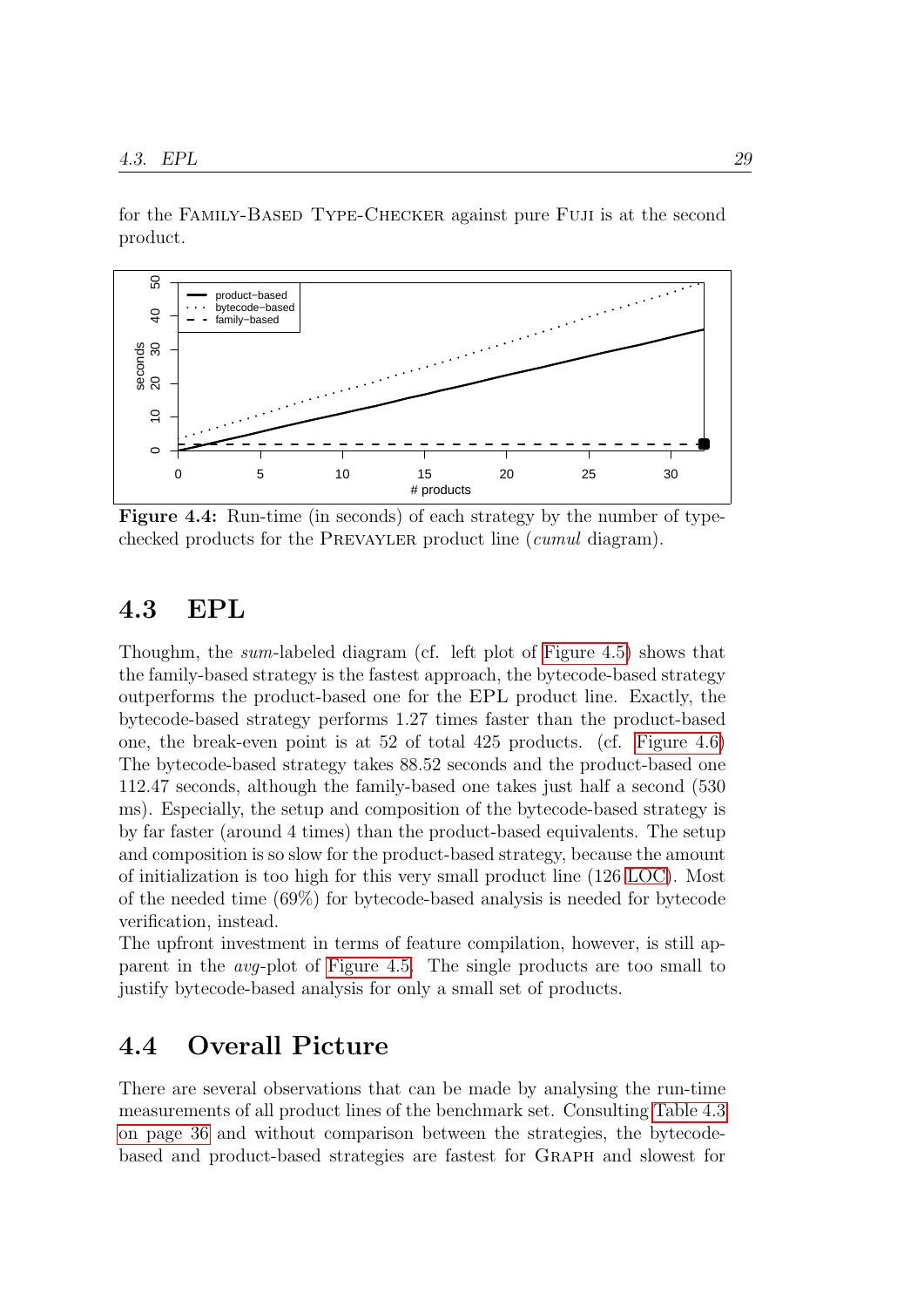<span id="page-35-0"></span>

Figure 4.5: Plots for the run-time measurements results (in seconds) of EPL: (left) sum diagram, (right) avg diagram. (pb = product-based,  $bb =$  bytecode-based,  $fb =$  family-based)

<span id="page-35-1"></span>

Figure 4.6: Run-time (in seconds) of each strategy by the number of typechecked products for the EPL product line (cumul diagram).

NOTEPAD and TANKWAR. The family-based strategy is fastest for RAROscope and Graph instead and slowest for Violet and TankWar. When comparing the three strategies, the family-based strategy is clearly the winner. It outperforms both other strategies for each product line: the product-based strategy by factor 5 (VIOLET) to  $714$  (TANKWAR), and is about 11 times (Violet) up to 911 times (TankWar) faster than the bytecode-based strategy. (cf. [Table 4.1\)](#page-36-0)

Besides the family-based strategy clearly outruns the other two strategies as it is fastest for each product line, the significance is proved using statistical tests. The Shapiro-Wilk test implies rejection of the null hypothesis that the measurement data is normally distributed, so the significant difference of the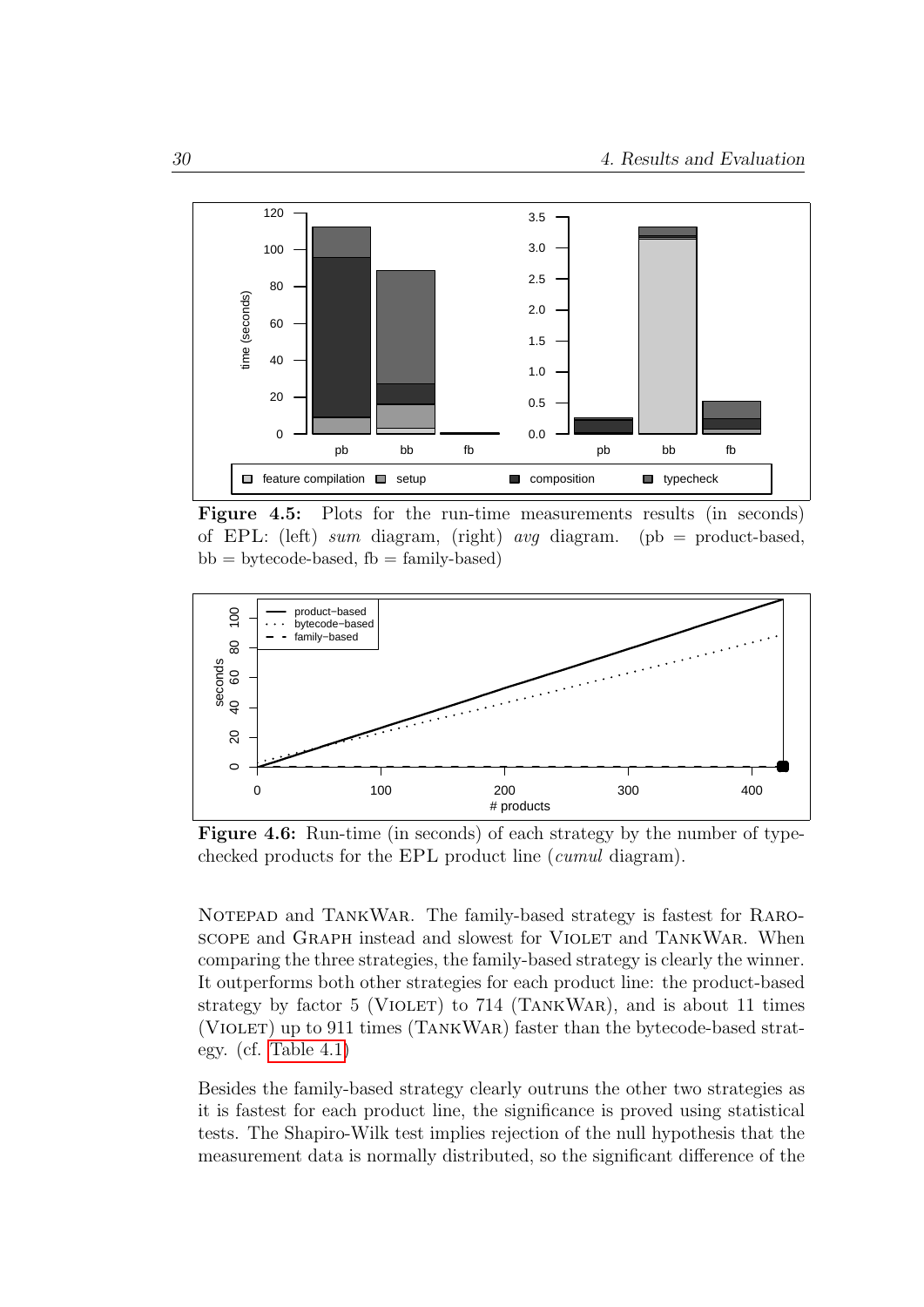| ${\bf SPL}$   | product-based  | family-based   |               |
|---------------|----------------|----------------|---------------|
|               | w.r.t.         | w.r.t.         |               |
|               | bytecode-based | bytecode-based | product-based |
| <b>EPL</b>    | 0.79           | 167.38         | 212.21        |
| GPL           | 1.15           | 51.63          | 45.02         |
| Graph         | 1.11           | 13.09          | 11.84         |
| <b>GUIDSL</b> | 1.72           | 15.26          | 8.85          |
| Notepad       | 1.06           | 215.99         | 202.84        |
| PKJab         | 1.49           | 33.74          | 22.70         |
| Prevayler     | 1.39           | 25.78          | 18.58         |
| Raroscope     | 1.24           | 16.49          | 13.26         |
| Sudoku        | 1.21           | 49.02          | 40.47         |
| TankWar       | 1.28           | 911.14         | 714.10        |
| Violet        | 2.06           | 11.07          | 5.38          |
| ZipMe         | 1.67           | 25.00          | 14.97         |

<span id="page-36-0"></span>benchmark results can be justified with an two-sided Wilcoxon test for which the p-value for each data comparison is less than 0.05.

Table 4.1: Speedups for the product-based strategy with respect to the bytecode-based strategy and speedups of the family-based strategy with respect to both other strategies.

## Product-Based Strategy

A product-based type-checker has to parse, compose and type-check repeatedly. This leads to poor scalability. For example, the read-in of files of the code influences the performance badly, because the read-in is performed redundantly for some or even all files. This fact becomes obvious when comparing the corresponding measurement result for setup and composition of the product-based and family-based strategies: Although both type-checkers use Fuji as basis, the family-based time intervals are extremely shorter. Using these product-based—or just partly product-based—type-checkers induce too much redundant work to perform on huge product lines efficiently, so that the Violet product line could not be checked completely at all. Although, the number of products is no indicator for performance estimation. For example, GUIDSL and ZipMe have the same number of products (exactly 24), but performance of the product-based type-checker is slower for GUIDSL. The reason for the slow performance is that this product line is almost thrice as big in terms of lines of code as ZipMe and consists of more feature modules. For product lines with a similar number of features and products as well as a similiar size of the code base (such as GRAPH and RAROSCOPE), the needed time for type-checking is nearly the same.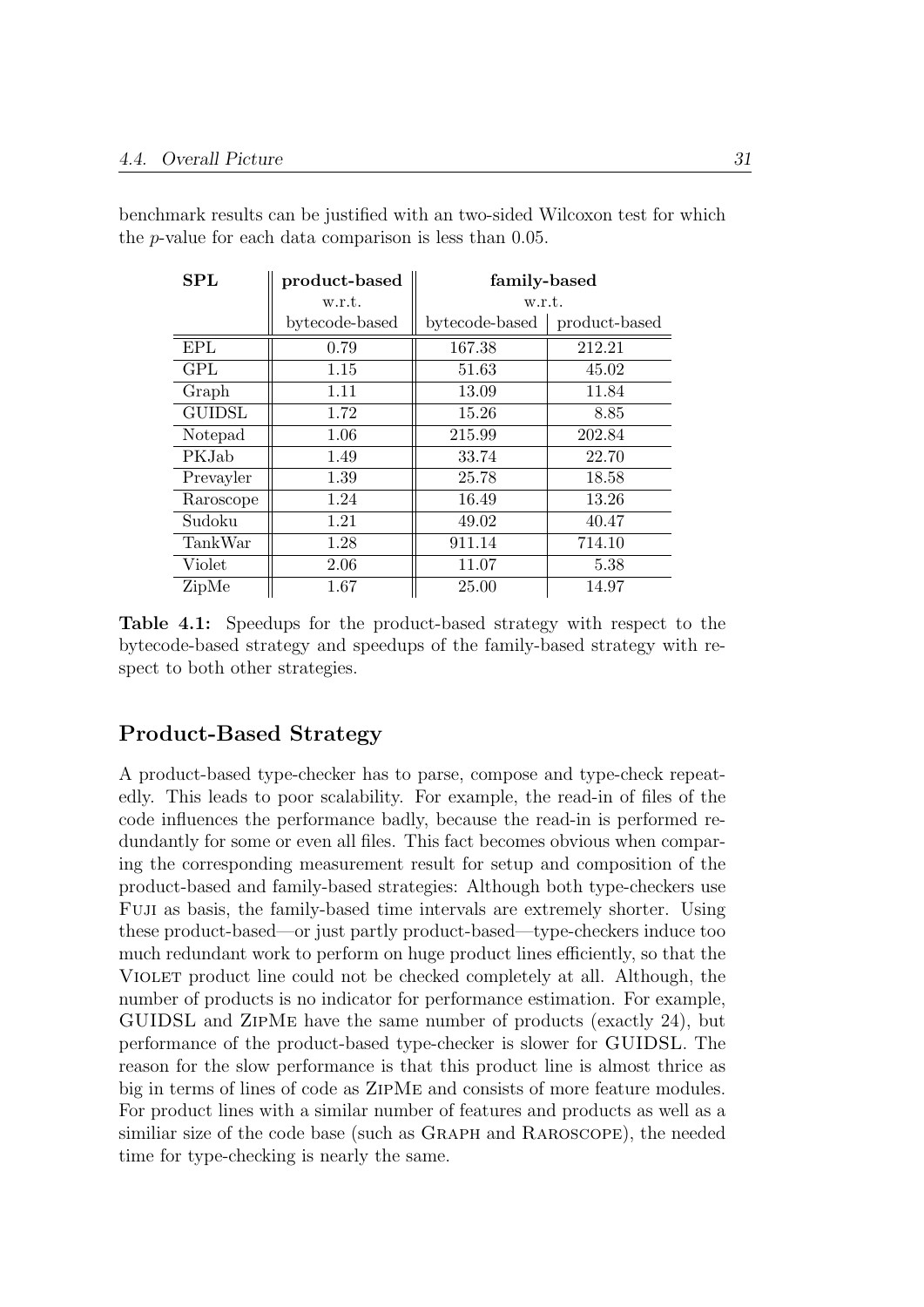#### Bytecode-Based Strategy

The bytecode-based analysis actually incorporates even more redundancy than the plain product-based strategy, because the results from the featurebased type-check during feature compilation are ignored. As a result, the bytecode-based type-checking implementation is the slowest of all three, the product-based implemenation is  $1.06$  (NOTEPAD) up to  $2.06$  times faster (VIOLET). (cf. Table  $4.1$ )

The only exception here is the EPL product line for which the bytecodebased strategy outperforms the product-based one (cf. [Section 4.3\)](#page-34-0), because the bytecode verification is not that expensive for this very small product line (126 [LOC\)](#page-48-0). As recognizable for Raroscope (438 [LOC\)](#page-48-0) and Graph (596 [LOC\)](#page-48-0), this effect even amortizes for slightly bigger product lines, although the bytecode-based and the product-based strategy are nearly equally fast for these small product lines. In total, bytecode verification is the most expensive part of the bytecode-based implementation as it makes up  $46\%$  (VIOLET) up to 82% (TankWar) of the whole run-time. (cf. [Table A.2\)](#page-56-0)

In contrast to the bytecode verification, FEATUREBITE accomplishes composition and setup faster than Fuji. Nevertheless, feature compilation potentially takes longer with increasing number of features and bytecode verification involves additional checks such as data-flow sanity-checks. With higher numbers of products to be generated and type-checked, however, the relative amount of time needed for feature compilation in the bytecode-based typechecking process decreases. But even for [SPLs](#page-48-1) with a small number of features (GRAPH, PREVAYLER, RAROSCOPE, SUDOKU), the feature compilation still takes more time than the whole family-based process to analyze the whole product line. For product lines with a similar size (number of features and products as well as size of code), the bytecode-based strategy needs a similar time for type-checking—such as the product-based strategy.

#### Family-Based Strategy

The family-based type-checker is the fastest, because it parses the code and the feature model only once and needs exactly one type-checking run. The advantage of no redundancy within the family-based analysis is clearly visible on the example of VIOLET which has 89 independent features and accordingly about 2<sup>89</sup> valid products. The repeatedly performed type-checking analysis of the other strategies cannot be done in reasonable time. The overhead for repetitive parsing and composition grows with the number of valid products. Even for 40 random products, the family-strategy—which checks the whole product line and not just 40 products—is 5.38 times faster than the product-based one and 11.07 times faster than the bytecode-based. The feature compilation for 89 features alone takes 32.84 seconds and is 4.5 times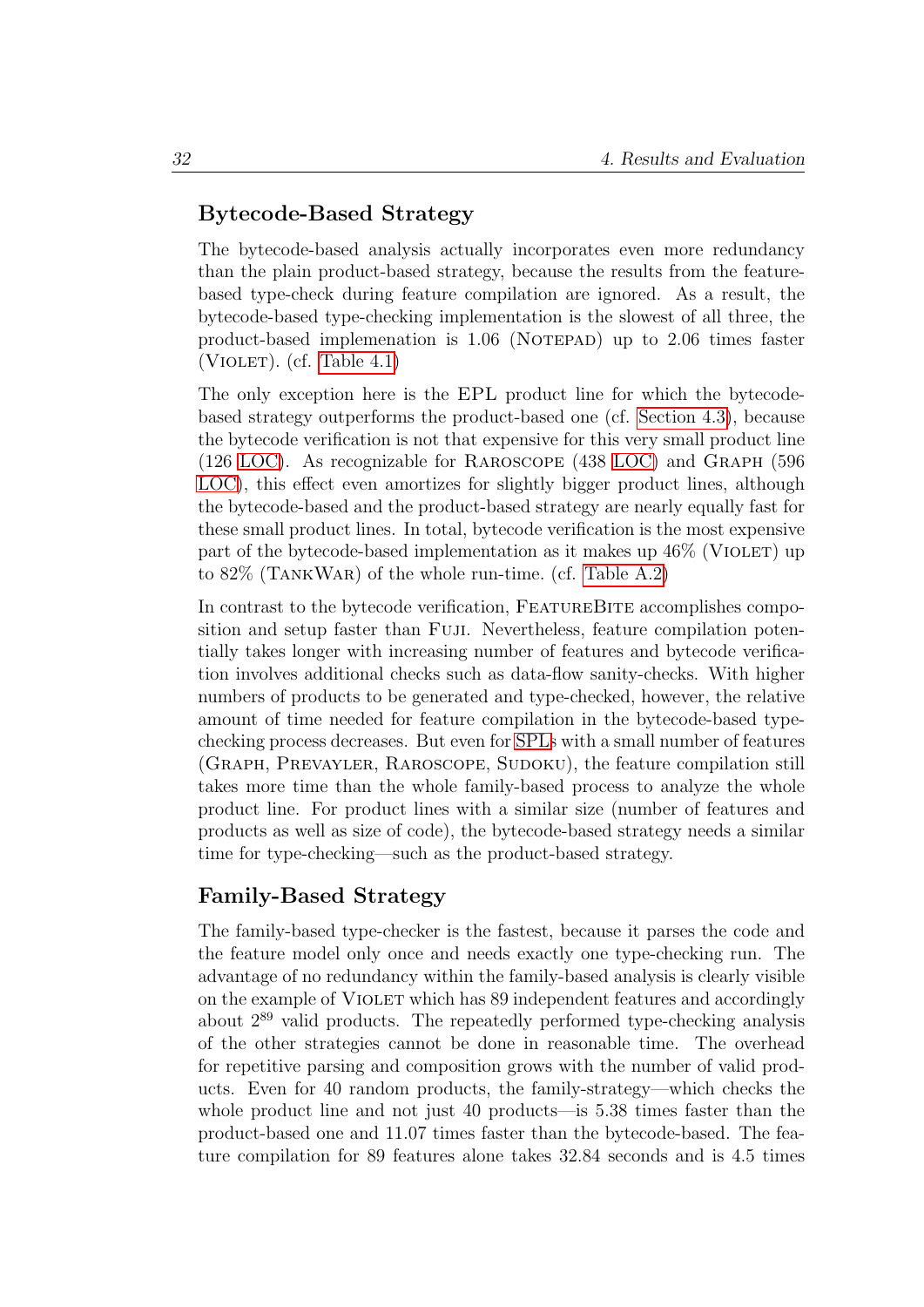slower than the FAMILY-BASED TYPE-CHECKER needs for the whole typechecking process of the complete product line.

The needed time for the analysis part of type-checking makes up around 42%  $(RAROSOPE)$  up to  $91\%$  (VIOLET) of the whole run-time, but the real runtimes are extremely shorter than for the bytecode-based analysis where the relative amount is similarly high, but type-checking times become critically long.

As VIOLET indicates, the variability-aware family-based analysis of large product lines clearly outperforms even very limited sampling approaches in terms of analysis time: the break-even for the family-based analysis (see [Ta](#page-38-0)[ble 4.2\)](#page-38-0) is at very low numbers of products for each product line.<sup>[15](#page-38-1)</sup> Even, product lines with a small number of features and a small code base (Graph, Raroscope) as well do not doubt the outranking performance of the familybased strategy.

<span id="page-38-0"></span>

| name          | $\#p$ | break-even | name      | $\#p$                             | break-even |
|---------------|-------|------------|-----------|-----------------------------------|------------|
| <b>EPL</b>    | 425   |            | Prevayler | 32                                |            |
| <b>GPL</b>    | 156   |            | Raroscope | 16                                |            |
| Graph         | 16    |            | Sudoku    | 64                                |            |
| <b>GUIDSL</b> | 24    |            | TankWar   | 2,458                             |            |
| Notepad       | 512   |            | Violet    | $\sim 2^{89}$<br>$^{'}40^{\circ}$ |            |
| PKJab         | 48    |            | ZipMe     | 24                                |            |

Table 4.2: Break-even points for the family-based type-checking strategy with respect to both other strategies.  $(\#p =$  number of products)

# 4.5 Which Strategy to Choose

As the results of the benchmark show, the implementation of the *family-based* type-checking strategy is the fastest one for checking the complete product line and its derivated products. It is able to provide useful error messages that enable the user to track down errors even in the feature model. [\[KvHA13\]](#page-68-0) The other two type-checker implementations do not provide such granularity as they are not able to blame the erroneous feature causing an error due to the missing compile-time variability. The only exception here are the featurelocal errors that can be detected during feature compilation. As the breakeven for each product line—when family-based type-checking becomes faster than both product- and bytecode-based strategies—is low with respect to the number of features per [SPL,](#page-48-1) a family-based type-checking analysis is always preferable.

<span id="page-38-1"></span><sup>&</sup>lt;sup>15</sup>That was also found in previous studies.  $[LvK+12]$  $[LvK+12]$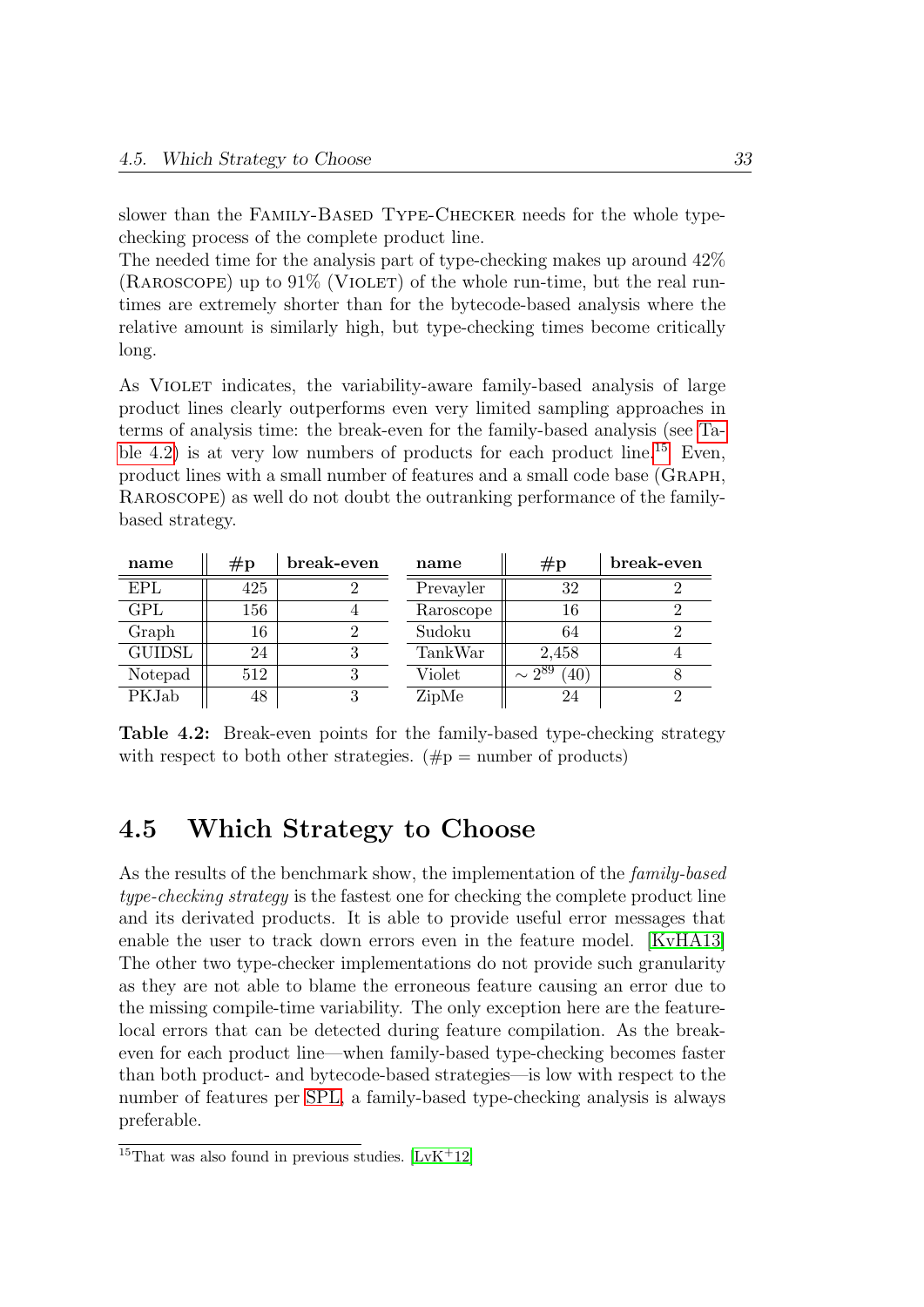When the developer of an [SPL](#page-48-1) wants to check on certain feature interactions and resulting errors, application of a sampling or product-based strategy is appropriate on basis of a small set of products to be checked. This way, the very feature-interactions can be examined and evaluated. Also, if standard type-checkers have to be used, a product-based or sampling strategy is applicable.

Furthermore, during development of a new feature, a feature-based type-check is advisable, because it detects feature-local errors as soon as possible in the development process, although features may only consist of class refinements and no fully type-safe classes.

If all features and their corresponding stubs already exist in bytecode, a bytecode-based analysis is preferable, because it also checks for more than type-safety, especially for a sane data-flow and correctness of bytecode to reduce vulnerability of the run-time system. Other studies show that there are product-based type-checkers that are slower regarding performance than the chosen implementation and even type-checking using FEATURESTUBBER and FEATUREBITE. [\[KvHA13\]](#page-68-0) In this case, the bytecode-based analysis is preferable if the family-based one cannot be considered for some reason—such as sampling-based type-checking. Although, it may be a major drawback due to the amount of time that feature compilation and bytecode verification take for a higher number of features or huge and complex features, respectively. The identified challenges (cf. [Section 3.3](#page-20-0) and [Section 3.3.2,](#page-21-0) especially) may also add to the amount of work for feature compilation.

Based on the tools used and evaluated in this thesis, the Family-Based Type-Checker is the most preferable due to its advantages of short run-time and accurate error detection. Both FUJI and FEATUREBITE are the runnerups that are favored in context of sampling, depending on the requirements and goals of the particular analysis.

# 4.6 Threats to Validity

The choice of tools that were used as a representative of a particular strategy threatens the internal validity. Other tools may have needed shorter or respectively longer run-times for the same product line and its products. (cf. [\[KvHA13\]](#page-68-0)) Particularly, the Family-Based Type-Checker does not implement all type checks that are necessary for the Java language, but only a representative part—in contrast to FeatureBite which performs more checks than necessary. It is safe to assume that the overall picture will not be influenced much by new type-checking rules for the FAMILY-BASED TYPE-Checker as this tool is so much faster than the other implementations in this thesis and has several more advantages, such as direct blaming of an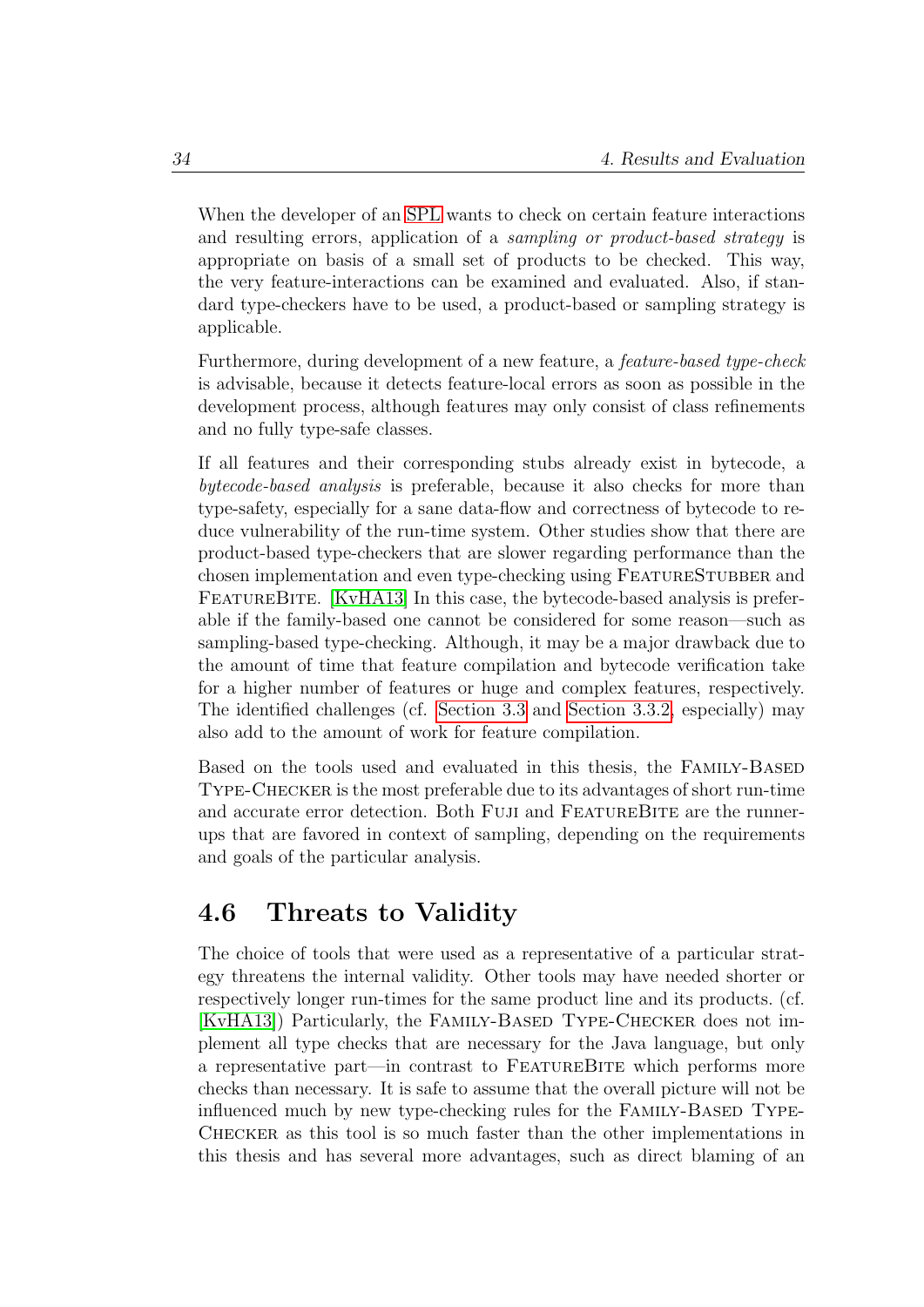erroneous feature.

The external validity is threatened by the choice of product lines. The samples, all implemented using [FOP,](#page-48-2) may only consist of language constructs and patterns or large feature modules that are not beneficial for certain strategies. Also, no conclusions about other product line implementation techniques such as C preprocessor or aspect-oriented programming [\(AOP\)](#page-48-3) can be made.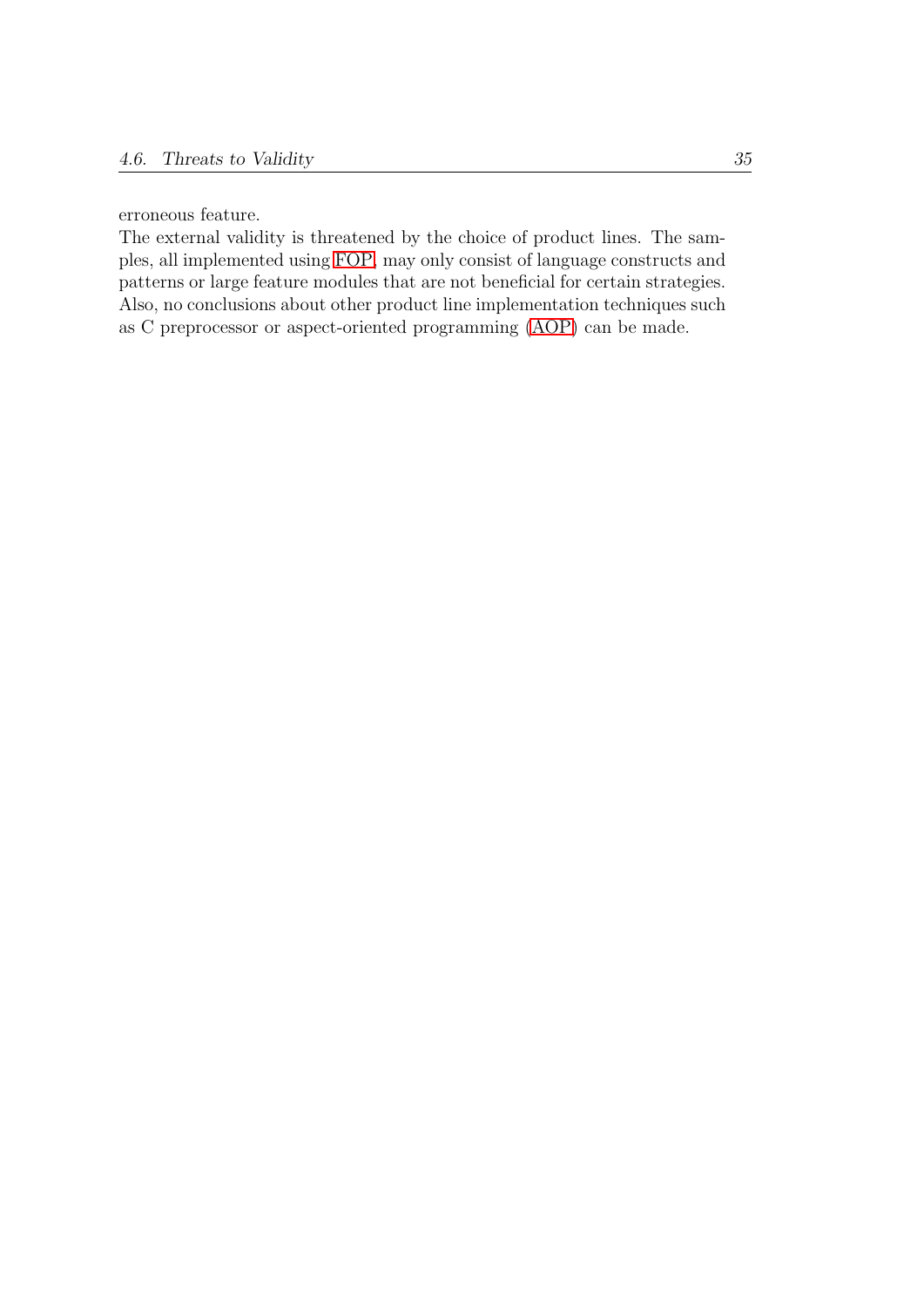| <b>SPL</b>                                                                                                       |          |        | product-based |           |       |          | bytecode-based |          |          |      | family-based |          |                 |
|------------------------------------------------------------------------------------------------------------------|----------|--------|---------------|-----------|-------|----------|----------------|----------|----------|------|--------------|----------|-----------------|
|                                                                                                                  | dnas     | comp   | check         | ums       | fc    | dnas     | comp           | check    | ums      | dnas | duro         | check    | ums             |
| EPL                                                                                                              | 0.03     | 86.80  | 16.64         | 112.47    | 3.14  | 13.05    | 11.13          | 61.39    | 17.88    | 0.08 | 0.17         | 0.28     | ်<br>၁၁         |
| GPL                                                                                                              | 4.20     | 45.61  | 10.07         | 68.88     | 6.82  | 7.17     | 14.54          | 50.47    | $00.07$  | 60.0 | 0.29         | 1.15     | 1.53            |
| de.r.                                                                                                            | 0.30     | 3.62   | 111           | 5.09      | 1.46  | 0.41     | 0.52           | 3.24     | 5.63     | 0.06 | 0.19         | 0.18     | 0.43            |
| GUIDSL                                                                                                           | 0.94     | 13.15  | 14.77         | 28.86     | 12.94 | 33<br>33 | 2.07           | 28.40    | 49.74    | 0.10 | 0.49         | 2.67     | 3.26            |
| Notepad                                                                                                          | 10.82    | 166.03 | 135.52        | 312.37    | 89.9  | 18.11    | 39.45          | 268.39   | 332.63   | 0.08 | 0.26         | $1.20\,$ | 1.54            |
| <b>PKJab</b>                                                                                                     | 1.86     | 21.11  | 23.33         | 46.30     | 4.31  | 3.11     | 2.97           | 55.44    | 68.83    | 60.0 | 0.35         | $1.60\,$ | $2.04\,$        |
| Prevayler                                                                                                        | $1.24\,$ | 13.14  | 21.66         | $36.04\,$ | 3.58  | 3.13     | 5.51           | 37.79    | 50.01    | 0.09 | 0.42         | 1.43     | 1.94            |
| Raroscope                                                                                                        | 0.31     | 4.04   | 1.35          | 0.75      | 1.50  | 0.51     | 0.63           | 4.40     | 60'Z     | 0.05 | 0.20         | 0.18     | 0.43            |
| Sudoku                                                                                                           | 1.25     | 24.34  | 17.71         | 43.30     | 3.73  | 2.67     | 5.34           | 12.04    | 52.45    | 0.05 | 0.29         | 6.73     | 10 <sub>1</sub> |
| $\operatorname{TanhWar}$                                                                                         | 56.44    | 853.11 | 10.005        | 1,699.56  | 11.93 | 96'101   | 276.20         | 1,772.42 | 2,168.51 | 10.0 | 0.30         | 2.01     | 2.38            |
| $Violet^*$                                                                                                       | 2.03     | 16.42  | 20.25         | 38.70     | 33.40 | 3.46     | 5.87           | 36.85    | 79.58    | 0.22 | 0.42         | 6.55     | 612             |
| ZipMe                                                                                                            | 0.64     | 8.12   | 7.86          | 16.62     | 4.48  | 1.22     | 2.80           | 19.25    | 27.75    | 0.09 | 0.29         | 6.73     | 1.11            |
| Table 4.3: Total run-time in seconds for all products of each benchmark product lines by type-checking strategy. |          |        |               |           |       |          |                |          |          |      |              |          |                 |

<span id="page-41-0"></span>intervals; (measurement intervals: setup = setup, comp = composition, check = type check, fc = feature compilation, sum = sum of all \* only 40 products checked for Violet, see [Section](#page-14-0) 2.3 for details on this.)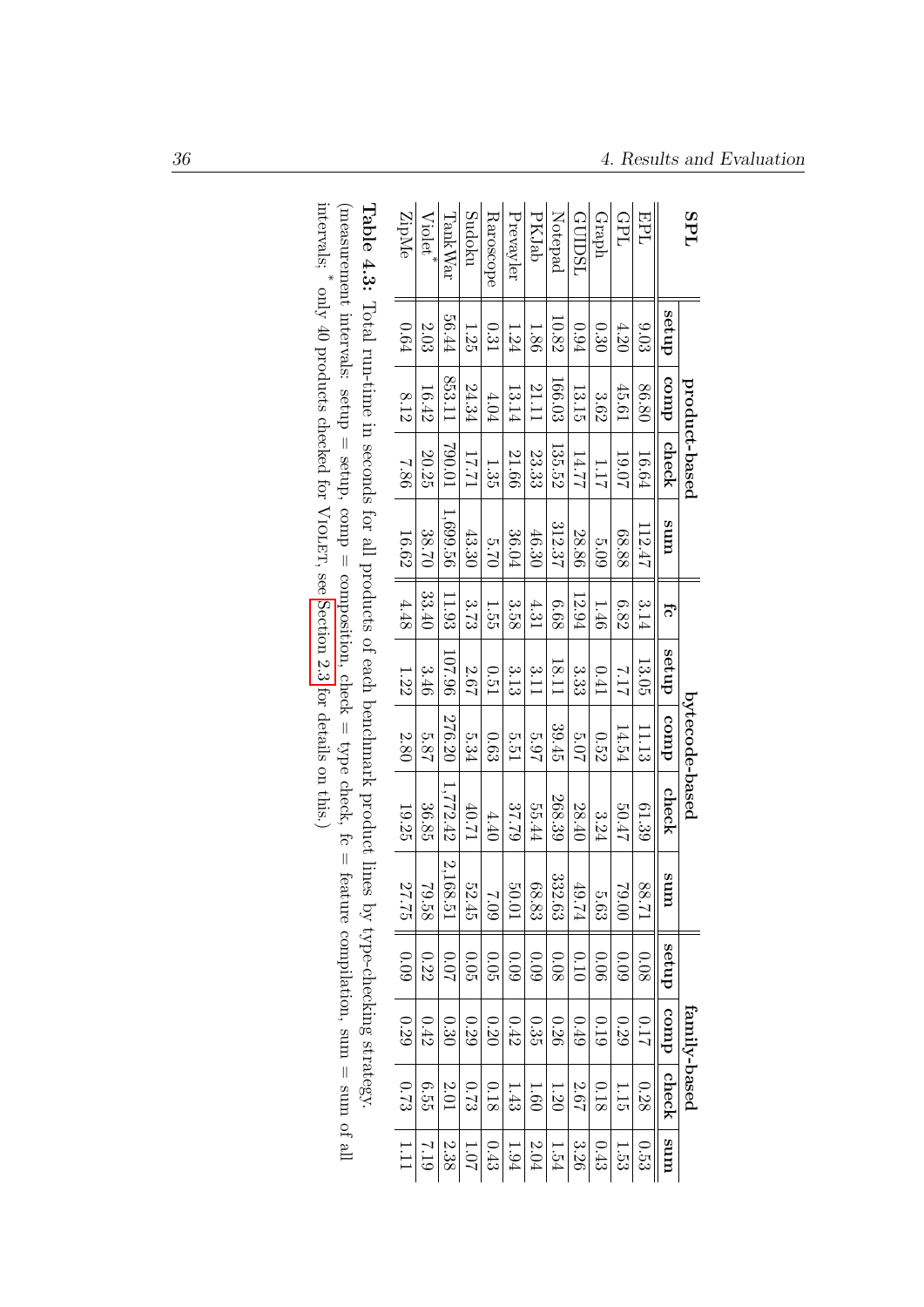# 5. Related Work

The classification of the product-line analysis strategies that is used in this thesis was published in a survey by Thüm et al.  $[TAK<sup>+</sup>12]$  $[TAK<sup>+</sup>12]$ . The authors already discussed advantages and disadvantages of each strategy as presented in [Section 2.1.](#page-10-0) The authors also presented a set of mixed strategies such as the feature-product-based one which is the idea behind the bytecode-based analysis evaluated in this thesis. Von Rhein et al. presented the Product-Line-Analysis model [\[vRAK](#page-70-0)+13] on top of this classification of analysis strategies. This model is able to represent the full set of possible combinations of productline analysis strategies and helps searching for an optimal strategy.

The single strategies were applied in many studies with different analysis techniques before, such as type checking, static analysis and model checking.

The family-based strategy was applied by Kästner et al. [\[KGR](#page-68-1)+11] on parsing preprocessor-annotated C and Java programs using the TypeChef framework. The authors parsed the Java-ME-based MOBILEMEDIA product line and the entire X86 architecture of the Linux kernel (6065 features). They generated a variability-aware [AST—](#page-48-4)much like Fuji and the Family-Based Type-Checker are able to do for [FOP](#page-48-2) product lines.

Safe composition was proven for Lightweight Feature Java by Delaware et al. [\[DCB09\]](#page-67-0) They presented a type system to ensure safe composition for all com-binations of features that satisfy the typing rules. Kästner et al. [\[KATS12\]](#page-68-2) extended the Featherweight Java calculus with feature annotations. They proved formally that all program variants produced from a well-typed product line are well-typed, too. On top of their formal achievements, they implemented CIDE, a tool to virtually separate features within an [IDE.](#page-48-5) Thaker et al. [\[TBKC07\]](#page-69-2) showed on the example of AHEAD product lines how to guarantee safe composition using feature models and SAT solvers. They first compiled the feature modules by adding the union of all fields, methods and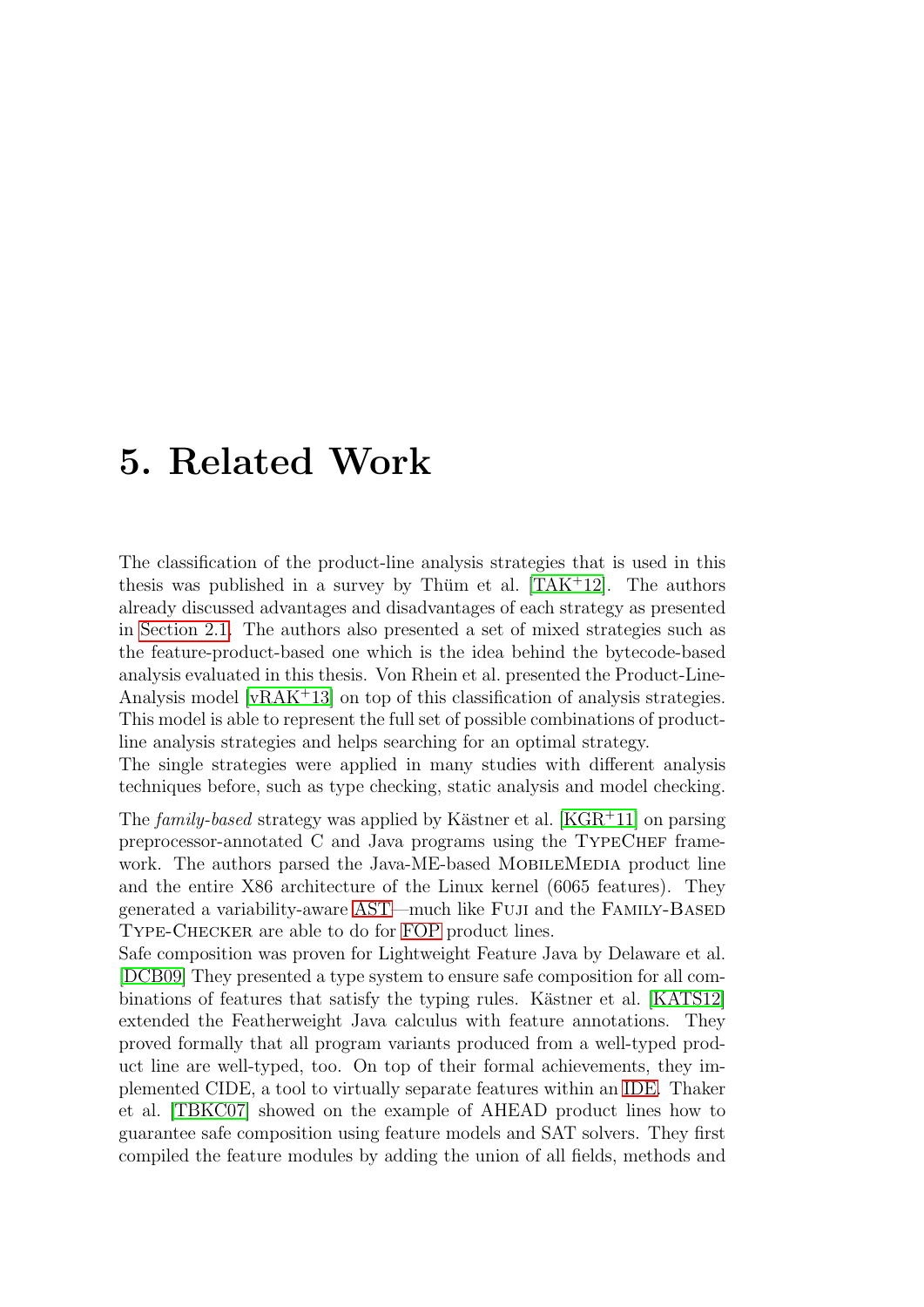declarations that can appear in a class as stubs. Then, they inferred composition constraints for each feature module that are implied by the module's "requires-and-provides interface". This is generally similar to the way FeatureStubber works on top of the introduction- and references-files provided by Fuji. (cf. [Section 3.1\)](#page-19-0)

Bodden et al. [\[BMB](#page-67-1)<sup>+</sup>13] contributed a tool to statically analyze product lines by supplying traditional program analyses that were converted to proper product-line-aware analyses automatically in the process. They used a tool named SPL<sup>LIFT</sup> to accomplish this. So that developers do not have to generate and analyze products individually, Braband et al. [\[BRT](#page-67-2)<sup>+</sup>13] presented three ways to take any standard intraprocedural data-flow analysis and converted it into a feature-aware data-flow analysis. Liebig et al. [\[LvK](#page-69-0)<sup>+</sup>12] compared a variability-aware type-checking and data-flow analysis with a sampling approach for product lines written in C and annotated with preprocessor directives. They found the variability-aware analysis outranks the sampling heuristics with respect to analysis time. (cf. [Section 4.4\)](#page-34-1)

There is also related work for family-based analysis in terms of model checking  $[LTP09][CHS^+10][ASW^+11][AvRW^+13]$  $[LTP09][CHS^+10][ASW^+11][AvRW^+13]$  $[LTP09][CHS^+10][ASW^+11][AvRW^+13]$  $[LTP09][CHS^+10][ASW^+11][AvRW^+13]$  $[LTP09][CHS^+10][ASW^+11][AvRW^+13]$  $[LTP09][CHS^+10][ASW^+11][AvRW^+13]$  $[LTP09][CHS^+10][ASW^+11][AvRW^+13]$  and deductive verification  $[TSAH12]$ .

In the context of *product-based* analyses with sampling, Johansen et al. suggested an algorithm called ICPL which generates covering arrays from feature models. [\[JHF12\]](#page-67-4) With this non-deterministic algorithm, they were able to quickly generate small covering arrays. Oster et al. [\[OMR10\]](#page-69-3) suggested a way to apply combinatorial testing to a feature model of a [SPL.](#page-48-1)

Siegmund et al. [\[SRK](#page-69-4)<sup>+</sup>13] approximated non-functional properties by measuring a small set of products and predict the actual property for a given product configuration. They evaluated their approach for the non-functional property "footprint" and accomplished an accuracy of 98% for their prediction.

The feature-product-based strategy was used by Apel and Hutchins [\[AH10\]](#page-66-2) regarding type checking. The authors propose with  $q$ DEEP a core calculus that enables the generation of interfaces after a feature-based type-check and performs product-based linking analyses on valid compositions of these interfaces. Schaefer et al. [\[BDS13\]](#page-67-5) provided a core calculus for delta-oriented programming that is the foundation for compositional type-checking of deltaoriented product lines. The delta modules are type-checked in isolation and the combined results can be used to reason about all products and their welltypedness regarding the Java type system.

Li et al. [\[LKF02\]](#page-68-4) described requirements for verifying feature modules through model checking by providing a new methodology for verification. They validated their work by application to feature modules inheriting feature interaction problems. The authors also presented a model of interfaces to verify features independently and to support automated feature-based model checking. [\[LKF05\]](#page-68-5)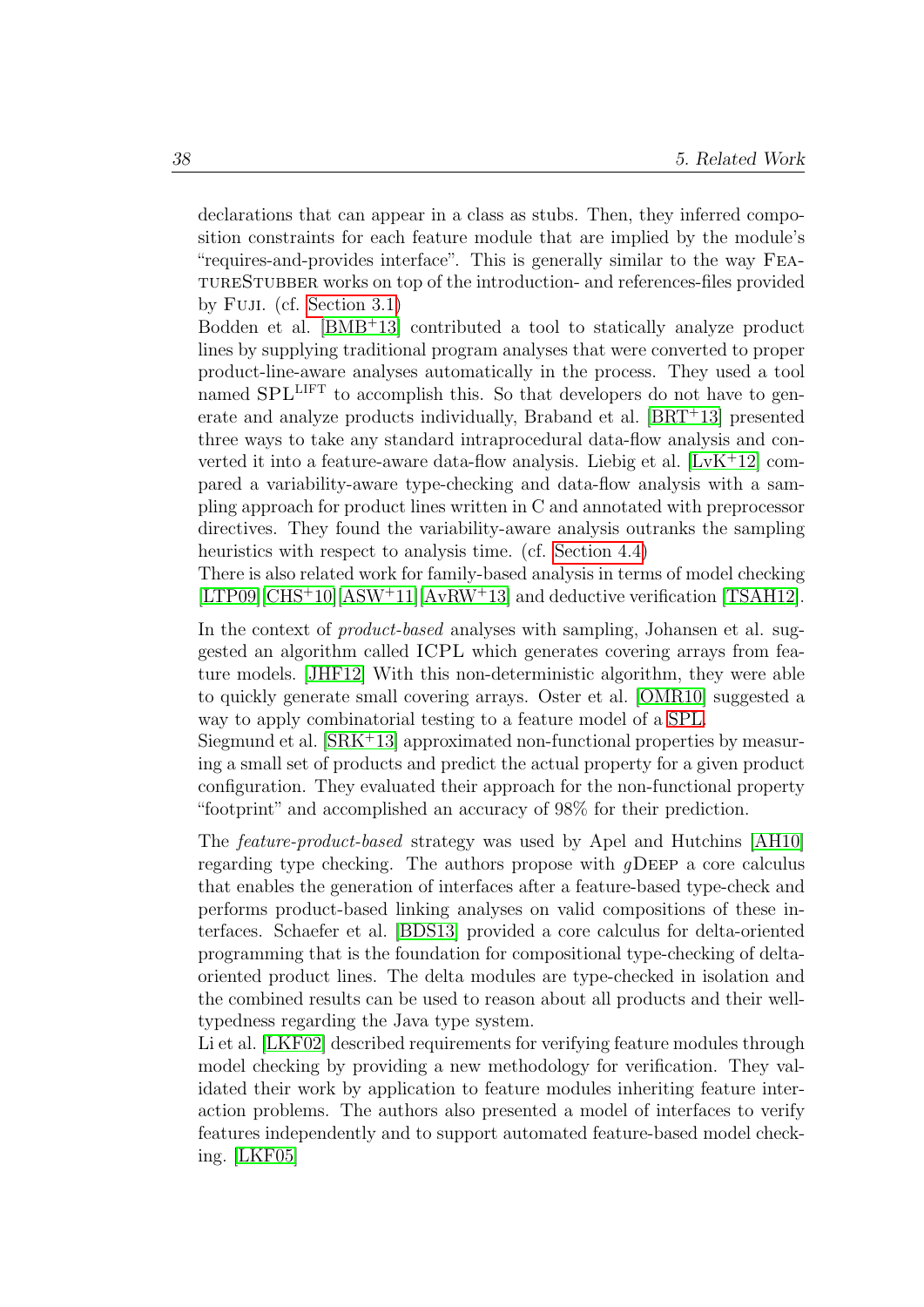Delaware et al. [\[DCB11\]](#page-67-6) proved type-safety of a product-line of languages (written in Featherweight Java) in a feature-product-based manner. Theorems were created and proved for each feature first; then, these theorems helped proving preservation and progress for the product line.

Regarding feature composition, the AHEAD tool suite [\[BSR04\]](#page-67-7) and FeatureHouse [\[AKL09\]](#page-66-3) have to be referenced apart from Fuji [\[Kol11\]](#page-68-6). The authors of AHEAD presented a model for [FOP](#page-48-2) and showed how both code and non-code fragments of programs can be composed using algebraic mod-els by retaining hierarchical structure. They also provided bytecode tools<sup>[16](#page-44-0)</sup> that are capable of composing AHEAD-based feature modules as is FeatureBite. These tools use BCEL as underlying bytecode framework for composition instead of ASM like  $F_{\text{EATURE}}BT_{\text{E}}^{17}$  $F_{\text{EATURE}}BT_{\text{E}}^{17}$  $F_{\text{EATURE}}BT_{\text{E}}^{17}$ . A feature-stub generator utility is also provided that works similar to FEATURESTUBBER. FEATURE-House is another approach to the composition of software artifacts. It is language-independent, so that, for example, source code, models and even documentation can be composed.

The differences of this thesis to the work of Kolesnikov et al. [\[KvHA13\]](#page-68-0) primarily lie in the choice of tools while the same sample product lines were used. The researchers integrated all type-checkers in one tool that was based on Fuji. The Family-Based Type-Checker is integrated in the same version as it was used in this thesis. The product-based type-checker was reimplemented to conform with the family-based type-checking algorithm. Also, a pure feature-based type-checker was implemented that does not depends on FEATURESTUBBER. By using these tools, the product-based analysis took longest for type-checking most of the product lines. Also the feature-productbased analysis that was applied (also using FeatureBite) is mostly faster than the pure product-based.

<span id="page-44-0"></span><sup>16</sup>[http://www.cs.utexas.edu/˜schwartz/ATS/fopdocs/ByteCodeTools.html](http://www.cs.utexas.edu/~schwartz/ATS/fopdocs/ByteCodeTools.html)

<span id="page-44-1"></span><sup>&</sup>lt;sup>17</sup>BCEL is only used for verification purposes. See [Section 3.4](#page-25-0) for details.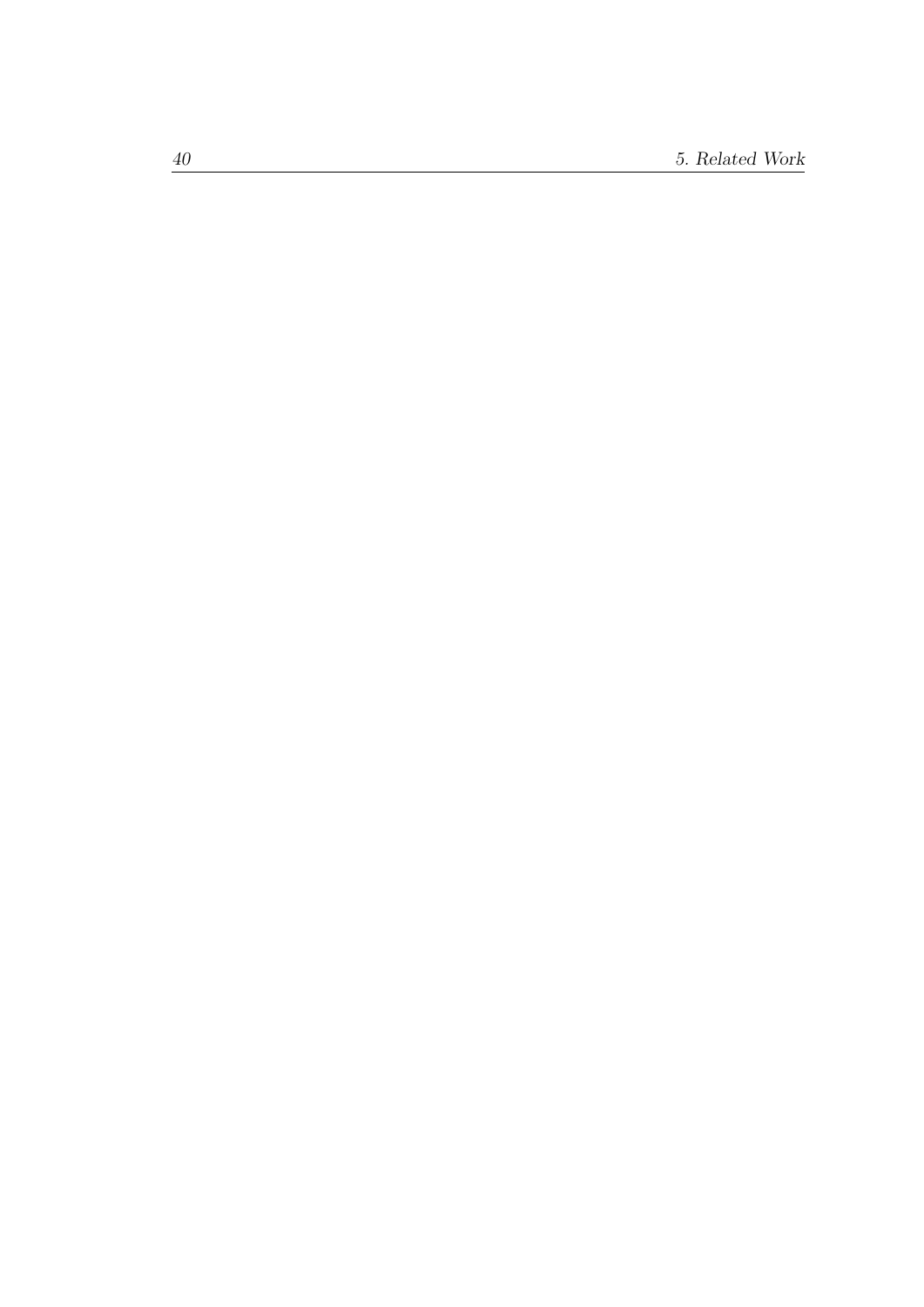# 6. Conclusion

In this thesis, we compared three type-checking strategies in terms of performance: the product-based, the bytecode-based and the family-based strategy. For evaluation, we conducted one type-checker tool per strategy on a set of 12 Java-based, feature-oriented product lines in a controlled setting in order to measure the needed run-time of each tool. The type-checkers were Fuji for the product-based strategy, FeatureBite for the bytecode-based one and Family-Based Type-Checker for the latter strategy.

The comparison emphasized the family-based strategy as the fastest one in terms of performance of type-checking, not even sampling is able to outperform this strategy. (cf. [Section 4.4\)](#page-34-1) This strategy is up to 714 times faster than the product-based one and up to even 911 times faster than the bytecode-based approach. The bytecode-based strategy implemented by FEATUREBITE is the slowest approach.

During the benchmarking, several advantages and drawbacks were identified for each strategy:

Both the product-based strategy as well as the bytecode-based strategy scale poorly, because the feature modules have to be parsed and composed repeatedly, in contrast to the family-based strategy which performs the needed actions only once. However, this strategy has to repeat the whole analysis when the features' code base is changed, the other strategies are able to repeat the analysis only for affected products. Apart from that, the bytecode-based strategy is yet for product lines with a small number of features slower than the product-based strategy because of the expensive bytecode verification, although the setup and the composition analysis parts are faster than for the product-based strategy. The bytecode-based strategy also exhibits critical problems for feature composition. Nevertheless, this strategy may be appropriate if special sanity checks for security reasons are necessary such as those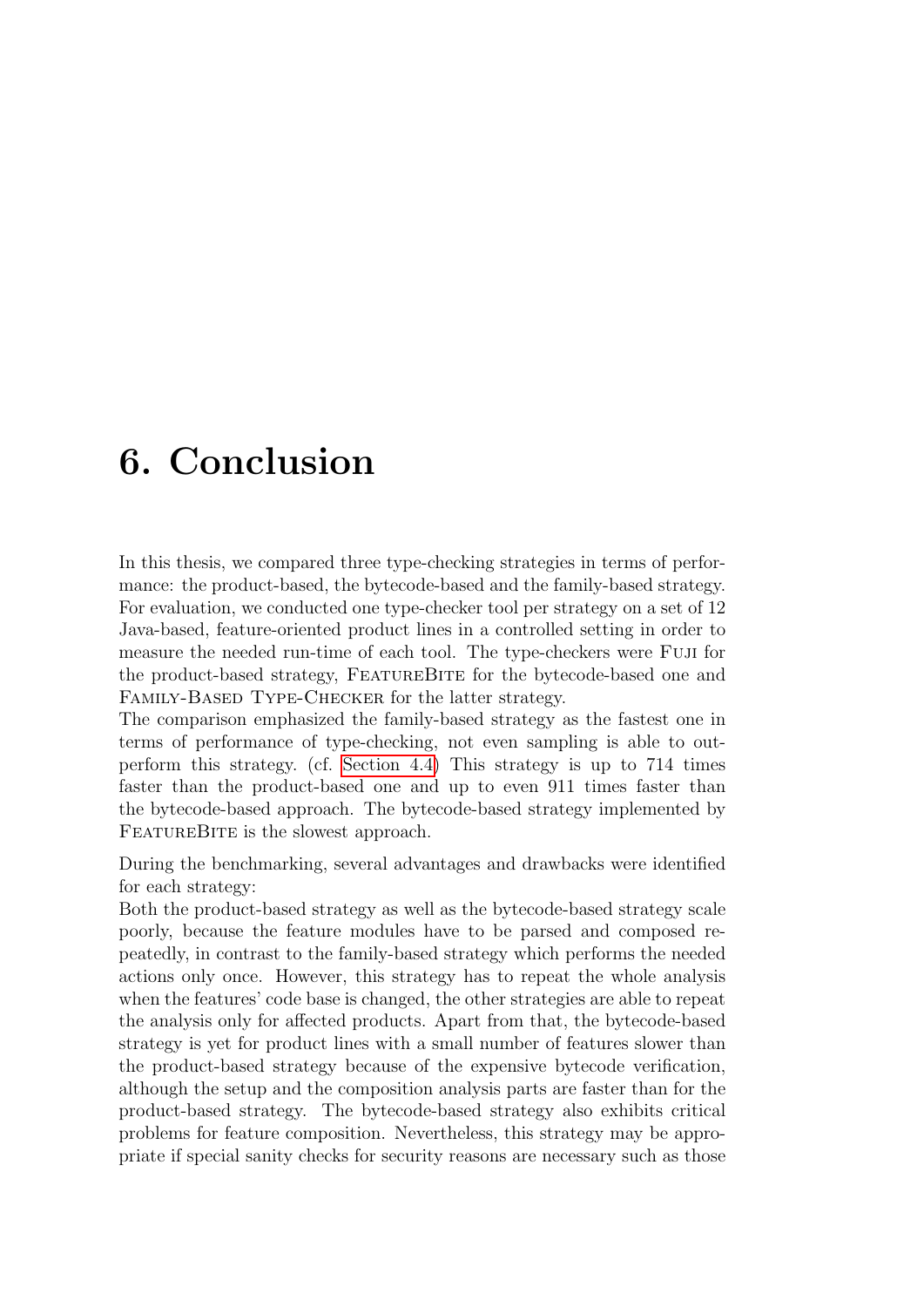performed during bytecode verification. In the end, the family-based strategy is not only the fastest one, it also supplies the user with the most comprehensive error messages [\[KvHA13\]](#page-68-0) that enables the developer to track down the error accordingly, because it is able to incorporate the variability into the analysis.

The bytecode-based strategy could be expanded in future in order to transform it to an actual feature-product-based strategy. Accordingly, the bytecode verification could be optimized in this way because results from the feature-based part of the analysis were handed over to the product-based part to save effort for double checks and, potentially, unnecessary security routines. Moreover, a more detailed statistical evaluation could support the results of this thesis.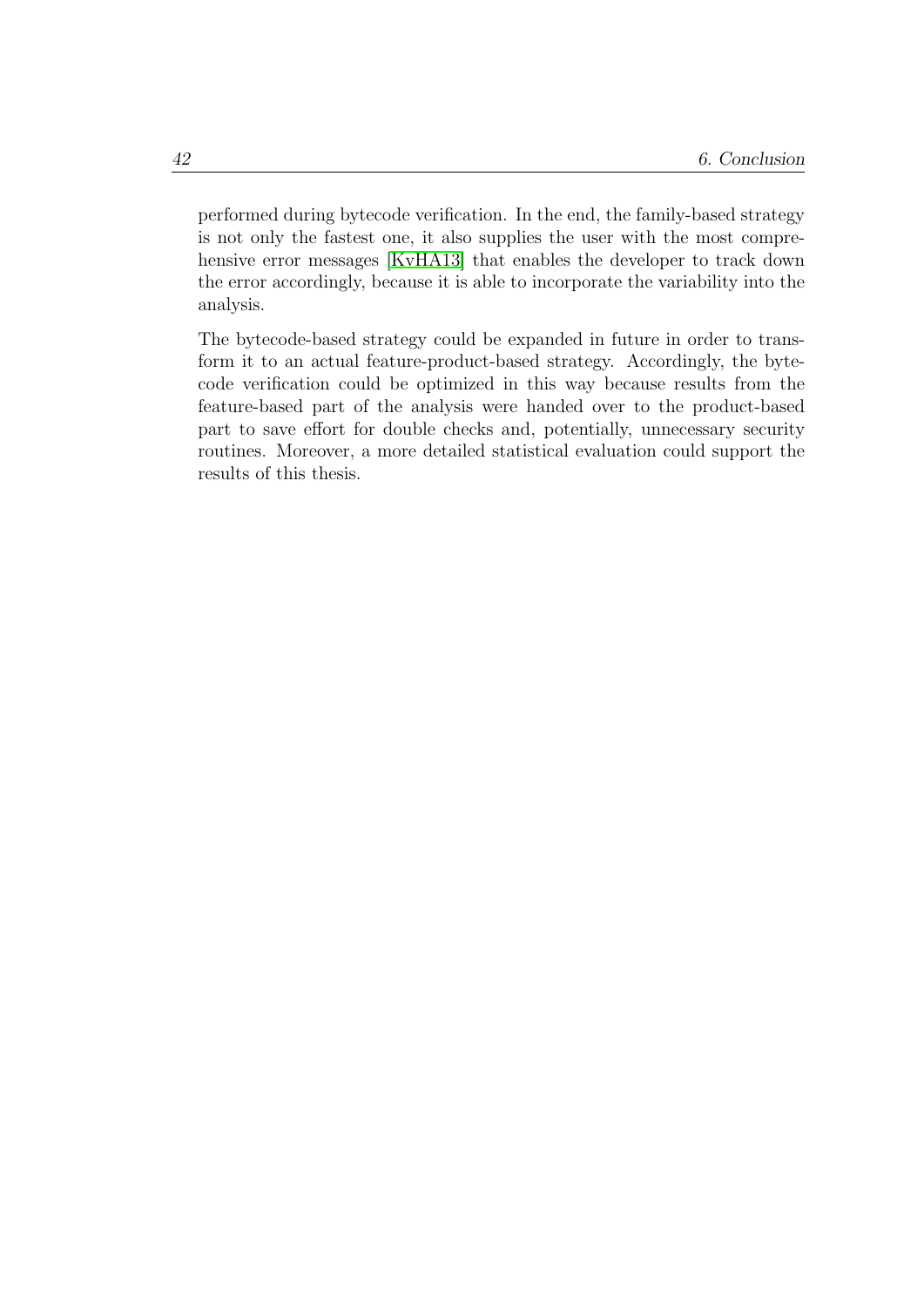# List of Abbreviations

<span id="page-48-5"></span><span id="page-48-4"></span><span id="page-48-3"></span><span id="page-48-2"></span><span id="page-48-1"></span><span id="page-48-0"></span>AOP aspect-oriented programming API application programming interface AST abstract syntax tree FOP feature-oriented programming GB gigabyte GHz gigahertz  $(10^9 \text{ Hertz})$ IDE integrated development environment JVM Java Virtual Machine LOC lines of code SPL software product line TB terabyte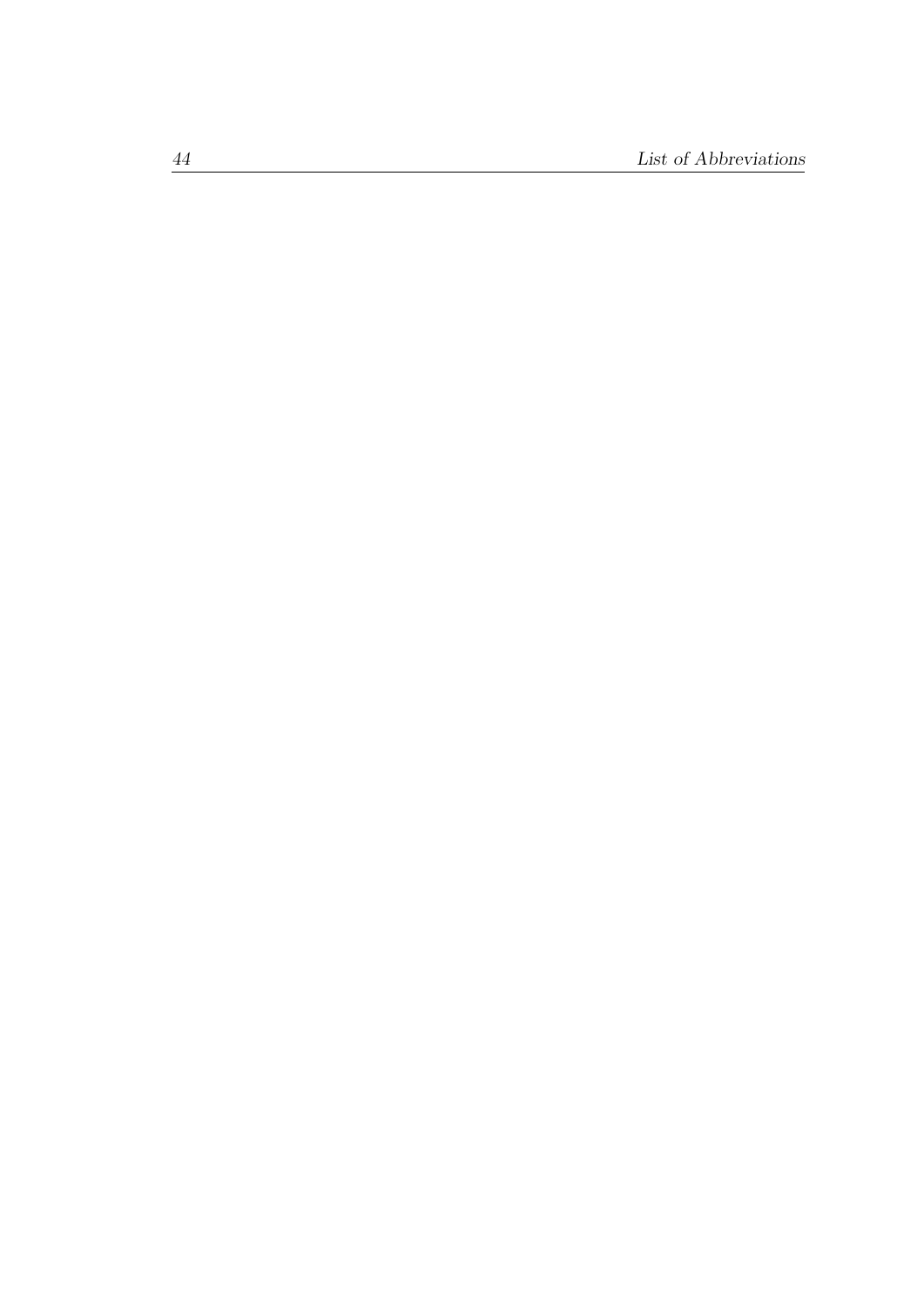# List of Figures

| 2.1 | Analysis steps of the product-based strategy                                                                                      | 8  |
|-----|-----------------------------------------------------------------------------------------------------------------------------------|----|
| 2.2 | Analysis steps of the family-based strategy                                                                                       | 8  |
| 2.3 | Analysis steps of the bytecode-based strategy                                                                                     | 9  |
| 2.4 | Formal description of measured time intervals for all imple-<br>mented type-checking strategies                                   | 12 |
| 3.1 | Example for anonymous classes in different features                                                                               | 16 |
| 3.2 | Example for conflicting original calls $\dots \dots \dots \dots \dots$                                                            | 17 |
| 3.3 | Class Editor of feature NewFile contemplated with its fixed stubs                                                                 | 18 |
| 3.4 | Example features for an field-initialization error                                                                                | 19 |
| 3.5 | Example features for an field-initialization error, composed                                                                      | 20 |
| 3.6 | Example features for an field-initialization error, composed<br>with FEATUREBITE                                                  | 21 |
| 4.1 | sum and avg diagrams for GUIDSL                                                                                                   | 27 |
| 4.2 | cumul diagram for GUIDSL                                                                                                          | 28 |
| 4.3 | sum and any diagrams for PREVAYLER                                                                                                | 28 |
| 4.4 | cumul diagram for PREVAYLER                                                                                                       | 29 |
| 4.5 | sum and avg diagrams for EPL                                                                                                      | 30 |
| 4.6 |                                                                                                                                   | 30 |
| A.1 | Visualization of Table A.2: Relative run-time for each mea-<br>sured time interval by type-checking strategy. $\dots \dots \dots$ | 49 |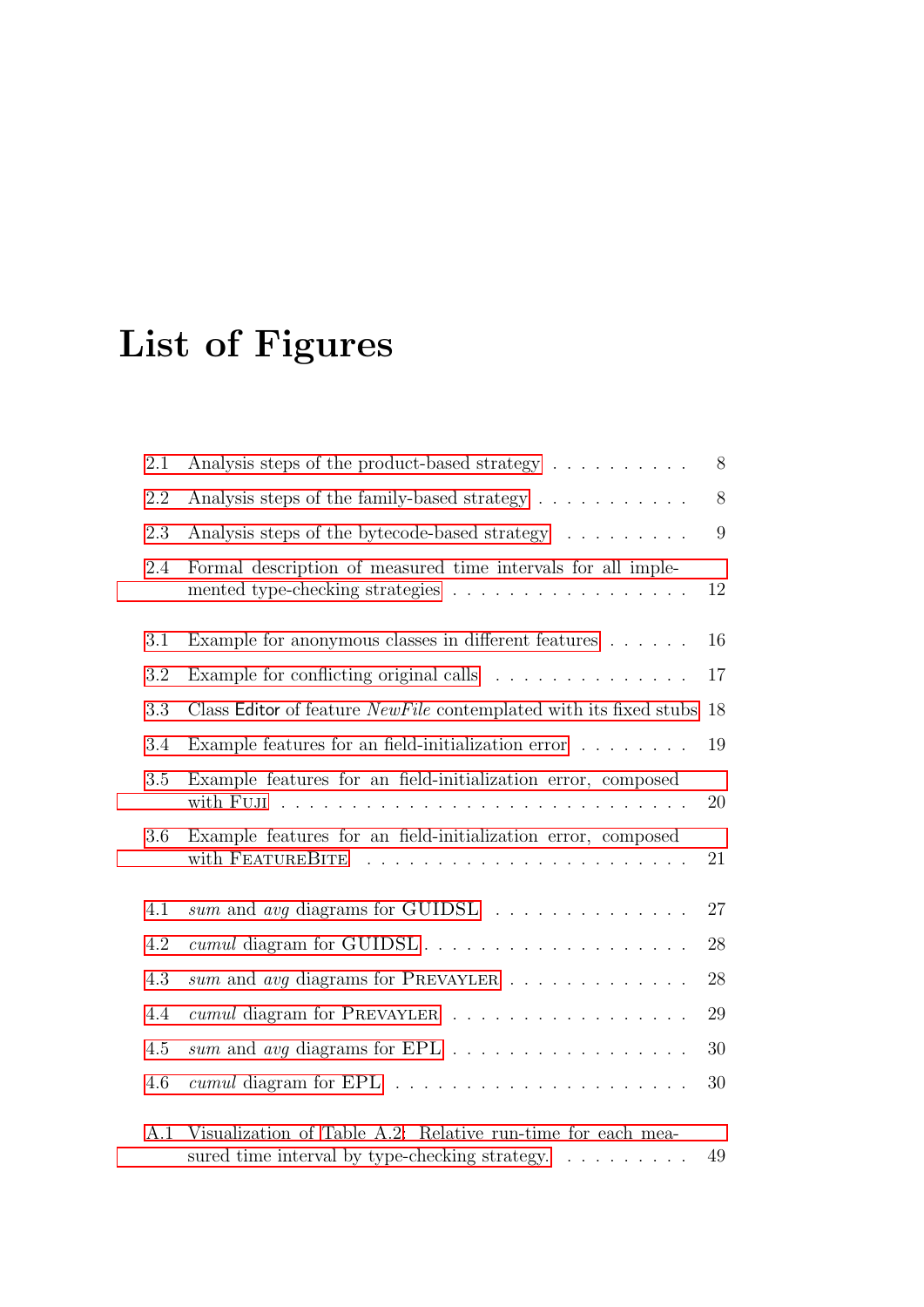| sum and avg diagrams for GPL<br>A.2            | $52\,$ |
|------------------------------------------------|--------|
| A.3                                            | $52\,$ |
| sum and avg diagrams for GRAPH<br>A.4          | 53     |
| A.5                                            | 53     |
| sum and avg diagrams for NOTEPAD<br>A.6        | 54     |
| cumul diagram for NOTEPAD<br>A.7               | 54     |
| sum and avg diagrams for PKJAB<br>A.8          | $55\,$ |
| A.9                                            | 55     |
| A.10 sum and avg diagrams for RAROSCOPE        | 56     |
| A.11 cumul diagram for RAROSCOPE               | 56     |
| A.12 sum and avg diagrams for SUDOKU           | 57     |
|                                                | 57     |
| A.14 sum and avg diagrams for TANKWAR          | 58     |
|                                                | 58     |
| A.16 sum and avg diagrams for VIOLET           | 59     |
| A.17 cumul diagram for VIOLET                  | 59     |
| A.18 sum and avg diagrams for ZIPME $\ldots$ , | 60     |
|                                                | 60     |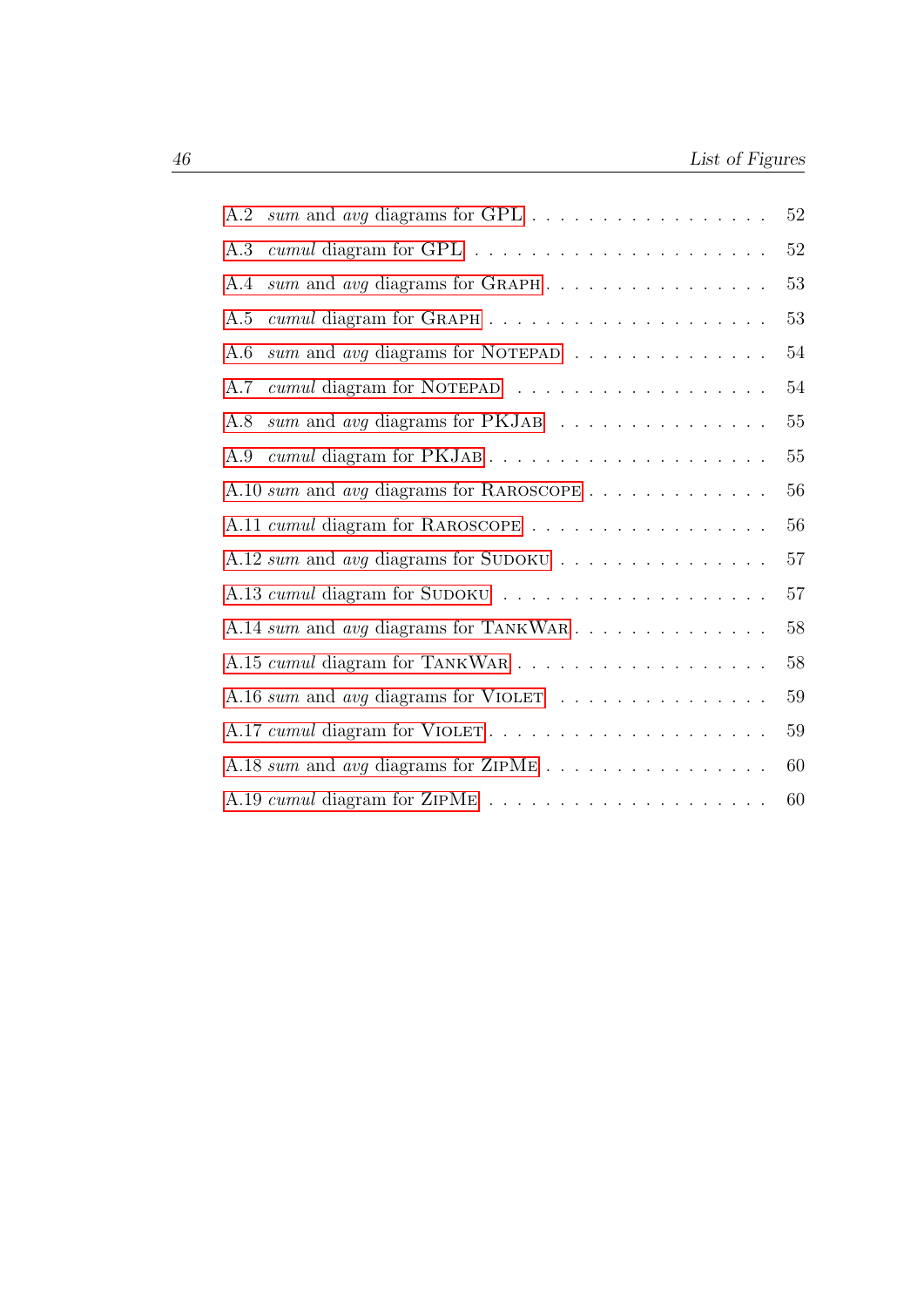# List of Tables

| 2.1 | Overview on the three basic type-checking analyses and two<br>mixed strategies with respect to their capabilities regarding<br>error detection, erroneous feature blaming and tool reuse | $\overline{7}$ |
|-----|------------------------------------------------------------------------------------------------------------------------------------------------------------------------------------------|----------------|
| 2.2 | Overview on the benchmark set of product lines $\dots \dots$                                                                                                                             | 10             |
| 4.1 | Speedups for the product-based strategy with respect to the<br>bytecode-based strategy and speedups of the family-based strat-                                                           | 31             |
| 4.2 | Break-even points for the family-based type-checking strategy<br>with respect to both other strategies $\ldots \ldots \ldots \ldots$                                                     | 33             |
| 4.3 | Total run-time in seconds for all products of each benchmark<br>product lines by type-checking strategy $\dots \dots \dots \dots$                                                        | 36             |
| A.1 | Run-time in seconds for an average product of each benchmark<br>product lines by type-checking strategy $\dots \dots \dots \dots$                                                        | 50             |
|     | A.2 Relative run-time for each measured time interval by type-<br>checking strategy $\dots \dots \dots \dots \dots \dots \dots \dots \dots \dots$                                        | 51             |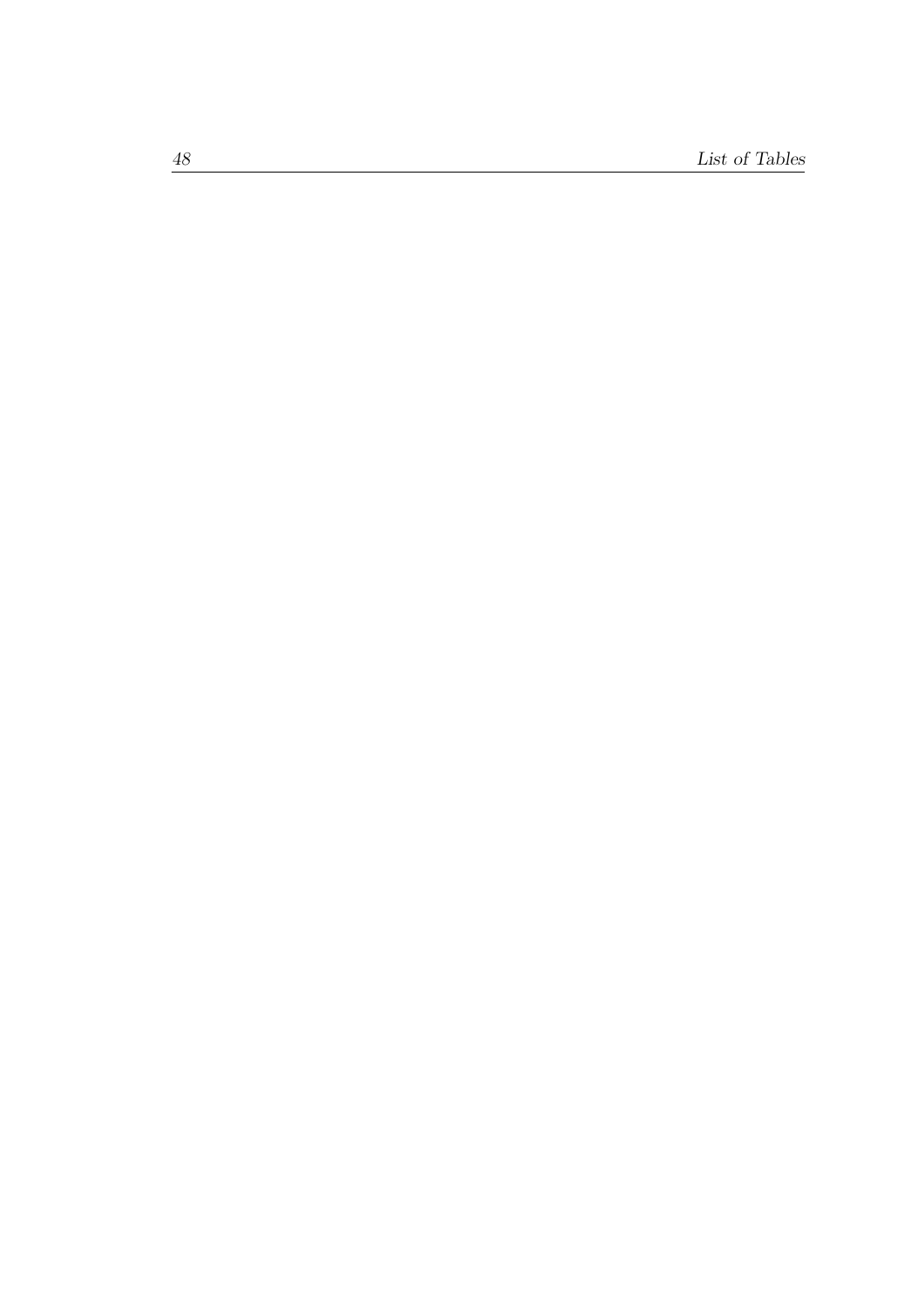# A. Appendix

# A.1 Run-Time Measurements

<span id="page-54-0"></span>

Figure A.1: Visualization of [Table A.2:](#page-56-0) Relative run-time for each measured time interval by type-checking strategy.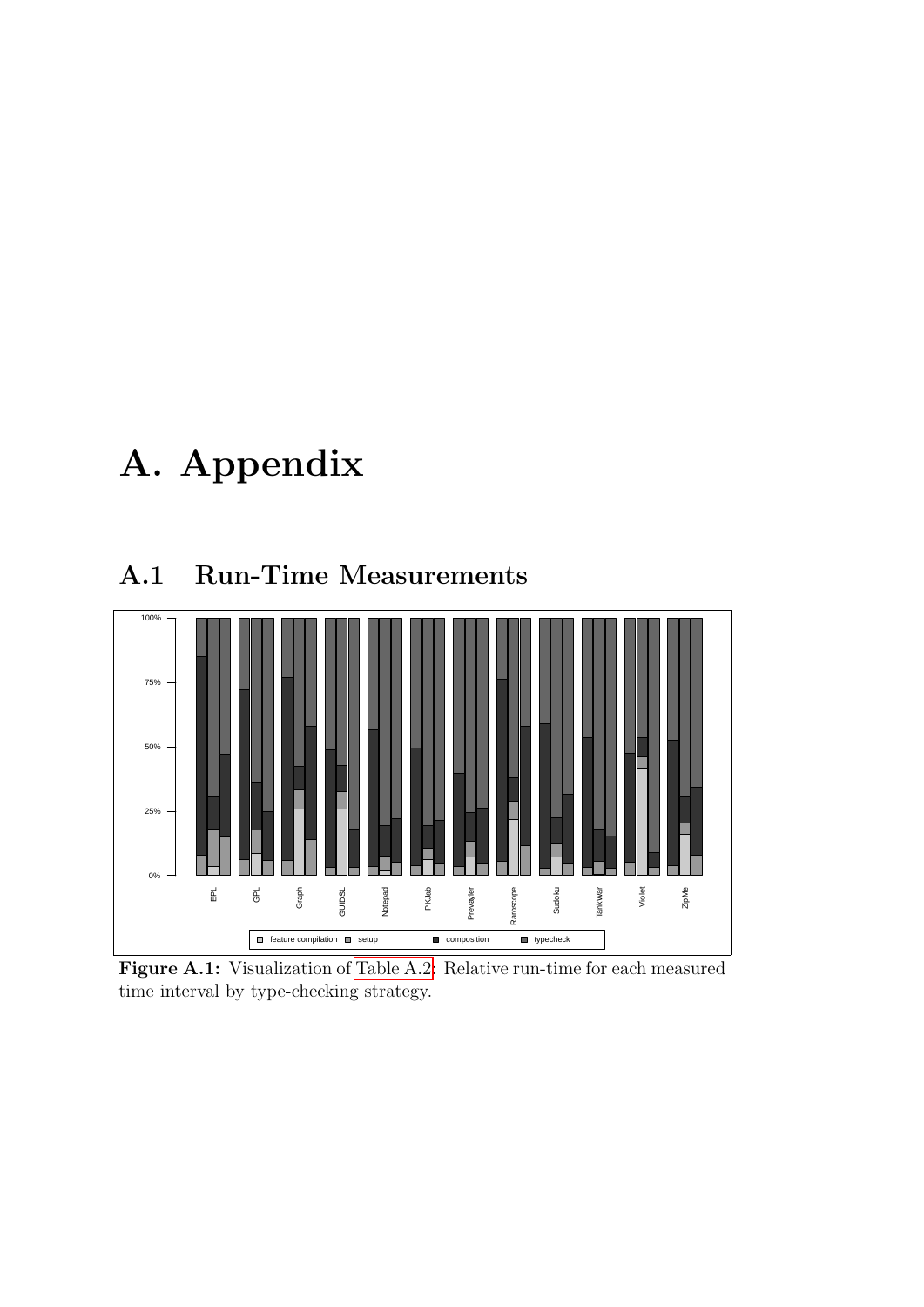| <b>SPL</b>                                                                               |          |      | product-based |          |        |          | bytecode-based |          |                   |            | family-based      |                                   |          |
|------------------------------------------------------------------------------------------|----------|------|---------------|----------|--------|----------|----------------|----------|-------------------|------------|-------------------|-----------------------------------|----------|
|                                                                                          | dnas     | comp | check         | ums      | fc     | dnas     | comp           | check    | ā<br>$\mathbf{m}$ | dnps       | duroo             | check                             | ums      |
| EPL                                                                                      | $0.02\,$ | 0.20 | $0.04\,$      | 0.26     | 3.14   | 0.03     | 0.03           | 0.14     | $3.34\,$          | $0.08\,$   | 2110              | 0.28                              | 0.53     |
| GPL                                                                                      | 0.03     | 0.29 | 0.12          | 0.44     | 6.82   | 0.05     | 0.09           | 0.32     | 7.28              | $0.09$     | $0.29\,$          | 1.15                              | $1.53\,$ |
| Graph                                                                                    | $0.02\,$ | 0.23 | 20.0          | 0.32     | 1.46   | 0.03     | 0.03           | 0.20     | 1.72              | 0.06       | 0.19              | $0.18\,$                          | $0.43\,$ |
| GUIDSL                                                                                   | 0.04     | 0.55 | 0.62          | 1.20     | 12.94  | 0.14     | 0.21           | 1.18     | 14.47             | 0.10       | $0.49\,$          | $2.67$                            | $3.26\,$ |
| Notepad                                                                                  | $0.02\,$ | 0.32 | 0.26          | $\,0.61$ | 6.68   | $0.04\,$ | 0.08           | 0.52     | 7.32              | $0.08\,$   | $0.26\,$          | $1.20\,$                          | $1.54\,$ |
| PKJab                                                                                    | $0.04\,$ | 0.44 | 0.49          | 0.96     | 4.31   | 0.06     | 0.12           | 1.16     | 5.65              | $0.09\,$   | 0.35              | 1.60                              | $2.04\,$ |
| Prevayler                                                                                | $0.04\,$ | 0.41 | 0.68          | 1.13     | 3.58   | 0.10     | 110            | 1.18     | $5.03$            | $60^\circ$ | $0.42\,$          | $1.43$                            | $1.94\,$ |
| Raroscope                                                                                | 0.02     | 0.25 | 0.08          | 0.36     | 1.55   | 0.03     | 0.04           | 0.28     | $1.90\,$          | $0.05\,$   | $\overline{0.20}$ | $0.18\,$                          | $0.43\,$ |
| Sudoku                                                                                   | $0.02$   | 0.38 | 0.28          | $\,0.68$ | 3.73   | $0.04\,$ | 0.08           | $0.64\,$ | $4.49$            | $0.05$     | $0.29\,$          | $6.73$                            | $1.07\,$ |
| TankWar                                                                                  | $0.02$   | 0.35 | 0.32          | 69.0     | 11.93  | $0.04\,$ | 0.11           | 0.72     | $12.81\,$         | $20.07$    | $0.30\,$          | $2.01\,$                          | $2.38\,$ |
| $Viodet^*$                                                                               | $0.05$   | 0.41 | 0.51          | 260      | 33.40  | 60.09    | 0.15           | $0.92\,$ | 34.55             | 0.22       | $0.42\,$          | 6.55                              | 612      |
| ZipMe                                                                                    | $0.03\,$ | 0.34 | 0.33          | 690      | $4.48$ | 0.05     | 0.12           | 0.80     | 5.45              | $0.09$     | $0.29\,$          | 6.73                              | 1.11     |
| <b>Taple A: I:</b> Run-time in seconds for an axerage product of each penchumark product |          |      |               |          |        |          |                |          |                   |            |                   | Interviewer Strategies Strategies |          |

<span id="page-55-0"></span>Run-time in seconds for an average product of each benchmark product lines by type-checking strategy. intervals; (measurement intervals: setup = setup, comp = composition, check = type check, fc = feature compilation, sum = sum of all \* only 40 products checked for Violet, see [Section](#page-14-0) 2.3 for details on this.)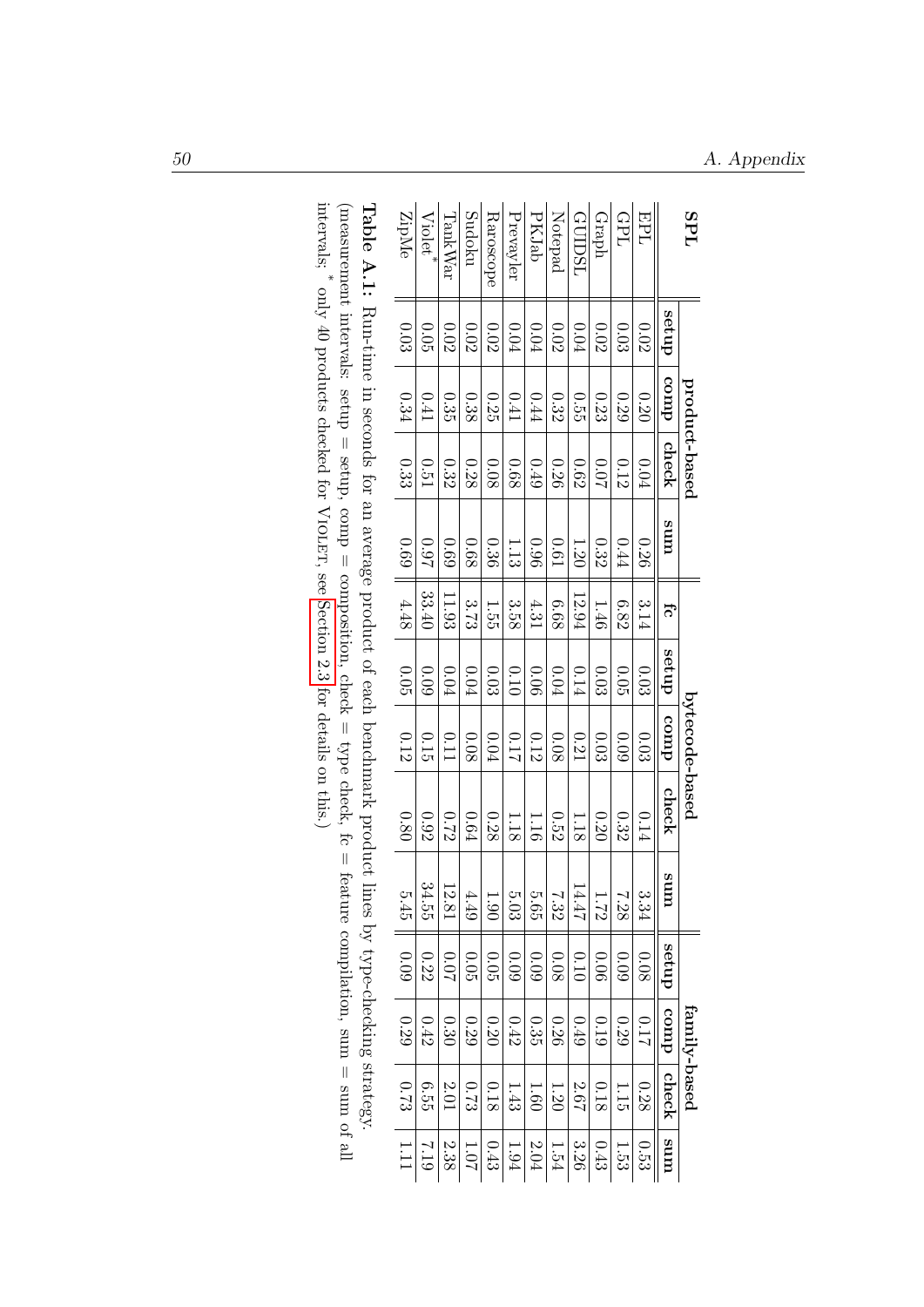<span id="page-56-0"></span>

| $1\overline{4}$          |       | product-based |        |          |               | bytecode-based |       |       | family-based |                   |  |
|--------------------------|-------|---------------|--------|----------|---------------|----------------|-------|-------|--------------|-------------------|--|
|                          | setup | comp          | check  | <u>ي</u> | setup         | comp           | check | setup | comp         | check             |  |
| <b>TdE</b>               | $8\%$ | 77%           | 15%    | $4\%$    | 15%           | 13%            | 69%   | 15%   | $32\%$       | 53%               |  |
| <b>TdD</b>               | $6\%$ | 66%           | 28%    | $9\%$    | $9\%$         | 18%            | 64%   | $6\%$ | 19%          | 75%               |  |
| $\operatorname{Graph}$   | $6\%$ | $71\%$        | 23%    | 26%      | 7%            | $9\%$          | 58%   | 14%   | 4%           | 42%               |  |
| GUIDSI                   | $3\%$ | 46%           | $51\%$ | 26%      | $\frac{2}{2}$ | $10\%$         | 27%   | $3\%$ | 15%          | 82%               |  |
| Notepad                  | $3\%$ | 53%           | 43%    | $2\%$    | 5%            | 12%            | 81%   | $5\%$ | 17%          | 8%                |  |
| PKJab                    | $4\%$ | 46%           | $50\%$ | $6\%$    | 5%            | $9\%$          | 81%   | $4\%$ | $17\%$       | 78%               |  |
| Prevayler                | $3\%$ | 36%           | 60%    | 7%       | $6\%$         | 11%            | 76%   | 5%    | 22%          | $\frac{961}{256}$ |  |
| Raroscope                | 5%    | $71\%$        | 24%    | 22%      | 7%            | $9\%$          | 62%   | 12%   | 47%          | 42%               |  |
| Sudoku                   | $3\%$ | 56%           | 41%    | 7%       | 5%            | $10\%$         | 78%   | 5%    | 27%          | 68%               |  |
| $\operatorname{TankWar}$ | $3\%$ | 2005          | 46%    | $1\%$    | 5%            | 13%            | 82%   | $3\%$ | 13%          | 84%               |  |
| Violet <sup>*</sup>      | 5%    | 42%           | 52%    | 42%      | $4\%$         | $\%$           | 46%   | $3\%$ | $6\%$        | $\frac{8}{10}$    |  |
| ZipMe                    | $4\%$ | 49%           | 47%    | 16%      | $4\%$         | $10\%$         | 69%   | $8\%$ | 26%          | 66%               |  |
|                          |       |               |        |          |               |                |       |       |              |                   |  |

| j<br>J<br>l<br>l<br>Communication of the Contract of<br>l         |
|-------------------------------------------------------------------|
|                                                                   |
|                                                                   |
| ו<br>ו<br>ؘ<br>ا<br>$-1$                                          |
|                                                                   |
|                                                                   |
| じんこうじん へい<br>ジン・ニー・リン                                             |
| 5                                                                 |
| i<br>C<br>י<br>ו<br>ו                                             |
| )<br> <br> <br>$\vdots$<br>1、《诗经》 《诗经》<br>ı                       |
| ١<br>I<br>ı                                                       |
|                                                                   |
| l<br>֖֧ׅ֧ׅ֧ׅ֧ׅ֧֧ׅ֧֧ׅ֧֚֚֚֚֚֚֚֚֚֚֚֚֚֚֚֚֚֚֚֚֚֚֚֚֚֚֚֚֚֚֚֚֡֝֬֜֝֜֝֬֜֝֬֜ |
| $\overline{a}$                                                    |
| ;<br>}<br>ľ<br>İ                                                  |
|                                                                   |

(measurement intervals: setup = setup, comp = composition, check = type check, fc = feature compilation, sum = sum of all intervals; \* $^*$  only 40 products checked for VIOLET, see [Section](#page-14-0) 2.3 for details on this.)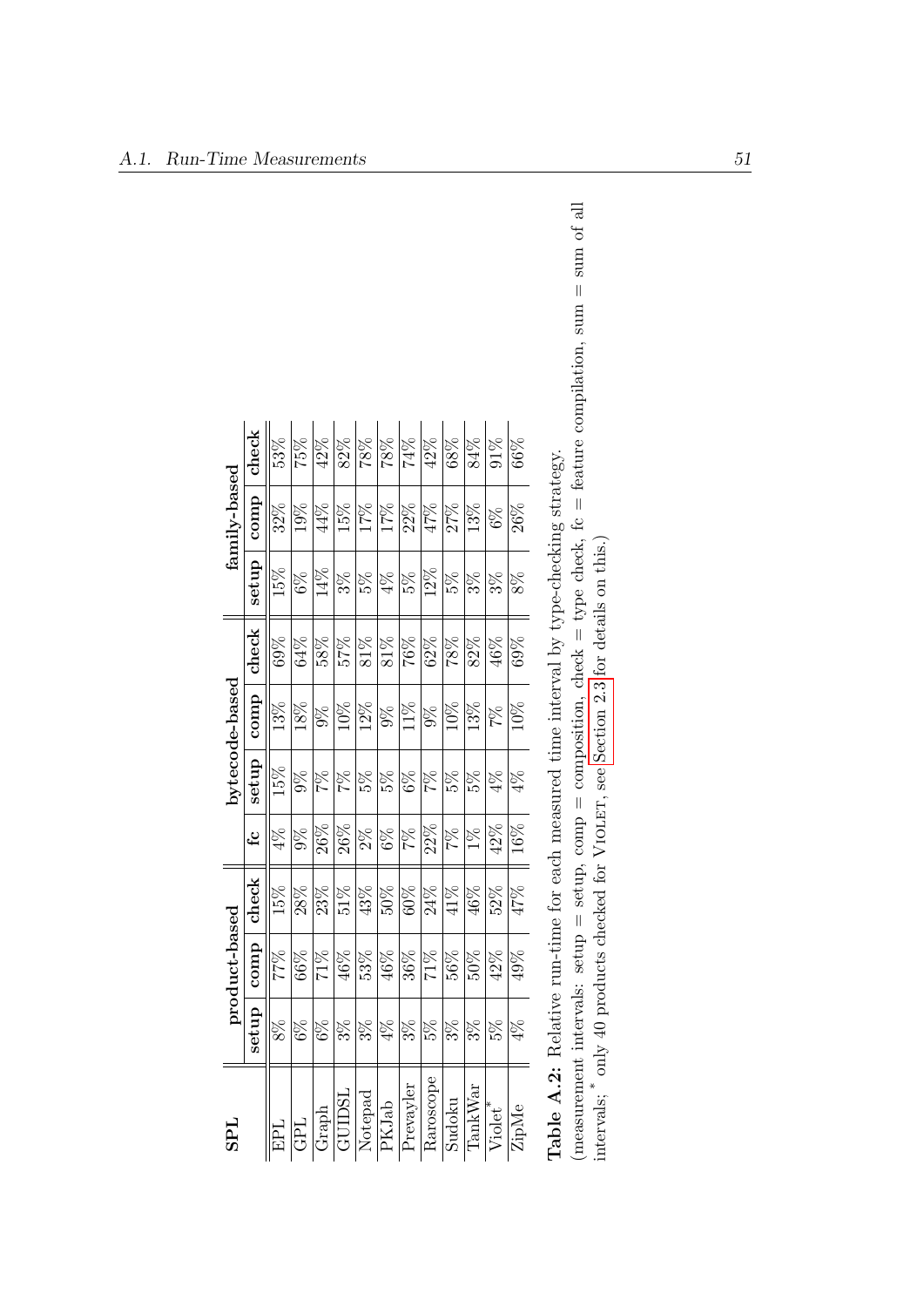# A.2 Plots for the Other Product Lines

### A.2.1 GPL

<span id="page-57-0"></span>

Figure A.2: Plots for the run-time measurements results (in seconds) of GPL: (left) sum diagram, (right) avg diagram. (pb = product-based,  $bb = bytecode-based, fb = family-based)$ 

<span id="page-57-1"></span>

Figure A.3: Run-time (in seconds) of each strategy by the number of typechecked products for the GPL product line (cumul diagram).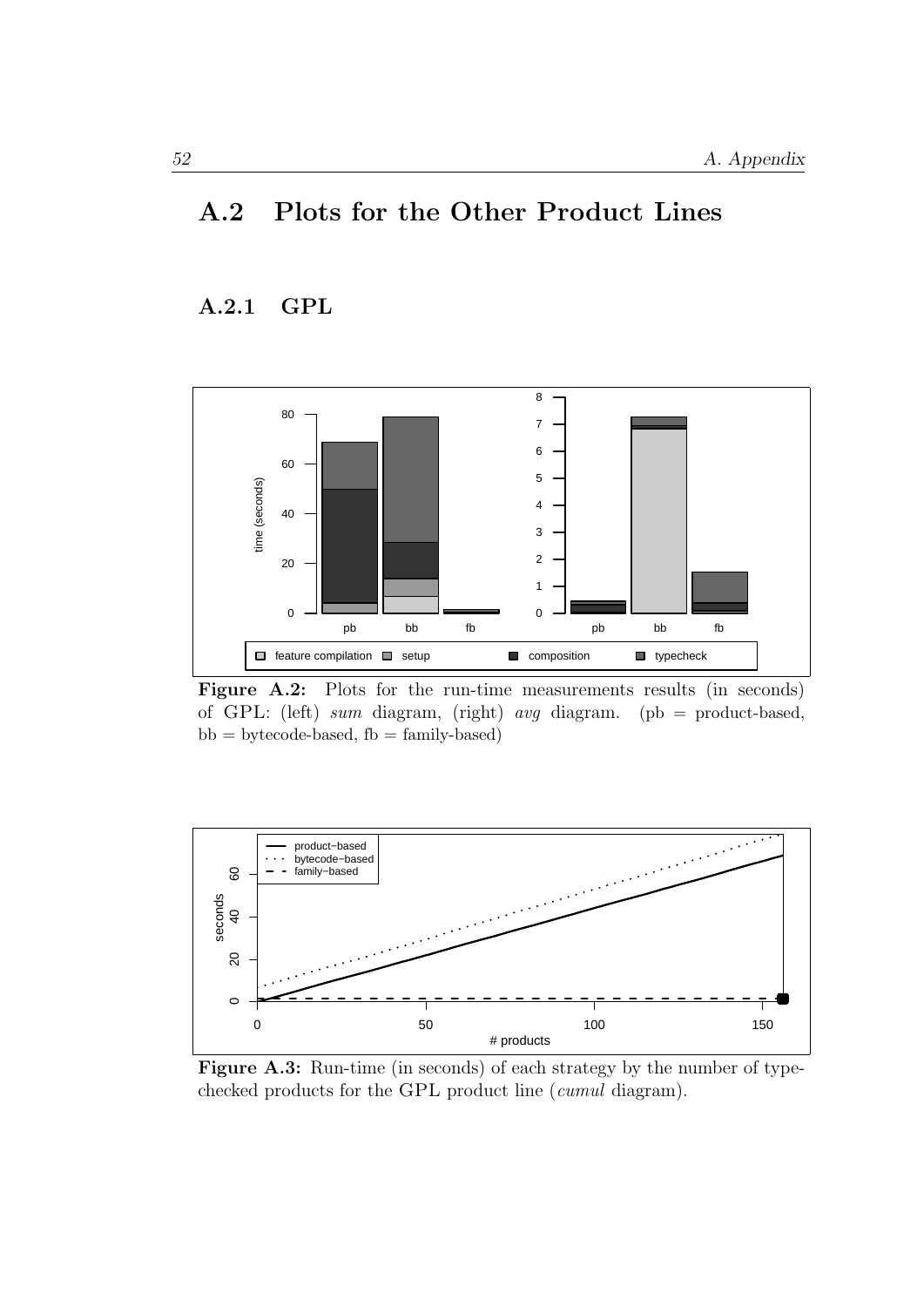# A.2.2 Graph

<span id="page-58-0"></span>

Figure A.4: Plots for the run-time measurements results (in seconds) of GRAPH: (left) sum diagram, (right) avg diagram. (pb = product-based,  $bb =$  bytecode-based,  $fb =$  family-based)

<span id="page-58-1"></span>

Figure A.5: Run-time (in seconds) of each strategy by the number of typechecked products for the Graph product line (cumul diagram).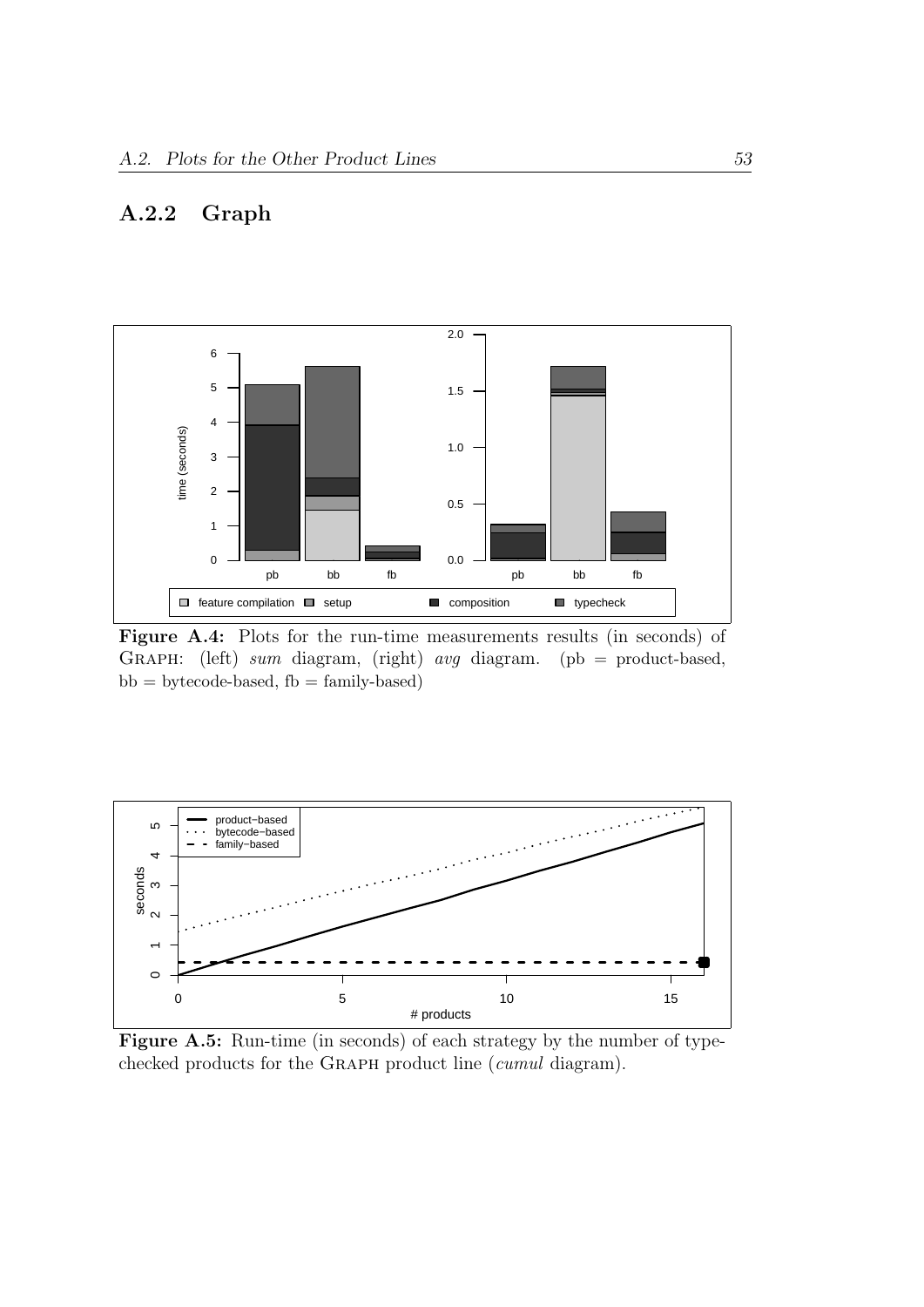### A.2.3 Notepad

<span id="page-59-0"></span>

Figure A.6: Plots for the run-time measurements results (in seconds) of NOTEPAD: (left) sum diagram, (right) avg diagram. (pb = product-based,  $bb = bytecode-based, fb = family-based)$ 

<span id="page-59-1"></span>

Figure A.7: Run-time (in seconds) of each strategy by the number of typechecked products for the NOTEPAD product line (*cumul* diagram).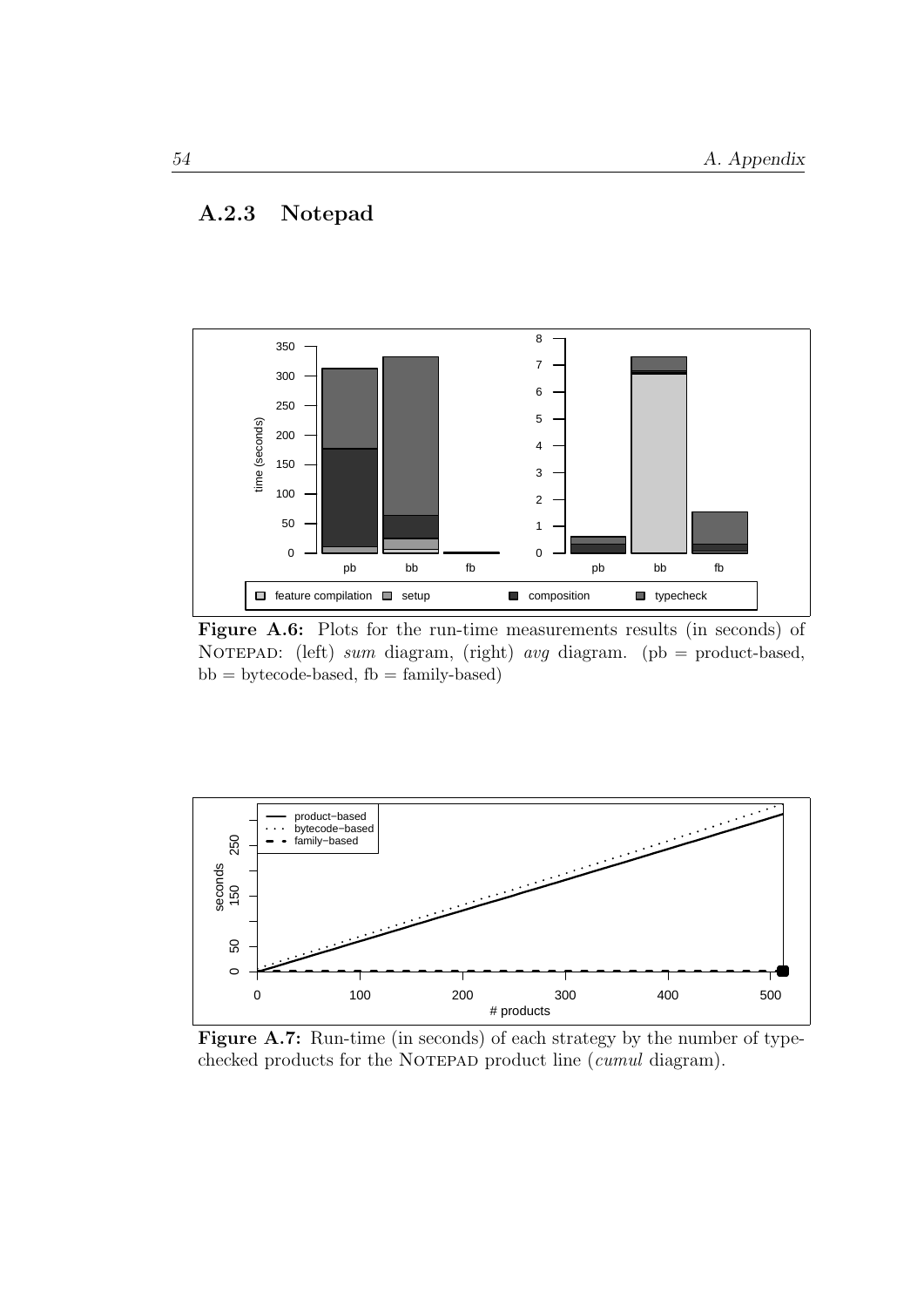## A.2.4 PKJab

<span id="page-60-0"></span>

Figure A.8: Plots for the run-time measurements results (in seconds) of PKJAB: (left) sum diagram, (right) avg diagram. (pb = product-based,  $bb =$  bytecode-based,  $fb =$  family-based)

<span id="page-60-1"></span>

Figure A.9: Run-time (in seconds) of each strategy by the number of typechecked products for the PKJAB product line (*cumul* diagram).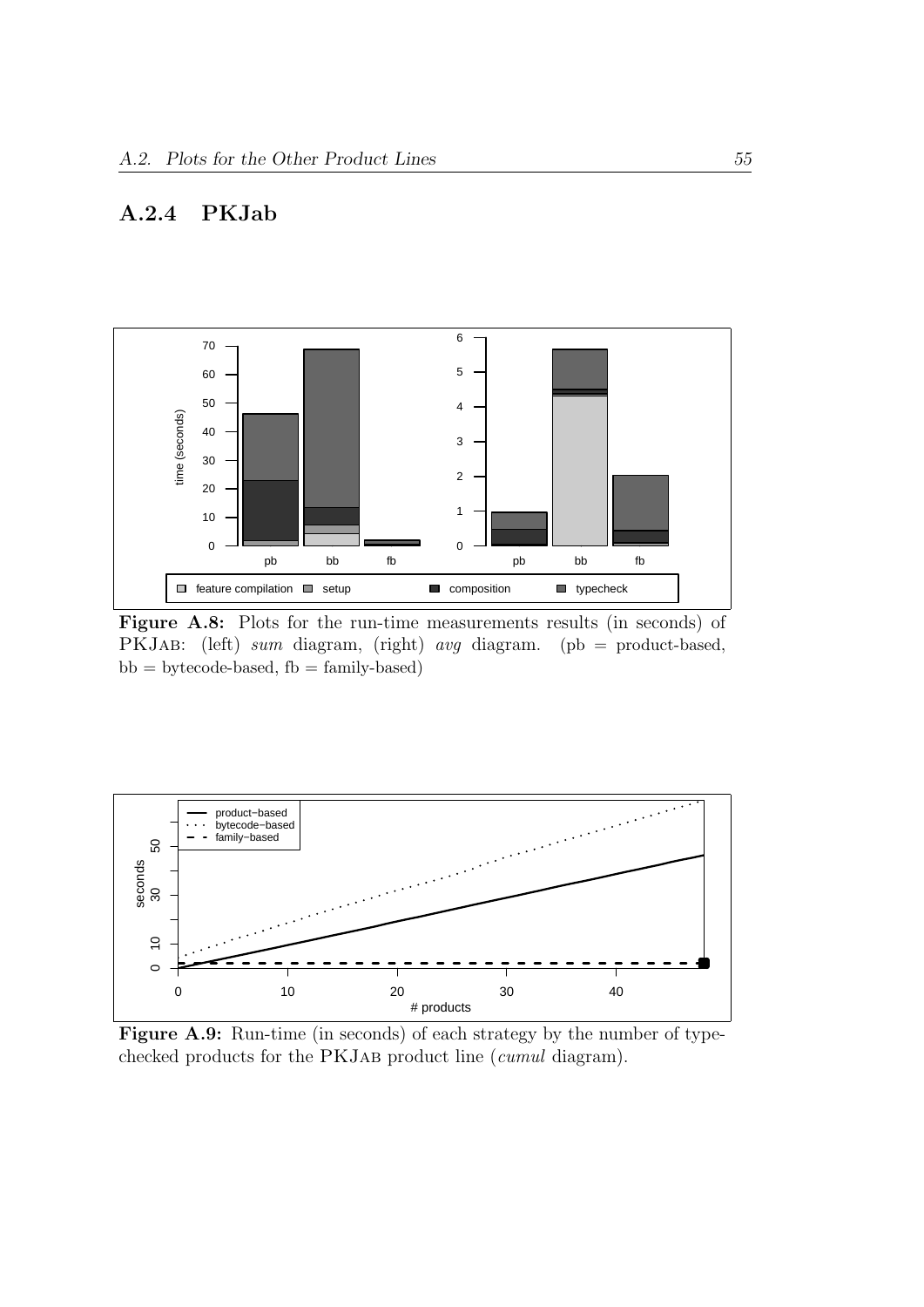## A.2.5 Raroscope

<span id="page-61-0"></span>

Figure A.10: Plots for the run-time measurements results (in seconds) of RAROSCOPE: (left) sum diagram, (right) avg diagram. (pb = product-based,  $bb = bytecode-based, fb = family-based)$ 

<span id="page-61-1"></span>

Figure A.11: Run-time (in seconds) of each strategy by the number of type-checked products for the Raroscope product line (cumul diagram).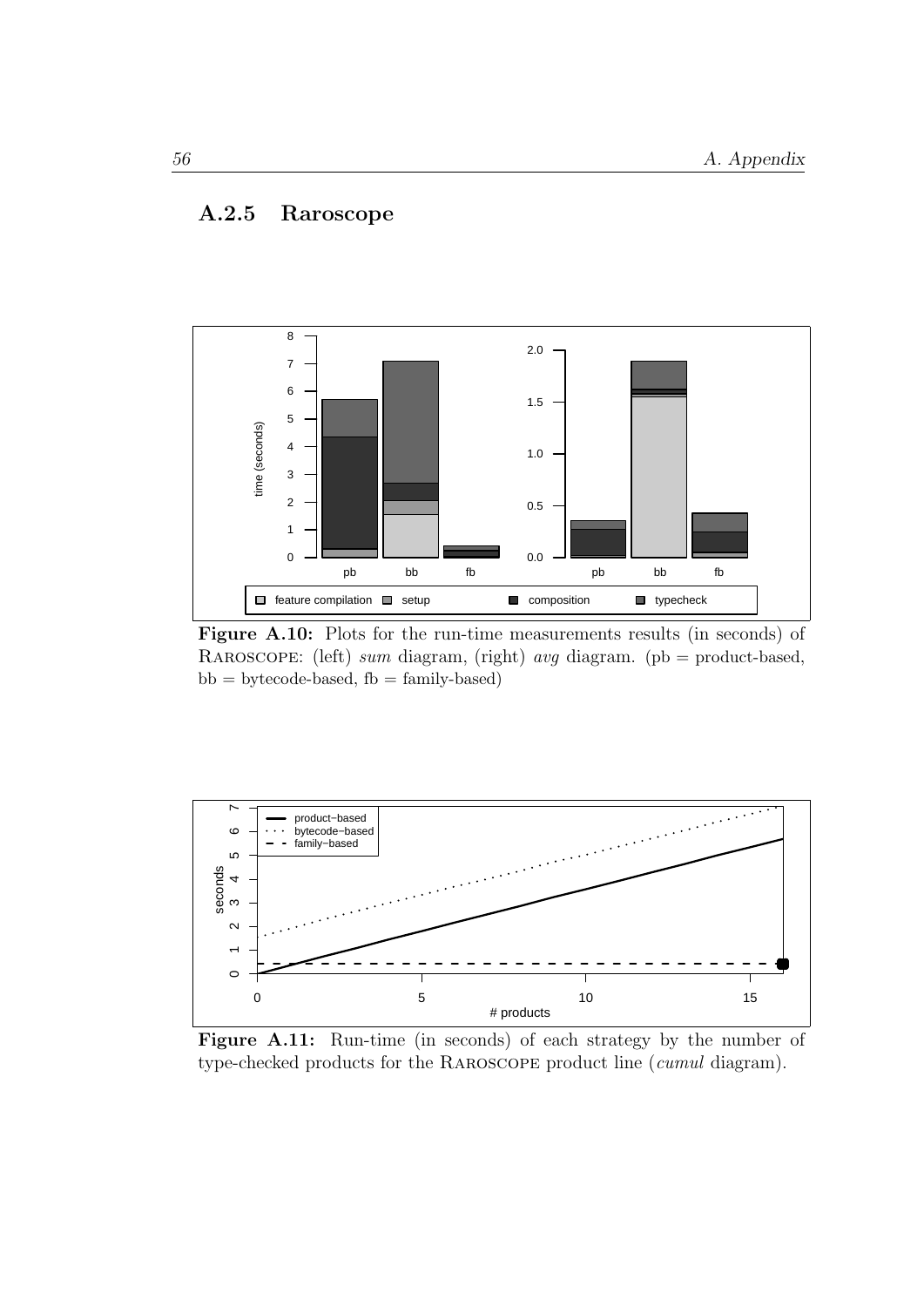# A.2.6 Sudoku

<span id="page-62-0"></span>

Figure A.12: Plots for the run-time measurements results (in seconds) of SUDOKU: (left) sum diagram, (right) avg diagram. (pb = product-based,  $bb = bytecode-based, fb = family-based)$ 

<span id="page-62-1"></span>

Figure A.13: Run-time (in seconds) of each strategy by the number of type-checked products for the SUDOKU product line (*cumul* diagram).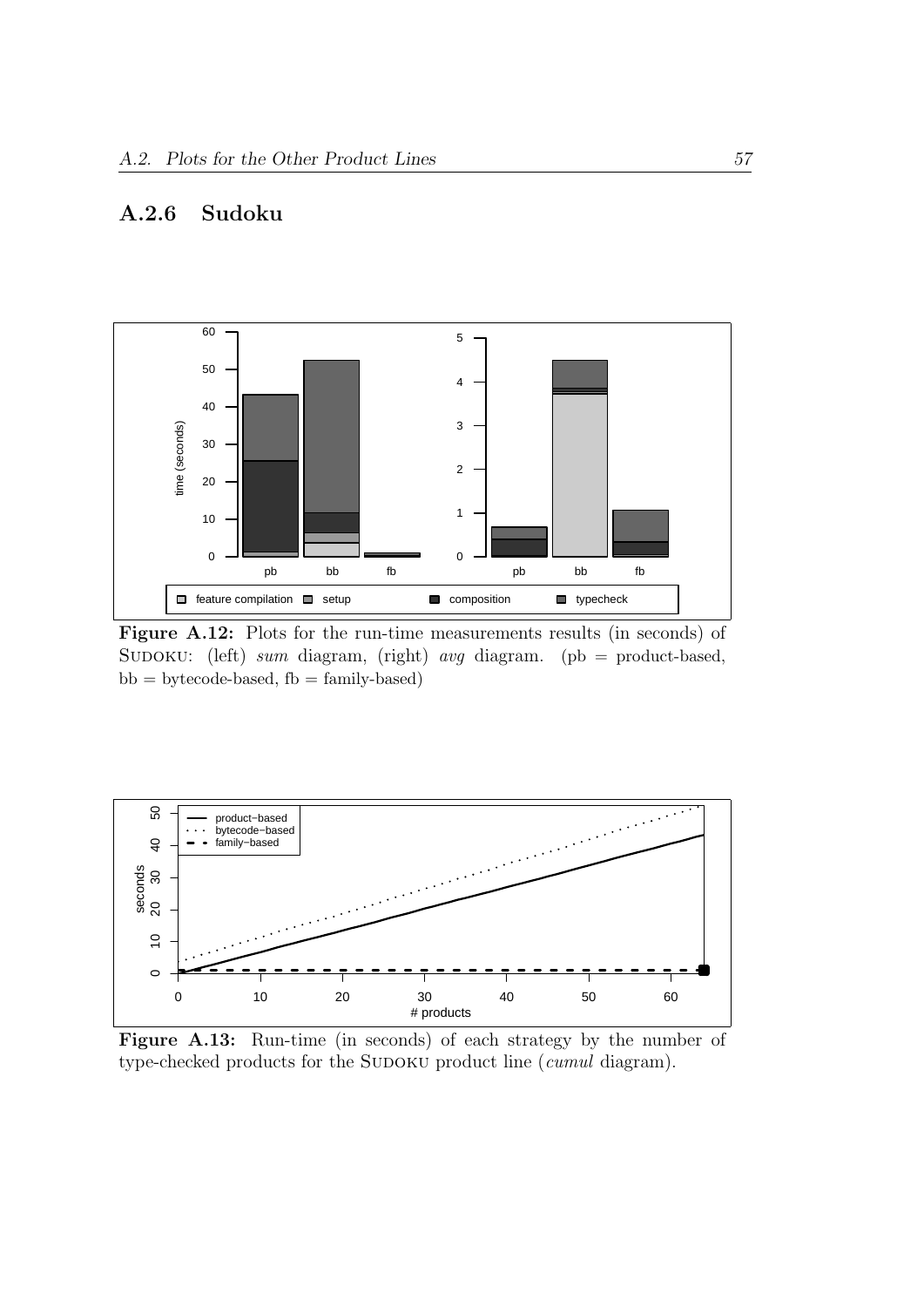#### A.2.7 TankWar

<span id="page-63-0"></span>

Figure A.14: Plots for the run-time measurements results (in seconds) of TankWar: (left) sum diagram, (right) avg diagram. (pb = product-based,  $bb = bytecode-based, fb = family-based)$ 

<span id="page-63-1"></span>

Figure A.15: Run-time (in seconds) of each strategy by the number of type-checked products for the TankWar product line (cumul diagram).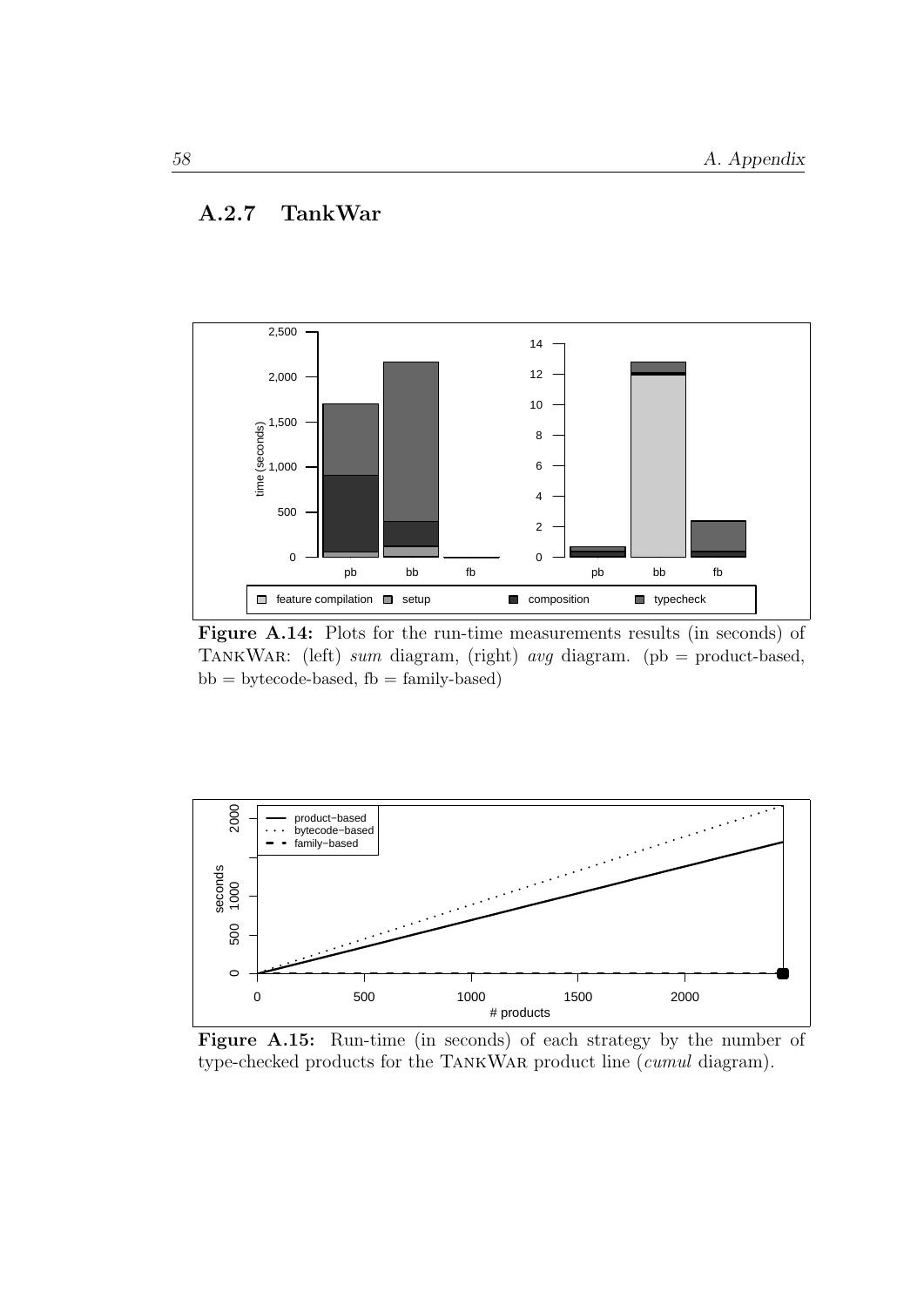## A.2.8 Violet

<span id="page-64-0"></span>

Figure A.16: Plots for the run-time measurements results (in seconds) of Violet: (left) sum diagram, (right) avg diagram. (pb = product-based,  $bb =$  bytecode-based,  $fb =$  family-based)

<span id="page-64-1"></span>

Figure A.17: Run-time (in seconds) of each strategy by the number of type-checked products for the VIOLET product line (*cumul* diagram).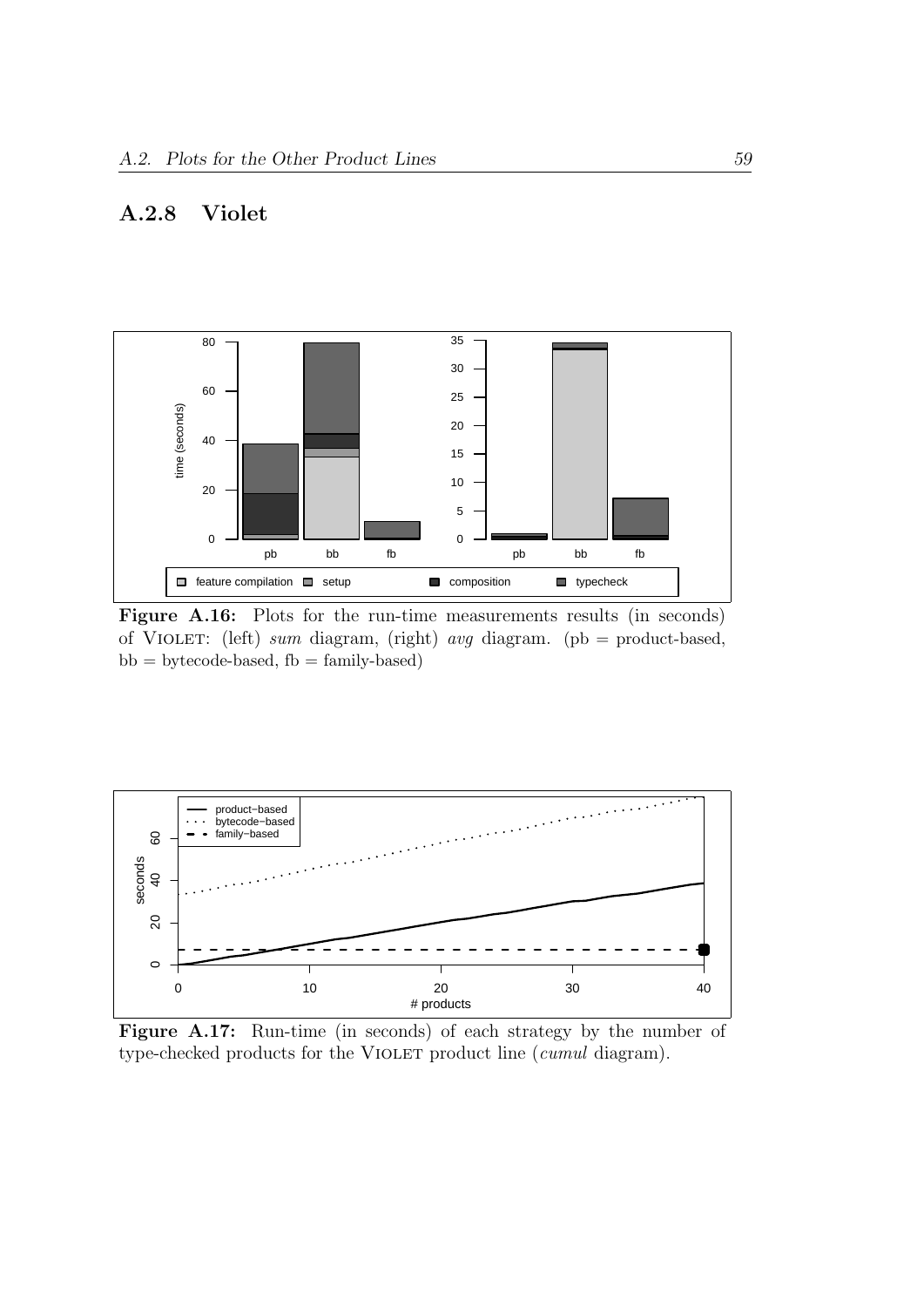### A.2.9 ZipMe

<span id="page-65-0"></span>

Figure A.18: Plots for the run-time measurements results (in seconds) of ZIPME: (left) sum diagram, (right) avg diagram. (pb = product-based,  $bb = bytecode-based, fb = family-based)$ 

<span id="page-65-1"></span>

Figure A.19: Run-time (in seconds) of each strategy by the number of type-checked products for the ZipMe product line (cumul diagram).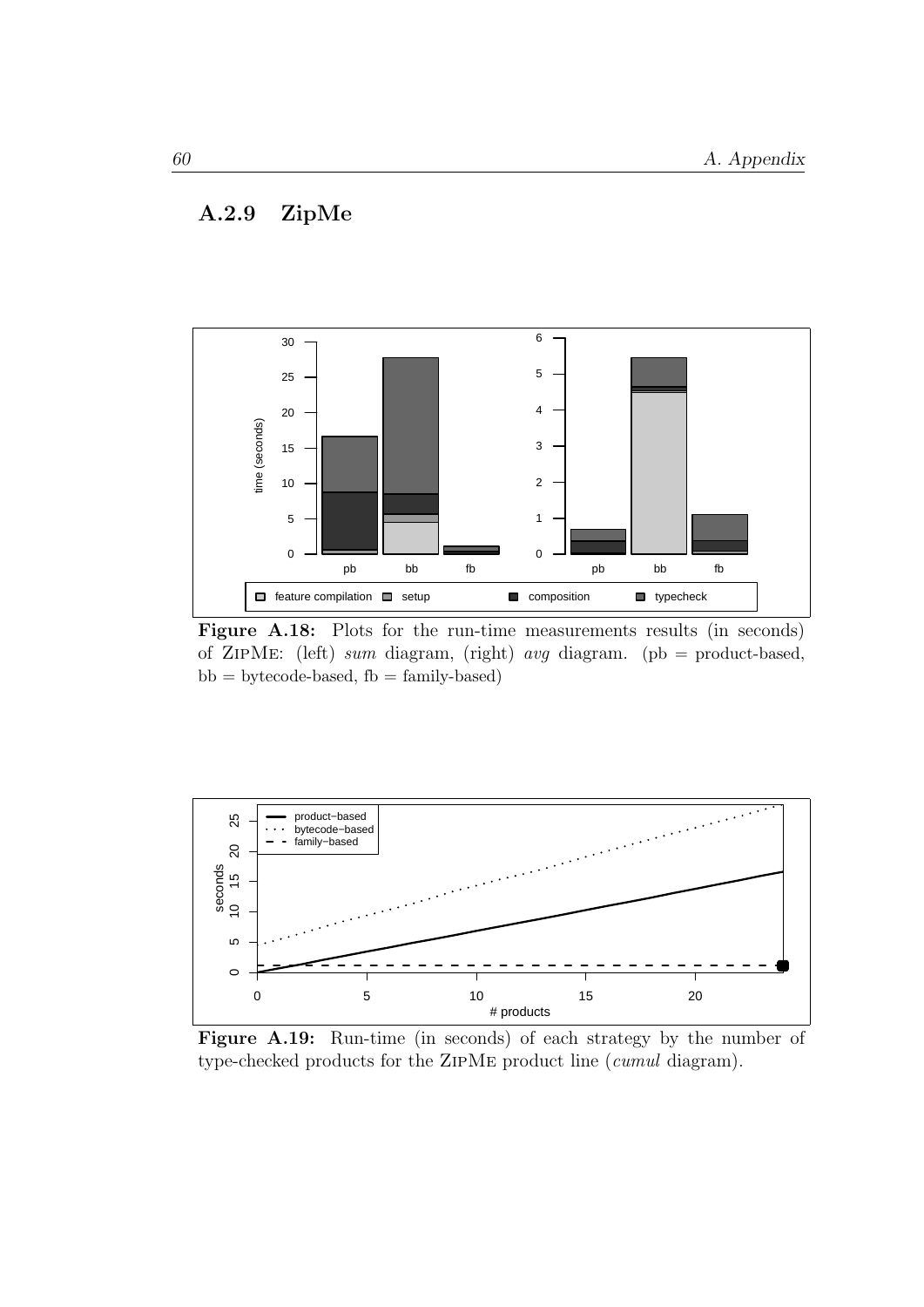# Bibliography

- [AB11] S. Apel and D. Beyer. Feature cohesion in software product lines: An exploratory study. In Proceedings of the International Conference on Software Engineering (ICSE), pages 421–430. ACM, 2011.
- <span id="page-66-2"></span>[AH10] S. Apel and D. Hutchins. A calculus for uniform feature composition. ACM Transactions on Programming Languages and Systems (TOPLAS), 32(5):19:1–19:33, 2010.
- <span id="page-66-3"></span>[AKGL10] S. Apel, C. Kästner, A. Größlinger, and C. Lengauer. Type safety for feature-oriented product lines. Automated Software Engineering, 17(3):251–300, 2010.
	- [AKL09] S. Apel, C. Kästner, and C. Lengauer. FEATUREHOUSE: Language-Independent, Automated Software Composition. In Proceedings of the International Conference on Software Engineering (ICSE), pages 221–231. IEEE, 2009.
- [AKL<sup>+</sup>12] S. Apel, S. Kolesnikov, J. Liebig, C. Kästner, M. Kuhlemann, and T. Leich. Access control in feature-oriented programming. Science of Computer Programming (SCP), 77(3):174–187, 2012.
- [AKL13] S. Apel, C. Kästner, and C. Lengauer. Language-Independent and Automated Software Composition: The FeatureHouse Experience. IEEE Transactions on Software Engineering (TSE), 39(1):63–79, 2013.
- <span id="page-66-0"></span>[ASW<sup>+</sup>11] S. Apel, H. Speidel, P. Wendler, A. von Rhein, and D. Beyer. Detection of feature interactions using feature-aware verification. In Proceedings of the International Conference on Automated Software Engineering (ASE), pages 372–375. IEEE, 2011.
- <span id="page-66-1"></span> $[AvRW^+13]$  S. Apel, A. von Rhein, P. Wendler, A. Größlinger, and D. Beyer. Strategies for product-line verification: Case studies and experiments. In Proceedings of the International Conference on Software Engineering (ICSE), pages 482–491. IEEE, 2013.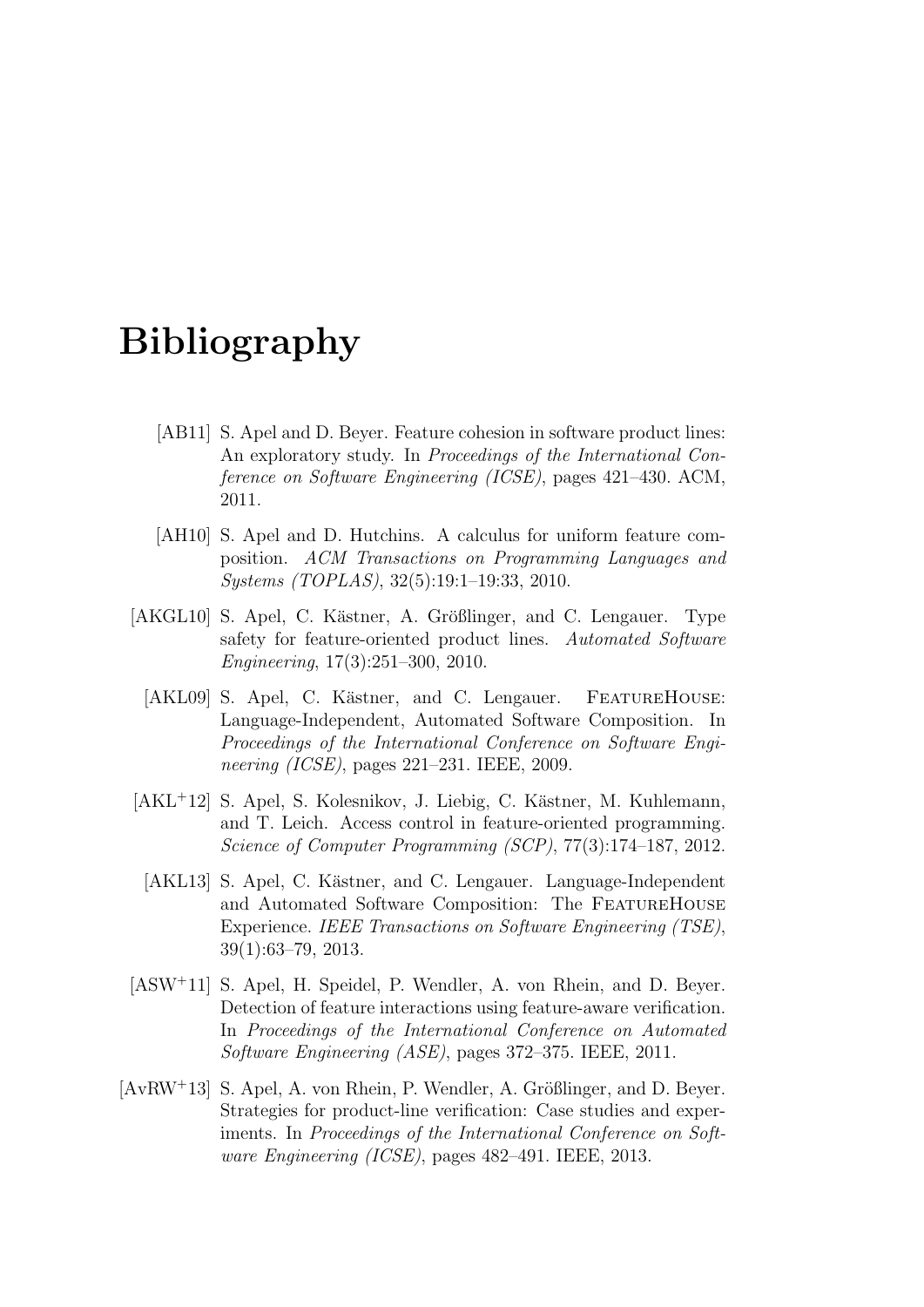- <span id="page-67-5"></span>[BDS13] L. Bettini, F. Damiani, and I. Schaefer. Compositional type checking of delta-oriented software product lines. Acta Informatica, 50(2):77–122, 2013.
- <span id="page-67-1"></span>[BMB<sup>+</sup>13] E. Bodden, M. Mezini, C. Brabrand, T. Tolêdo, M. Ribeiro, and P. Borba. SPLlift - Statically analyzing software product lines in minutes instead of years. In Proceedings of the International Conference on Programming Languages Design and Implementation (PLDI), 2013.
	- [BO92] D. Batory and S. O'Malley. The design and implementation of hierarchical software systems with reusable components. ACM Transactions on Software Engineering and Methodology  $(TOSEM)$ , 1(4):355–398, 1992.
- <span id="page-67-2"></span>[BRT<sup>+</sup>13] C. Brabrand, M. Ribeiro, T. Tolêdo, J. Winther, and P. Borba. Intraprocedural dataflow analysis for software product lines. Transactions on Aspect-Oriented Software Development (TAOSD), 10:73–108, 2013.
	- [BSR04] D. Batory, J. Sarvela, and A. Rauschmayer. Scaling Step-Wise Refinement. IEEE Trans. Software Eng., 30(6):355–371, 2004.
- <span id="page-67-7"></span><span id="page-67-3"></span>[CHS<sup>+</sup>10] A. Classen, P. Heymans, P.-Y. Schobbens, A. Legay, and J.-F. Raskin. Model checking lots of systems: Efficient verification of temporal properties in software product lines. In Proceedings of the International Conference on Software Engineering (ICSE), pages 335–344. ACM, 2010.
- <span id="page-67-0"></span>[DCB09] B. Delaware, W. Cook, and D. Batory. Fitting the Pieces Together: A Machine-Checked Model of Safe Composition. In Proceedings of the International Symposium on Foundations of Software Engineering (FSE), pages 243–252. ACM, 2009.
- <span id="page-67-6"></span>[DCB11] DB. Delaware, W. Cook, and D. Batory. Product lines of theorems. In Proceedings of the International Conference on Object-Oriented Programming, Systems, Languages, and Applications (OOPSLA), pages 595–608. ACM, 2011.
- <span id="page-67-4"></span>[GJSB13] J. Gosling, B. Joy, G. .Steele, and G. Bracha. The Java Language Specification, Third Edition. [http://docs.oracle.com/](http://docs.oracle.com/javase/specs/jls/se5.0/html/j3TOC.html) [javase/specs/jls/se5.0/html/j3TOC.html,](http://docs.oracle.com/javase/specs/jls/se5.0/html/j3TOC.html) March 2013.
	- [JHF12] M. Johansen, Ø. Haugen, and F. Fleurey. An algorithm for generating t-wise covering arrays from large feature models. In Pro-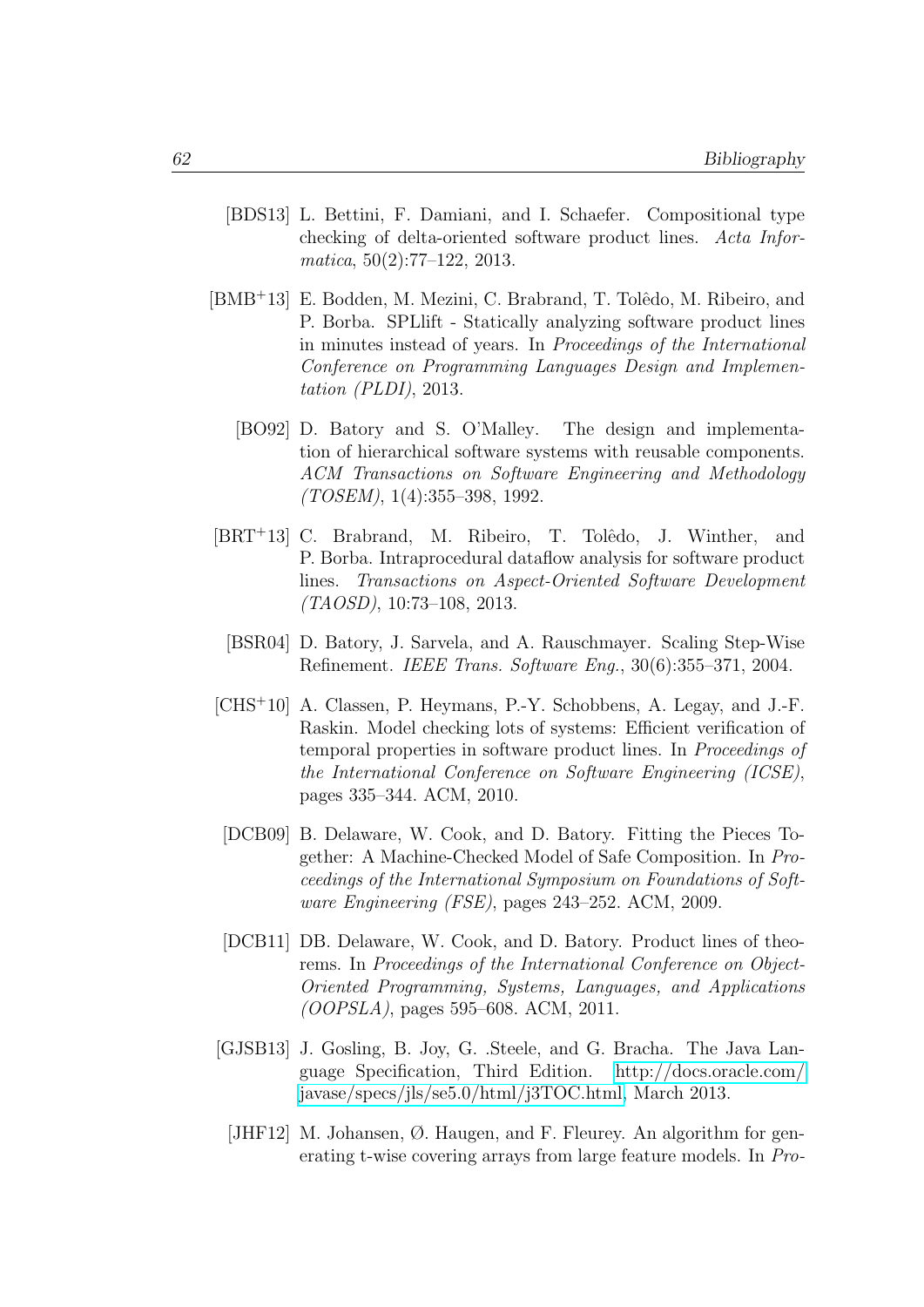ceedings of the International Software Product Line Conference (SPLC), pages 46–55. ACM, 2012.

- <span id="page-68-2"></span>[KATS12] C. Kästner, S. Apel, T. Thüm, and G. Saake. Type checking annotation-based product lines. ACM Transactions on Software Engineering and Methodology (TOSEM), 21(3):14:1–14:29, 2012.
- [KBK09] M. Kuhlemann, D. Batory, and C. Kästner. Safe composition of non-monotonic features. In Proceedings of the International Conference on Generative Programming and Component Engineering (GPCE), pages 177–186. ACM, 2009.
- <span id="page-68-1"></span>[KGR<sup>+</sup>11] C. Kästner, P. Giarrusso, T. Rendel, S. Erdweg, K. Ostermann, and T. Berger. Variability-aware parsing in the presence of lexical macros and conditional compilation. In Proceedings of the International Conference on Object-Oriented Programming, Systems, Languages, and Applications (OOPSLA), pages 805–824. ACM, 2011.
	- [Kol11] Sergiy Kolesnikov. An extensible compiler for feature-oriented programming in java. Master's Thesis, Department of Informatics and Mathematics, Passau University, 2011.
- <span id="page-68-6"></span><span id="page-68-5"></span><span id="page-68-4"></span><span id="page-68-3"></span><span id="page-68-0"></span>[KvHA13] S. Kolesnikov, A. von Rhein, C. Hunsen, and S. Apel. A comparison of product-based, feature-based, and family-based type checking. submitted, June 2013.
	- [LHB01] R. Lopez-Herrejon and D. Batory. A standard problem for evaluating product-line methodologies. In Proceedings of the International Conference on Generative and Component-Based Software Engineering (GCSE), LNCS 2186, pages 10–24. Springer, 2001.
	- [LKF02] H. Li, S. Krishnamurthi, and K. Fisler. Verifying cross-cutting features as open systems. In Proceedings of the International Conference on Software Engineering (ICSE), pages 89–98. ACM, 2002.
	- [LKF05] H. Li, S. Krishnamurthi, and K. Fisler. Modular verification of open features using three-valued model checking. Automated Software Engineering, 12(3):349–382, 2005.
	- [LTP09] K. Lauenroth, S. Toehning, and K. Pohl. Model checking of domain artifacts in product line engineering. In Proceedings of the International Conference on Automated Software Engineering (ASE), pages 269–280. IEEE, 2009.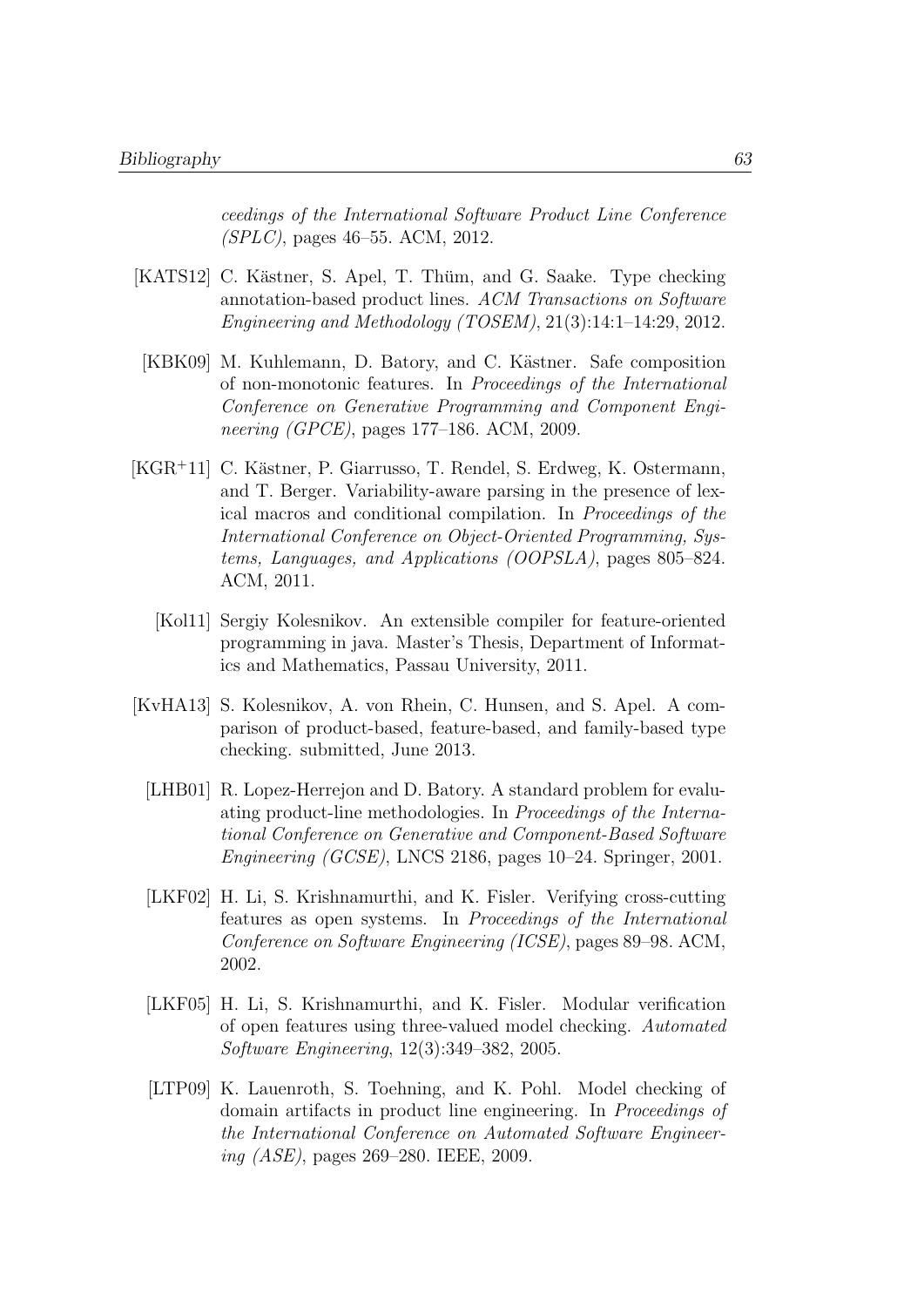- <span id="page-69-0"></span> $[LvK<sup>+</sup>12]$  J. Liebig, A. von Rhein, C. Kästner, S. Apel, J. Dörre, and C. Lengauer. Large-scale variability-aware type checking and dataflow analyis. Technical Report MIP-1212, Department of Informatics and Mathematics, University of Passau, November 2012.
- <span id="page-69-3"></span>[LvRK+13] J. Liebig, A. von Rhein, C. Kästner, S. Apel, J. Dörre, and C. Lengauer. Scalable analysis of variable software. In Proceedings of the European Software Engineering Conference and the International Symposium on the Foundations of Software Engineering *(ESEC/FSE)*. ACM, 2013.
	- [LY13] T. Lindholm and F. Yellin. The Java(TM) Virtual Machine Specification - second edition. [http://docs.oracle.com/javase/specs/](http://docs.oracle.com/javase/specs/jvms/se5.0/html/VMSpecTOC.doc.html) [jvms/se5.0/html/VMSpecTOC.doc.html,](http://docs.oracle.com/javase/specs/jvms/se5.0/html/VMSpecTOC.doc.html) March 2013.
	- [OMR10] S. Oster, F. Markert, and P. Ritter. Automated incremental pairwise testing of software product lines. In *Proceedings of the Inter*national Software Product Line Conference (SPLC), LNCS 6287, pages 196–210. Springer, 2010.
		- [Pie02] B. C. Pierce. Types and programming languages. MIT Press, Cambridge, MA, USA, 2002.
	- $[SRK<sup>+</sup>13]$  N. Siegmund, M. Rosenmüller, C. Kästner, P. Giarrusso, S. Apel, and S. Kolesnikov. Scalable prediction of non-functional properties in software product lines: Footprint and memory consumption. Information and Software Technology, 55(3):491–507, 2013.
- <span id="page-69-4"></span><span id="page-69-1"></span> $[TAK<sup>+</sup>12]$  T. Thüm, S. Apel, C. Kästner, M. Kuhlemann, I. Schaefer, and G. Saake. Analysis strategies for software product lines. Technical Report FIN-004-2012, University of Magdeburg, 2012.
- <span id="page-69-2"></span>[TBKC07] S. Thaker, D. Batory, D. Kitchin, and W. Cook. Safe composition of product lines. In Proceedings of the International Conference on Generative Programming and Component Engineering (GPCE), pages 95–104. ACM, 2007.
- [TKB<sup>+</sup>13] T. Thüm, C. Kästner, F. Benduhn, J. Meinicke, G. Saake, and T. Leich. FeatureIDE: An extensible framework for featureoriented software development. In Science of Computer Programming, 2013. To appear; accepted 2012-06-07.
	- [TOS02] P. Tarr, H. Ossher, and S. Sutton Jr. Hyper/J: Multidimensional separation of concerns for Java. In Proceedings of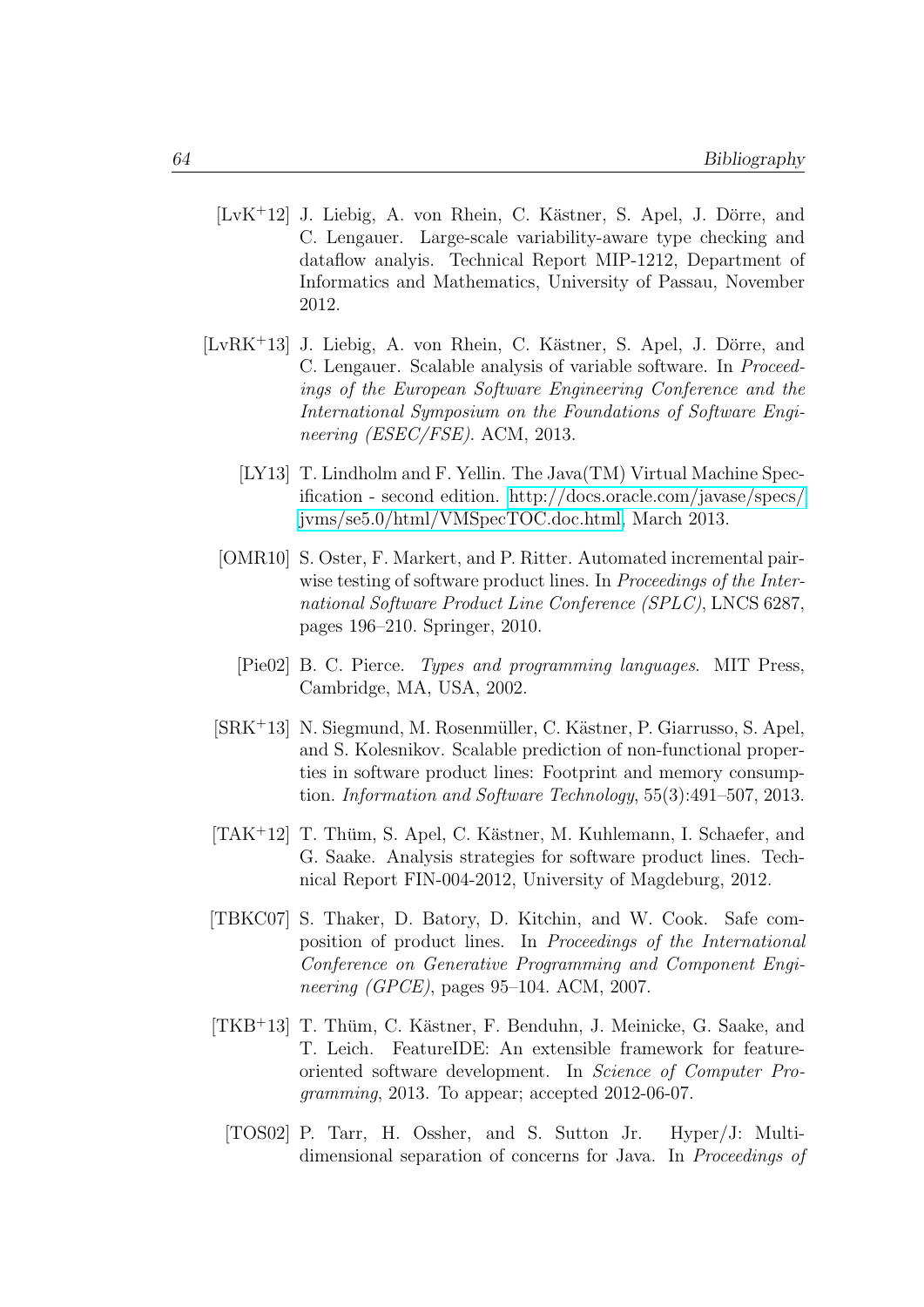the International Conference on Software Engineering (ICSE), pages 689–690. ACM, 2002.

- <span id="page-70-1"></span>[TSAH12] T. Thüm, I. Schaefer, S. Apel, and M. Hentschel. Family-based deductive verification of software product lines. In *Proceedings* of the International Conference on Generative Programming and Component Engineering (GPCE), pages 11–20. ACM, 2012.
- <span id="page-70-0"></span>[vRAK<sup>+</sup>13] A. von Rhein, S. Apel, C. Kästner, Thomas Thüm, and I. Schaefer. The PLA model: On the combination of product-line analyses. In Proceedings of the International Workshop on Variability Modelling of Software-intensive Systems (VaMoS), pages 73–80. ACM, 2013.